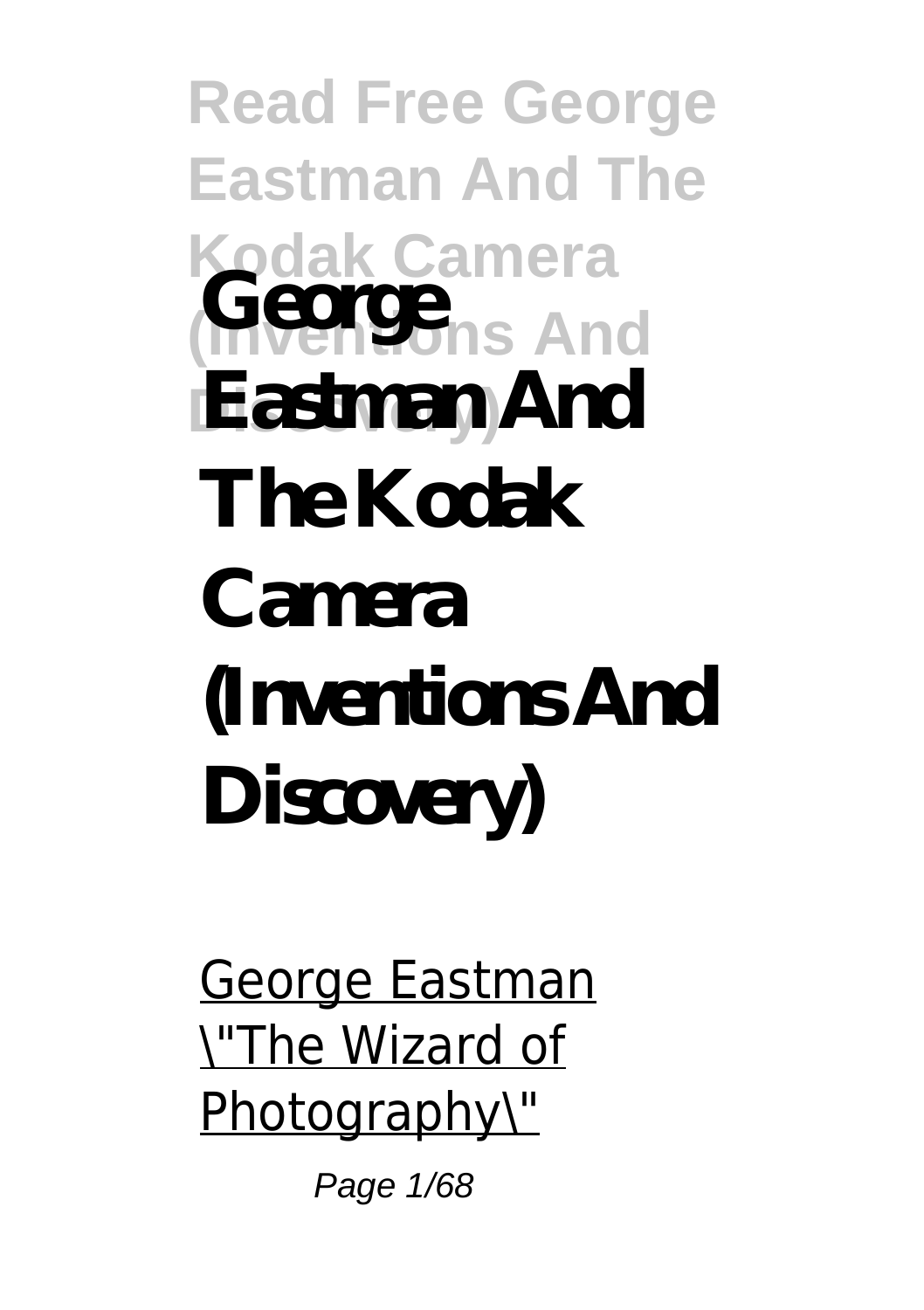**Read Free George Eastman And The Documentary (Part** *(173) The Timely* nd **Discovery)** *Death of Kodak Founder George Eastman Kodak: How George Eastman revolutionized photography* **George Eastman \"The Wizard of Photography\" Documentary (Part 2/3)** *George Eastman \"The Wizard of* Page 2/68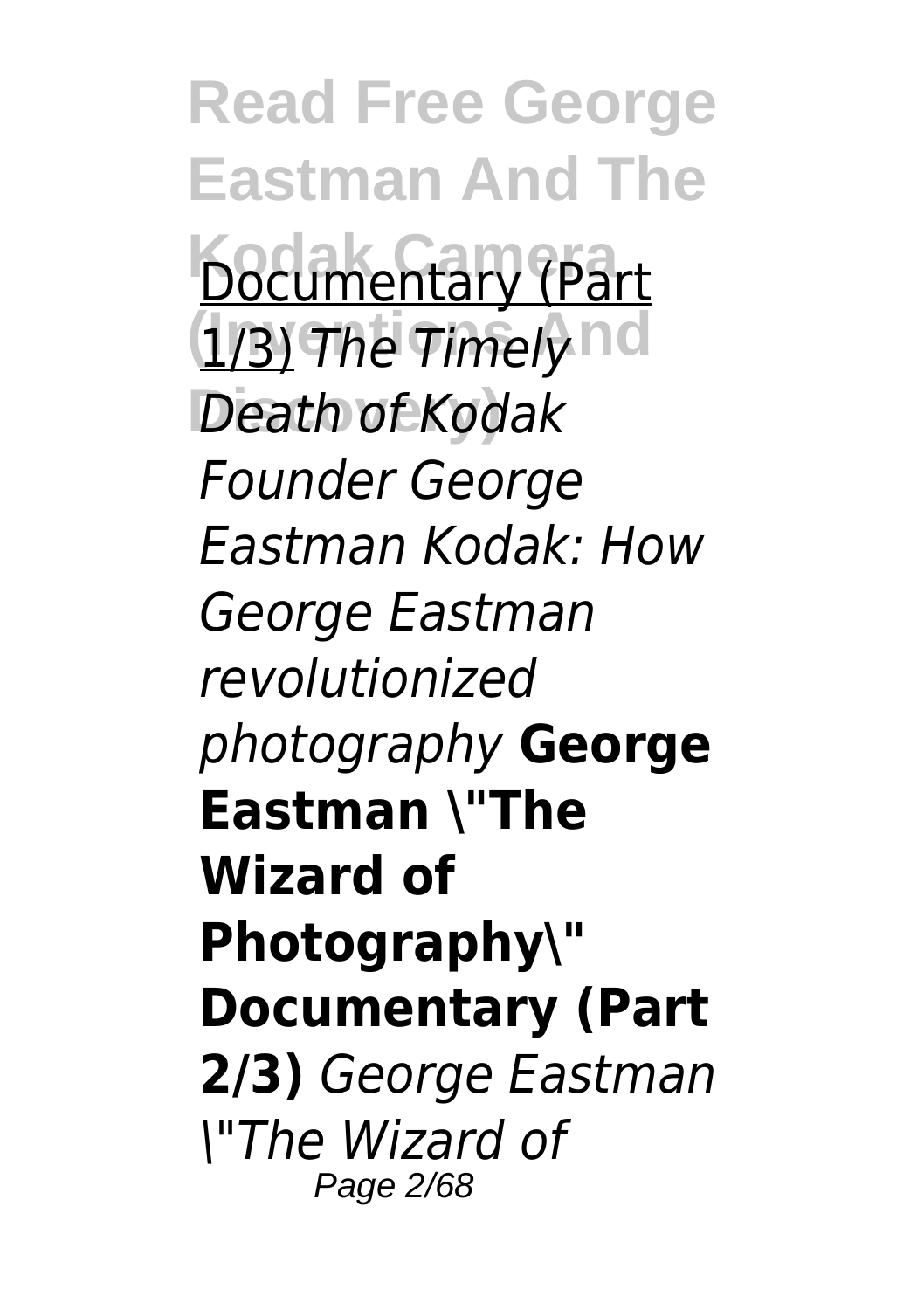**Read Free George Eastman And The Photography\"**era **Documentary (Part Discovery)** *3/3)*

Awesome Inventions: George Eastman and the Kodak Camera How George Eastman Changed the World **Focus 45: George Eastman in 1920** George Eastman Tribute *George Eastman Biography Picture Perfect:* Page 3/68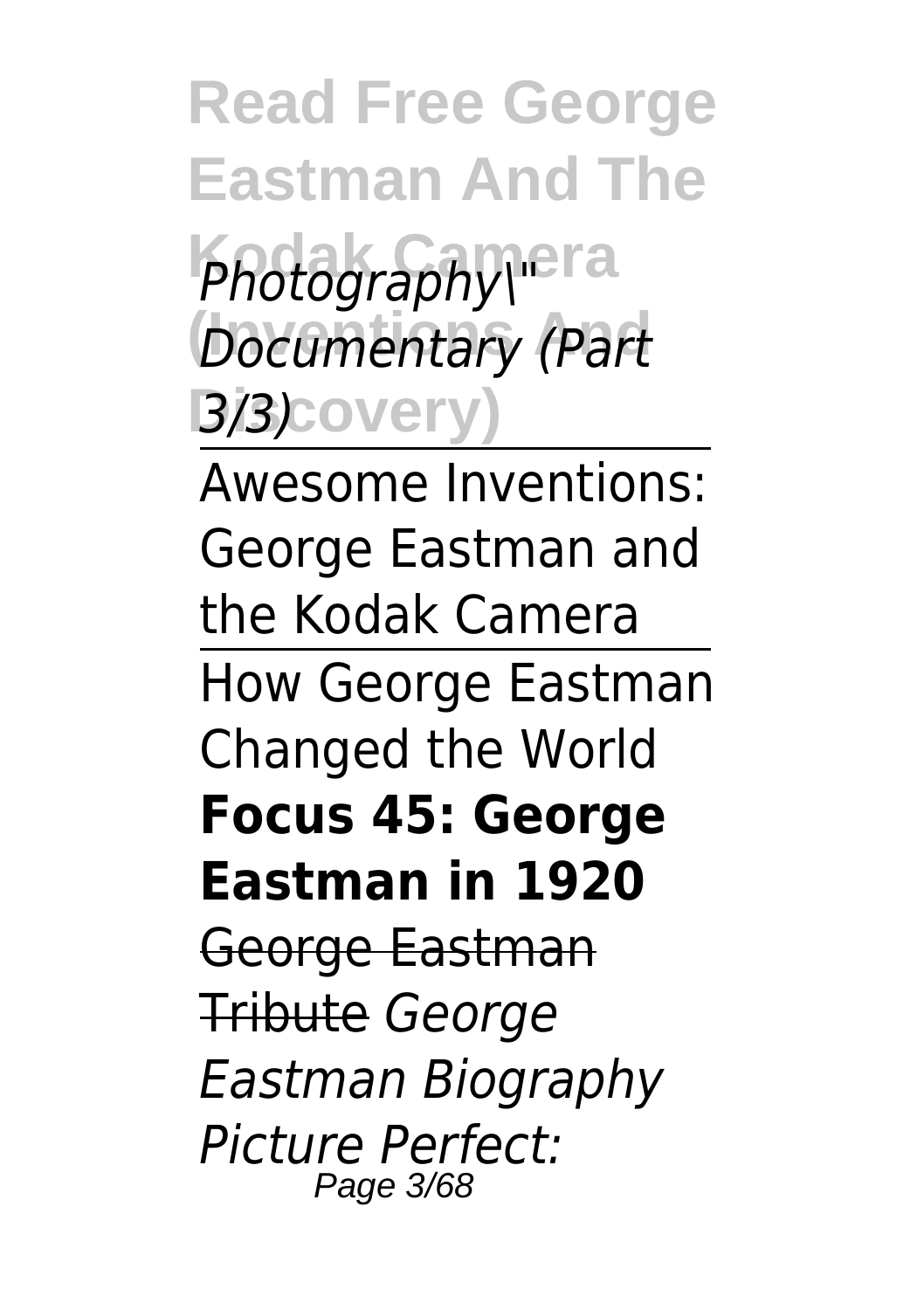**Read Free George Eastman And The Kodak Camera** *George Eastman* **(Inventions And** *House* **Discovery)** George Eastman's House and Kodak Story<del>Using an</del> antique camera Kodak Brownie Hawkeye Flash! Classic Film Camera! Talbot's Processes - **Photographic** Processes Series - Chapter 3 of 12 The History of the Kodak Page 4/68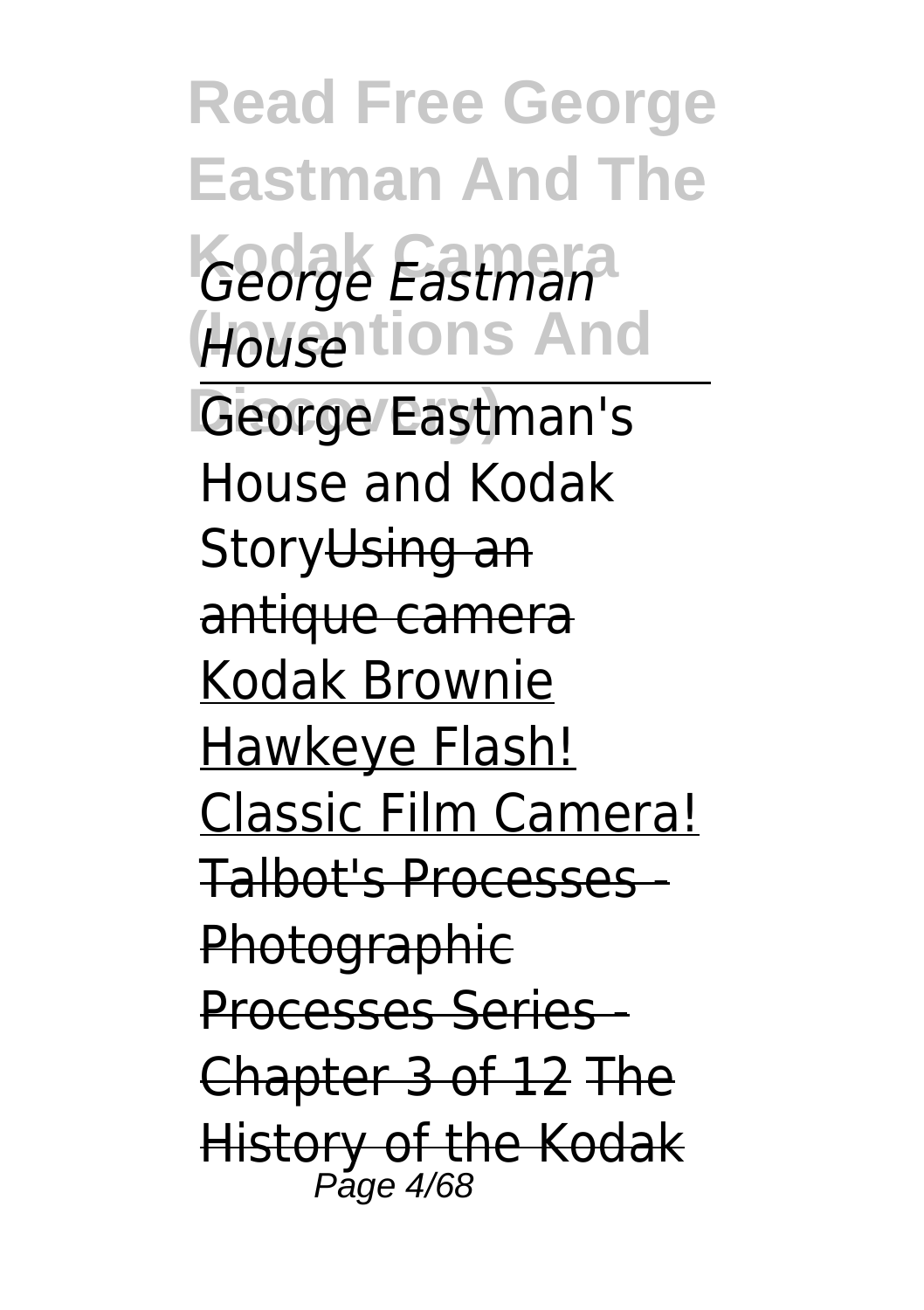**Read Free George Eastman And The Brownie** The Decline of Kodak... What nd **Discovery)** Happened? A Brief History of Photography *Camera: A History of Photography from Daguerreotype to Digital by Todd Gustavson* History of Photography. *Kodak: From Blue Chip to Bankrupt* National Geographic: The Last Page 5/68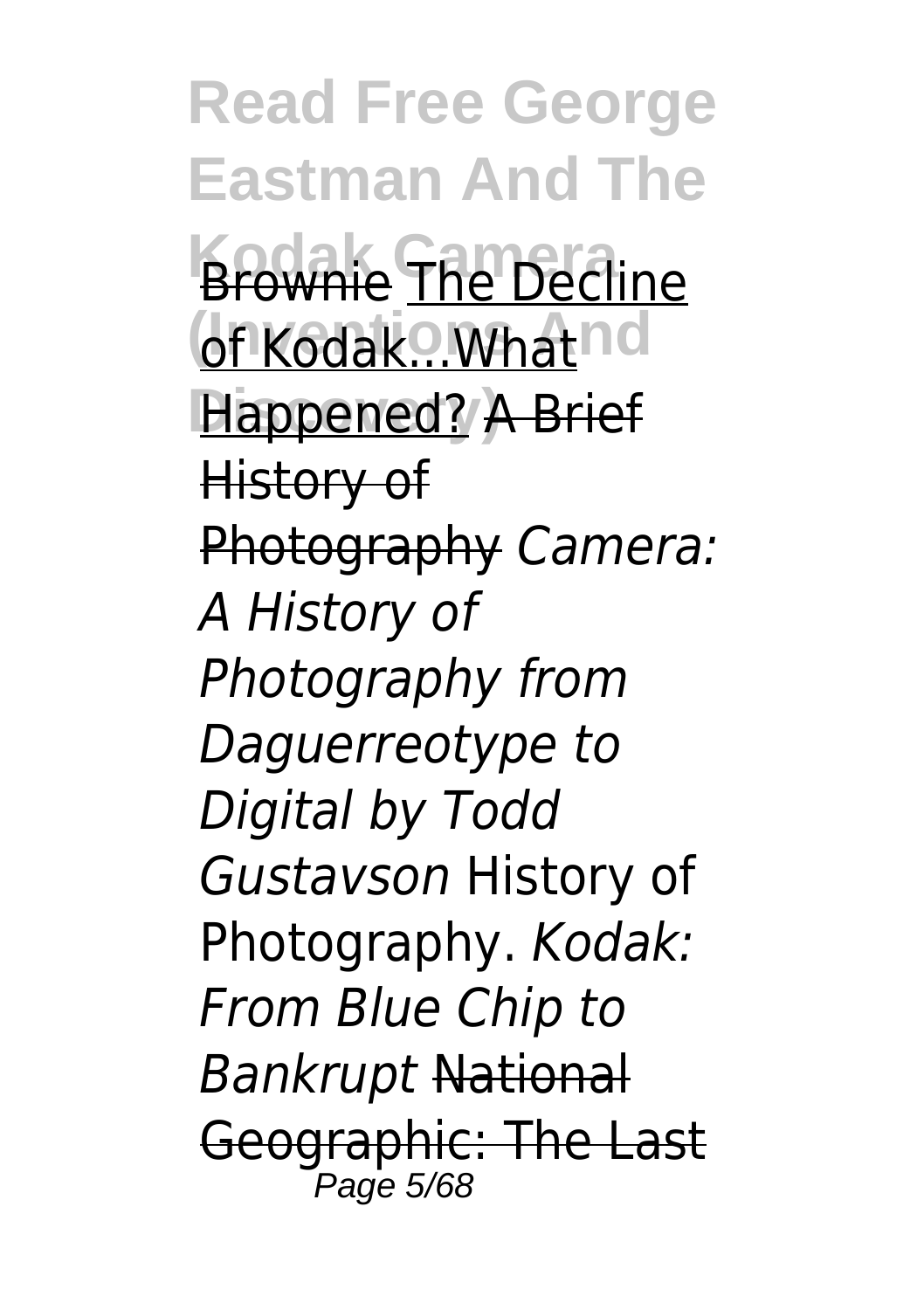**Read Free George Eastman And The Roll of Kodachrome** Business Legends: George Eastman **Before Photography - Photographic Processes Series - Chapter 1 of 12 Thomas Tischer Visitor Center opens at George Eastman Museum** *Is This Something George Eastman* Page 6/68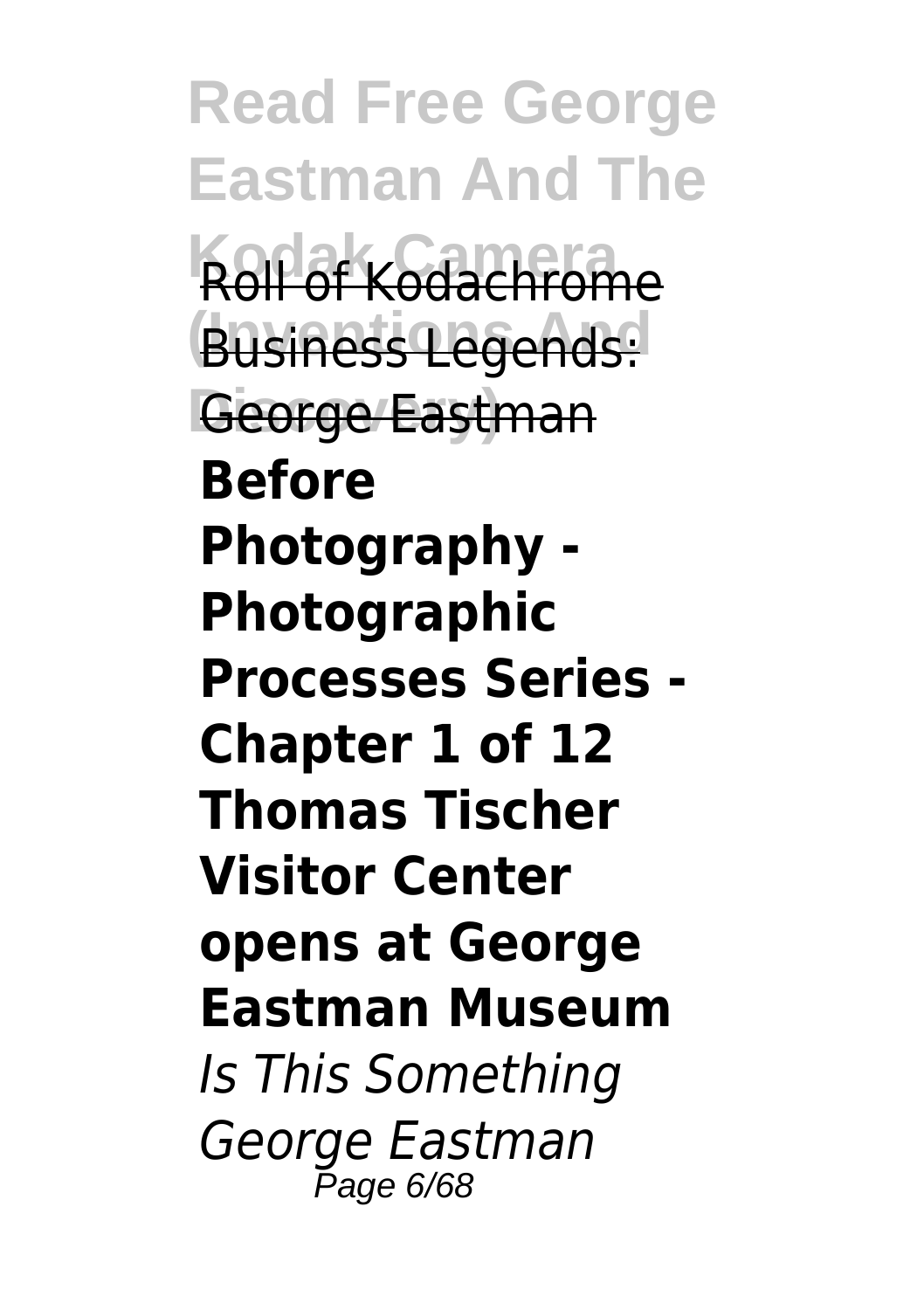**Read Free George Eastman And The Would have Done? (Inventions And Happy 150th Discovery) Birthday, George Eastman!** Kodak was registered by George Eastman in 1888 | Today in History George Eastman 1920s George Eastman Kodak Film George Eastman And The Kodak George Eastman was an avid photographer Page 7/68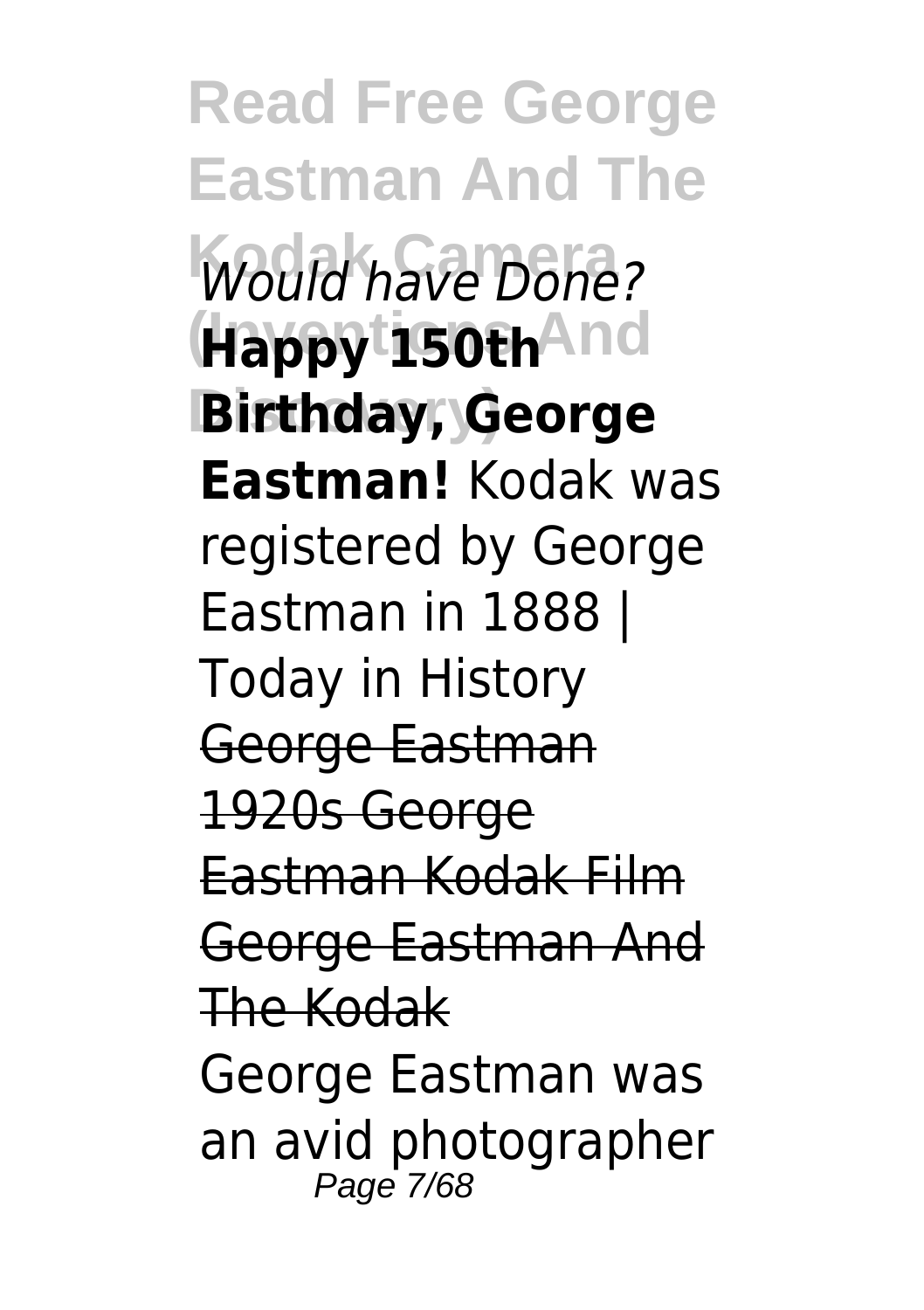**Read Free George Eastman And The** who became the founder of the<sup>And</sup> **Discovery)** Eastman Kodak company. Eastman wanted to simplify photography to make it available to everyone, not just trained photographers. In 1883, Eastman announced the invention of a new kind of film that came Page 8/68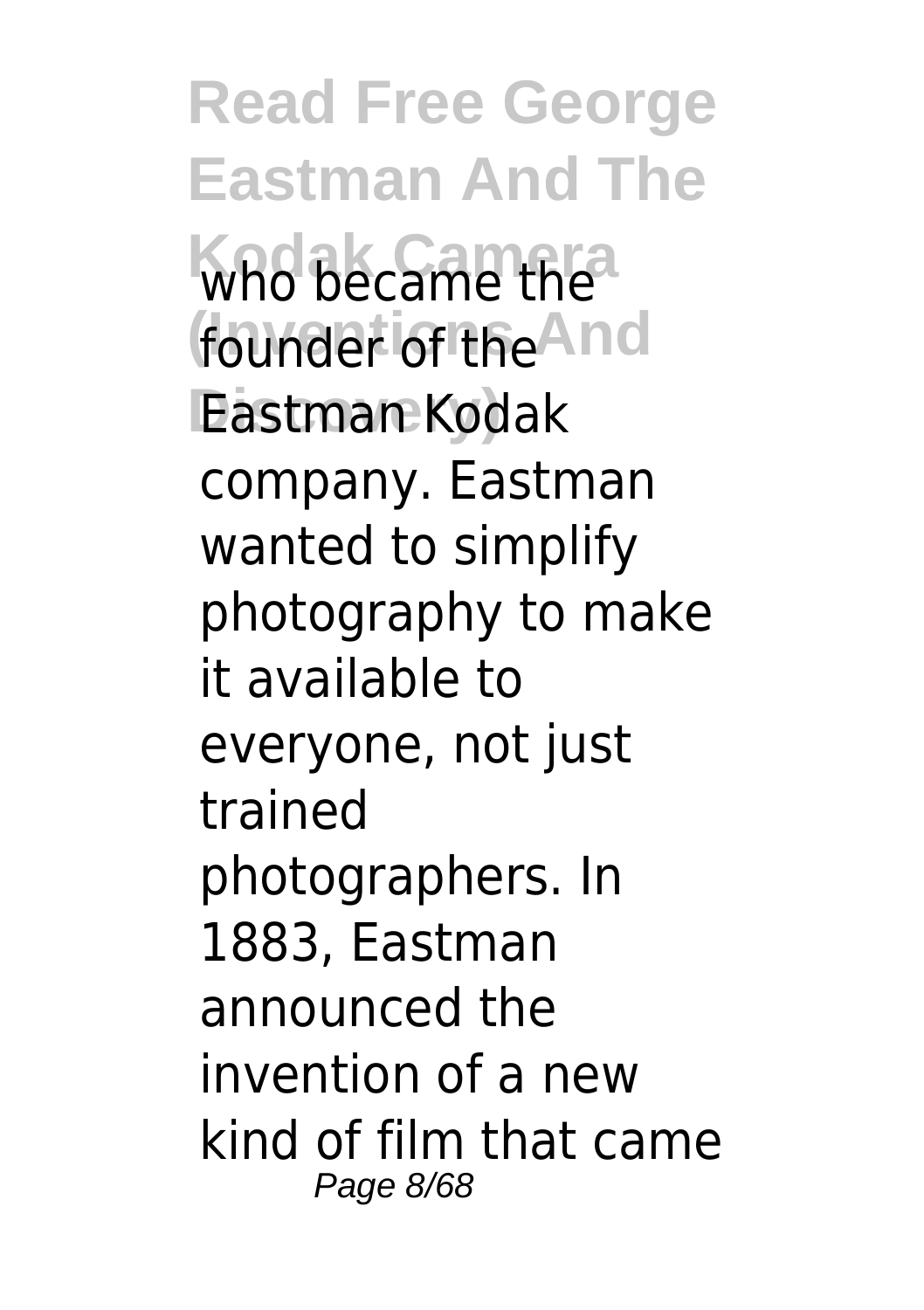**Read Free George Eastman And The Kodak Camera** in rolls. Eastman was **also one of the first Americanry**) industrialists to employ a full-time research scientist.

George Eastman and the Kodak Camera - **ThoughtCo** In 1880, George Eastman opened the Eastman Dry Plate and Film Company. Page 9/68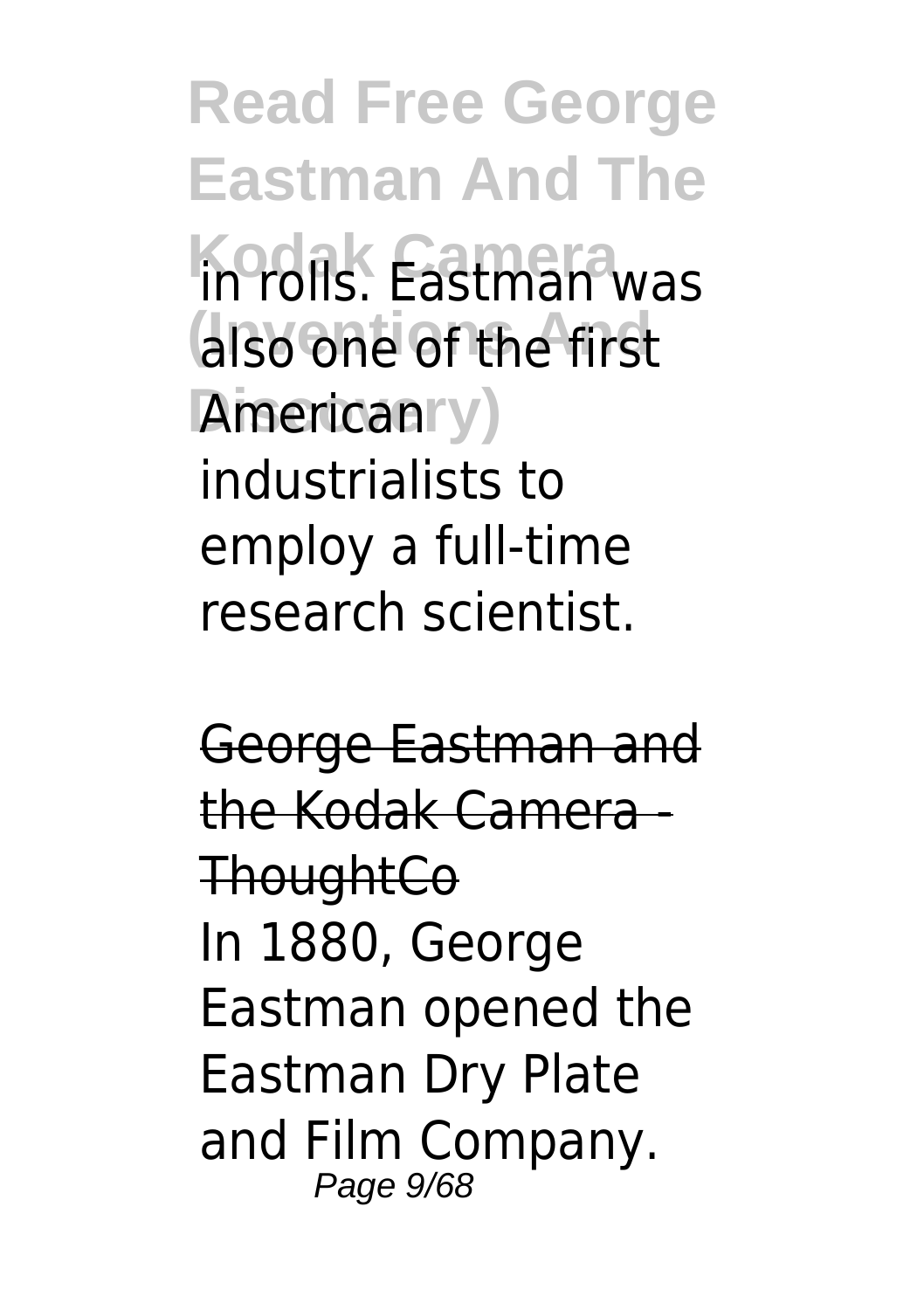**Read Free George Eastman And The King first camera**, the Kodak, was sold in **Discovery)** 1888 and consisted of a box camera with 100 exposures. Later he offered the first...

George Eastman - Invention, Kodak & Photography - **Biography** He was George Eastman, and his ability to overcome Page 10/68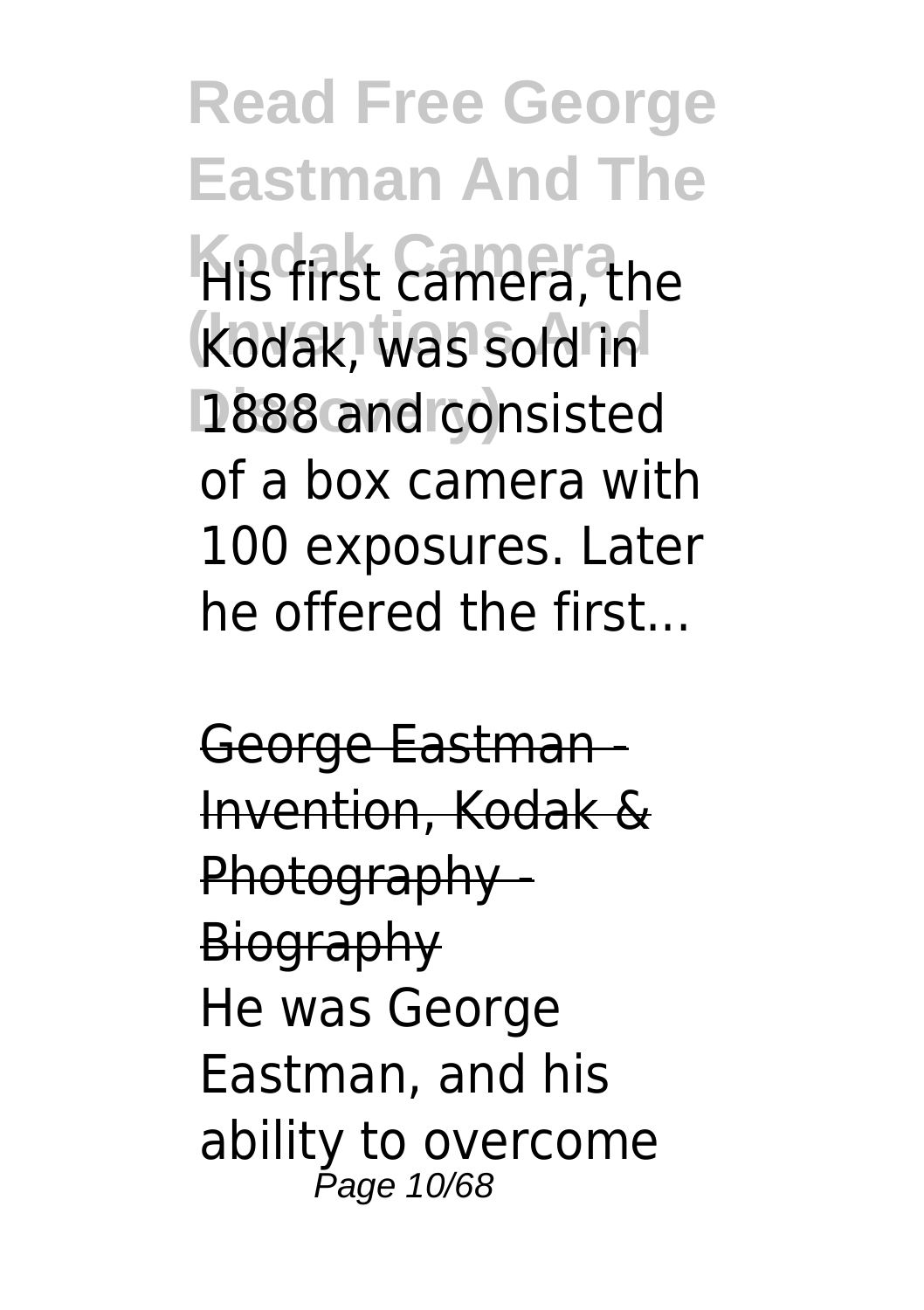**Read Free George Eastman And The** financial adversity, **his gift forns And Diganization** and management, and his lively and inventive mind made him a successful entrepreneur by his mid-twenties, and enabled him to direct his Eastman Kodak Company to the forefront of American industry. Page 11/68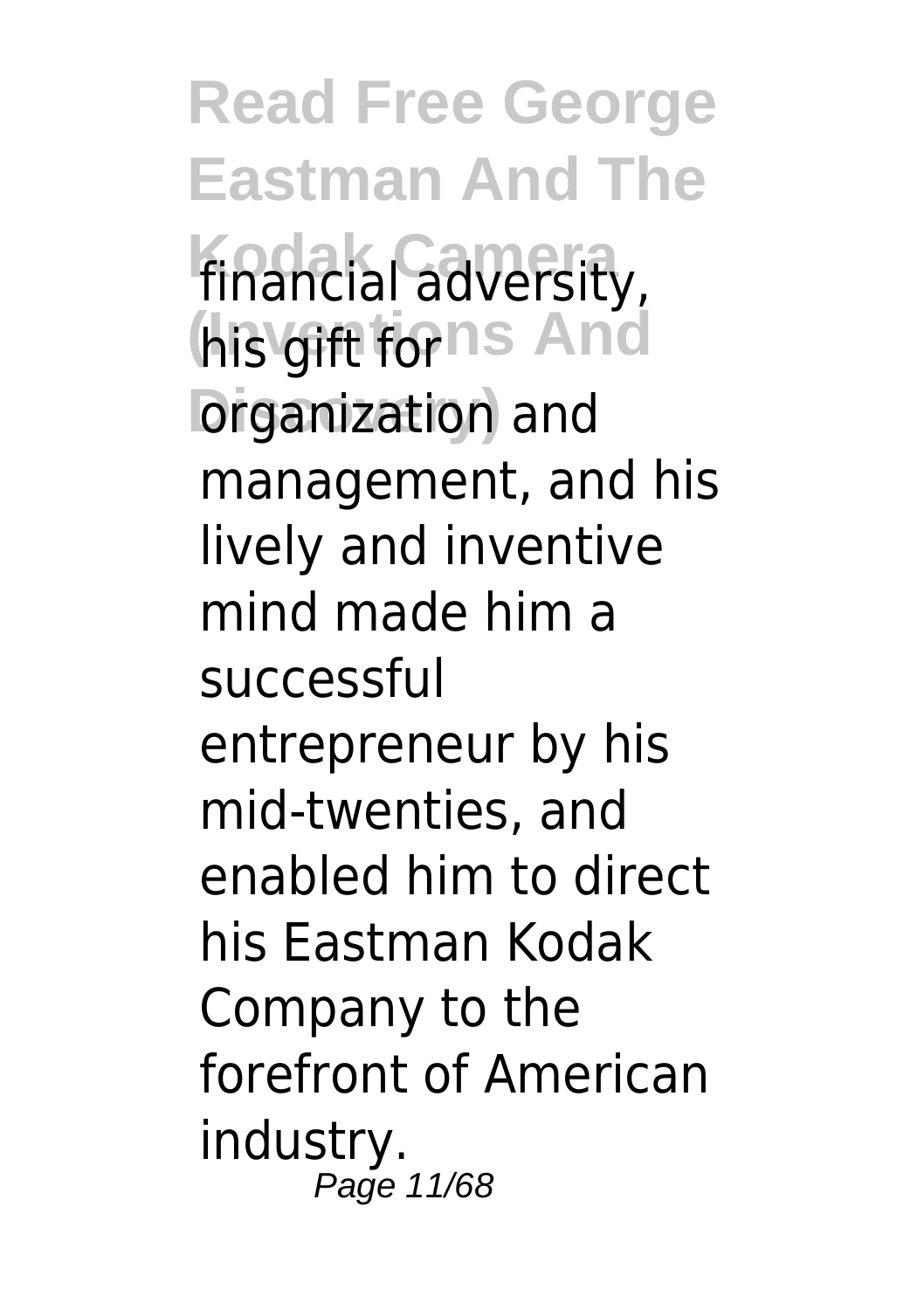**Read Free George Eastman And The Kodak Camera** George Eastman<sup>pl</sup> Kodakvery) George Eastman, American entrepreneur and inventor whose introduction of the first Kodak camera helped to promote amateur photography on a large scale. After his education in the public schools of Page 12/68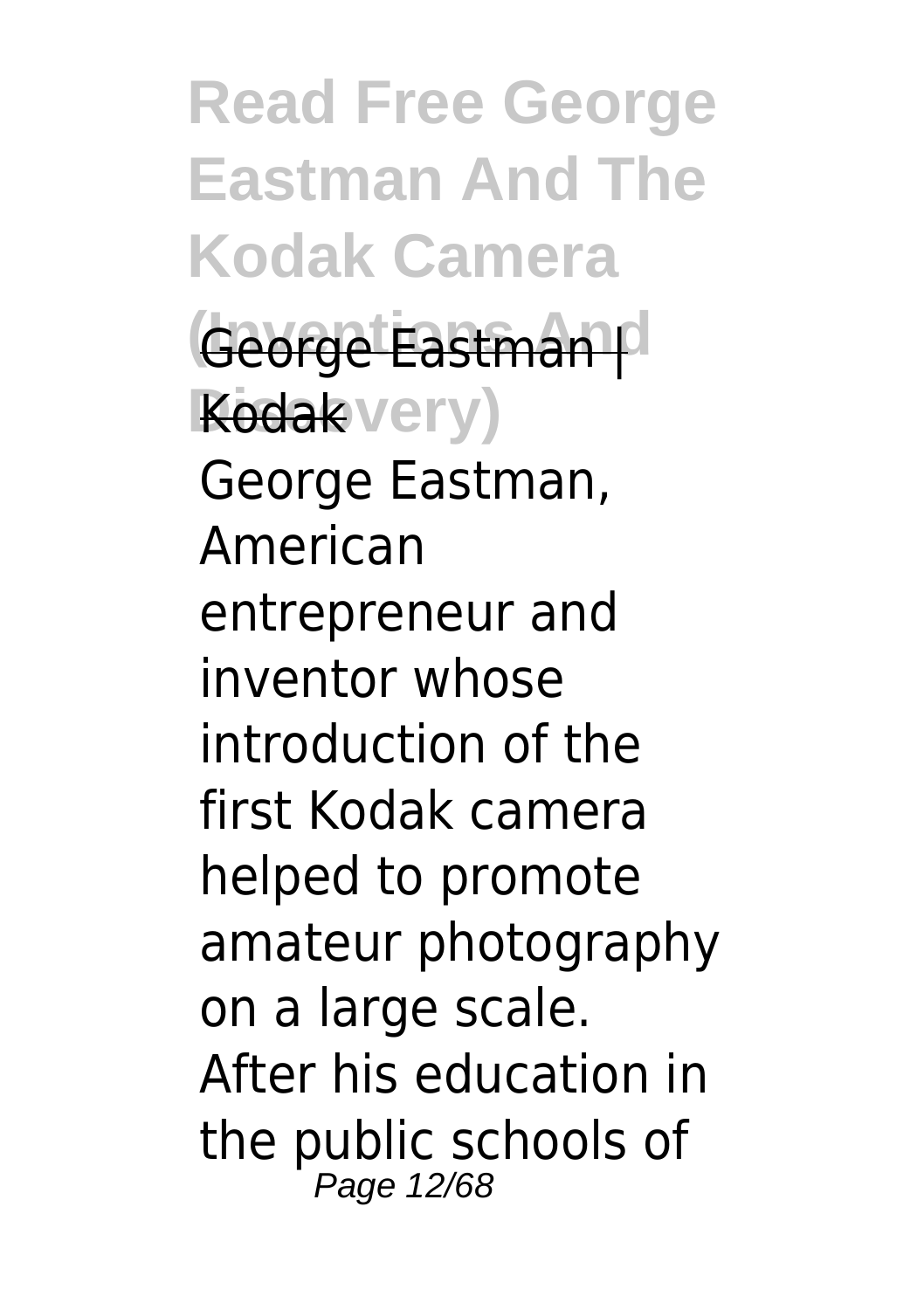**Read Free George Eastman And The Rochester, New York, Eastman worked d Discovery)** briefly for an insurance company and a bank. In 1880 he perfected

George Eastman | American inventor, entrepreneur, and ... Kodak was founded by George Eastman and Henry A. Strong on September 4, Page 13/68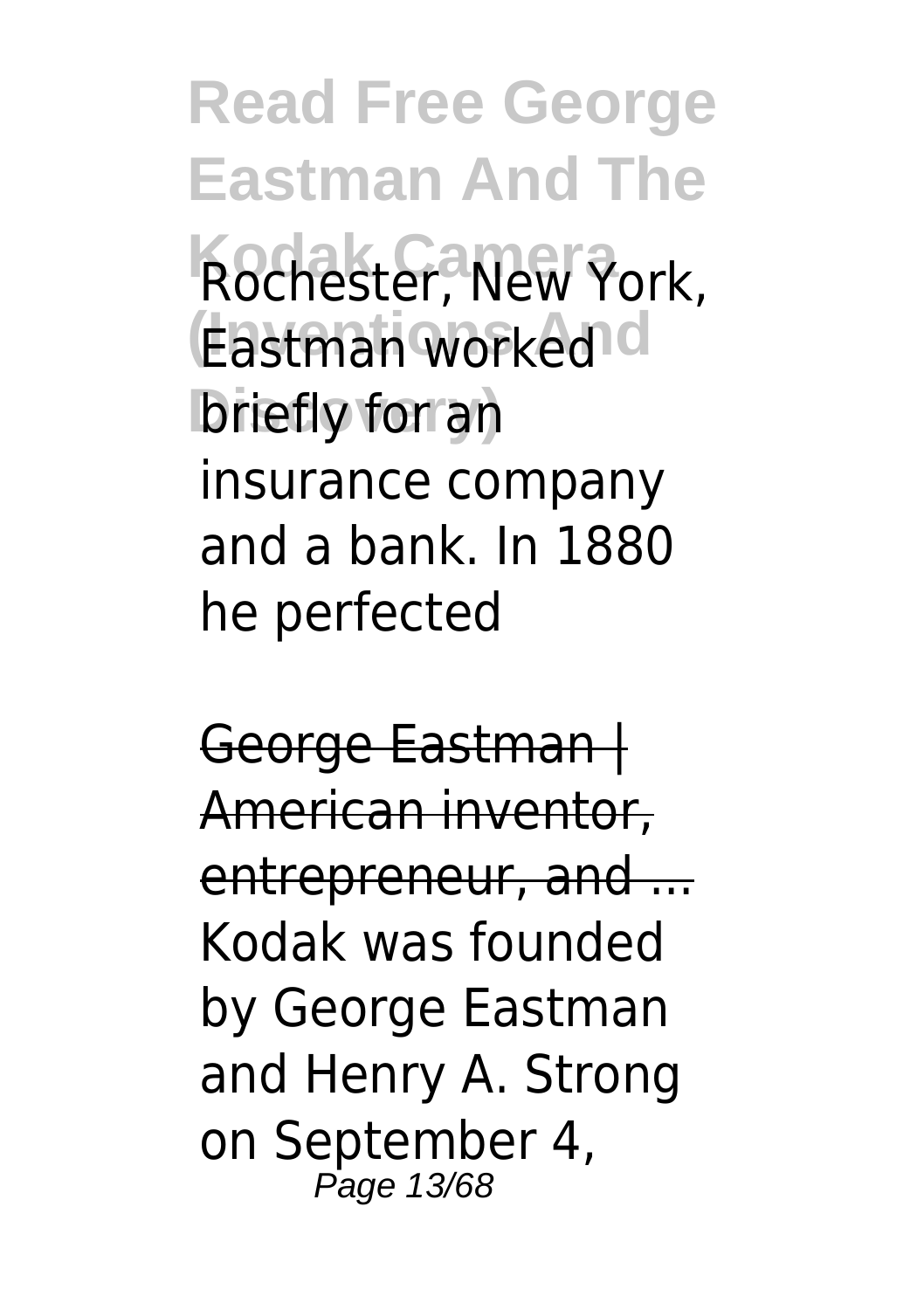**Read Free George Eastman And The** 1888. During most of the 20th century, d Kodak held a dominant position in photographic film. The company's ubiquity was such that its "Kodak moment" tagline entered the common lexicon to describe a personal event that deserved to be recorded for Page 14/68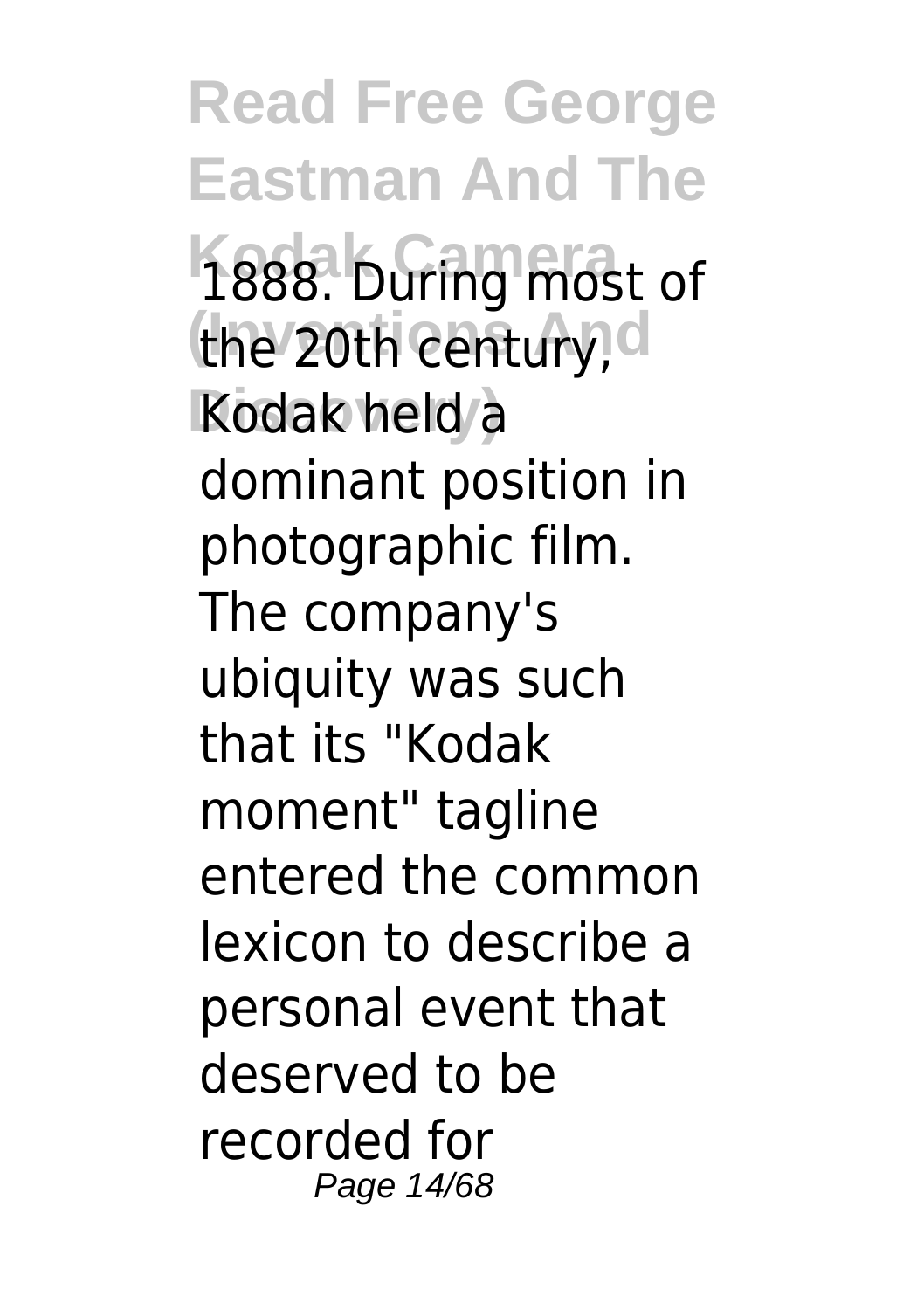**Read Free George Eastman And The** posterity. Rodak<sup>a</sup> began to struggled financially in the late 1990s, as a result of the decline in sales of photographic film and its slowness in moving to digital photography, despite d

Kodak - Wikipedia Advertisement for the Kodak camera Page 15/68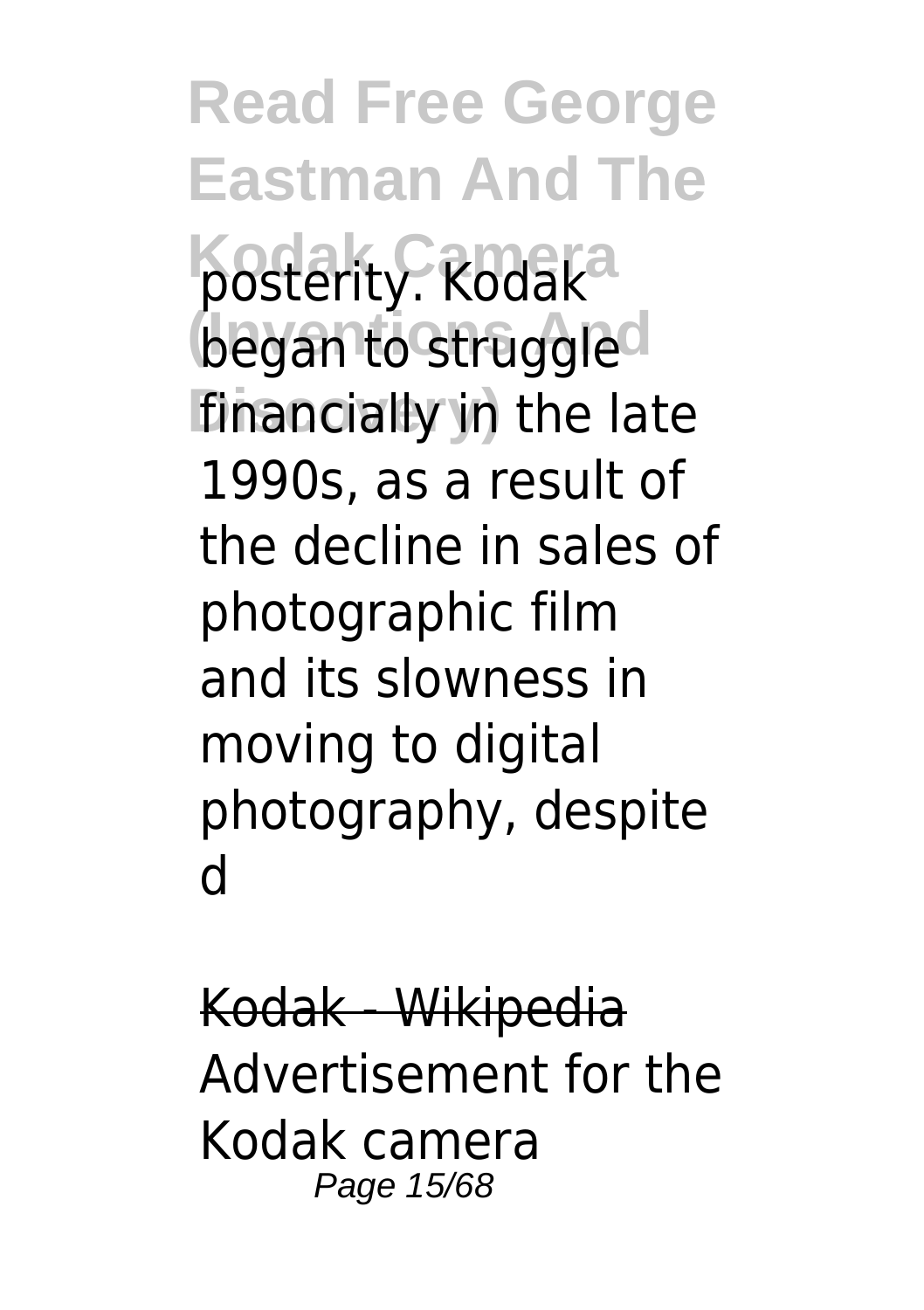**Read Free George Eastman And The** containing the ra **(Inventions And** slogan. " You Press **the Button**, We Do the Rest " was an advertising slogan coined by George Eastman, the founder of Kodak, in 1888. Eastman believed in making photography available to the world, and making it possible for anyone who had the desire to Page 16/68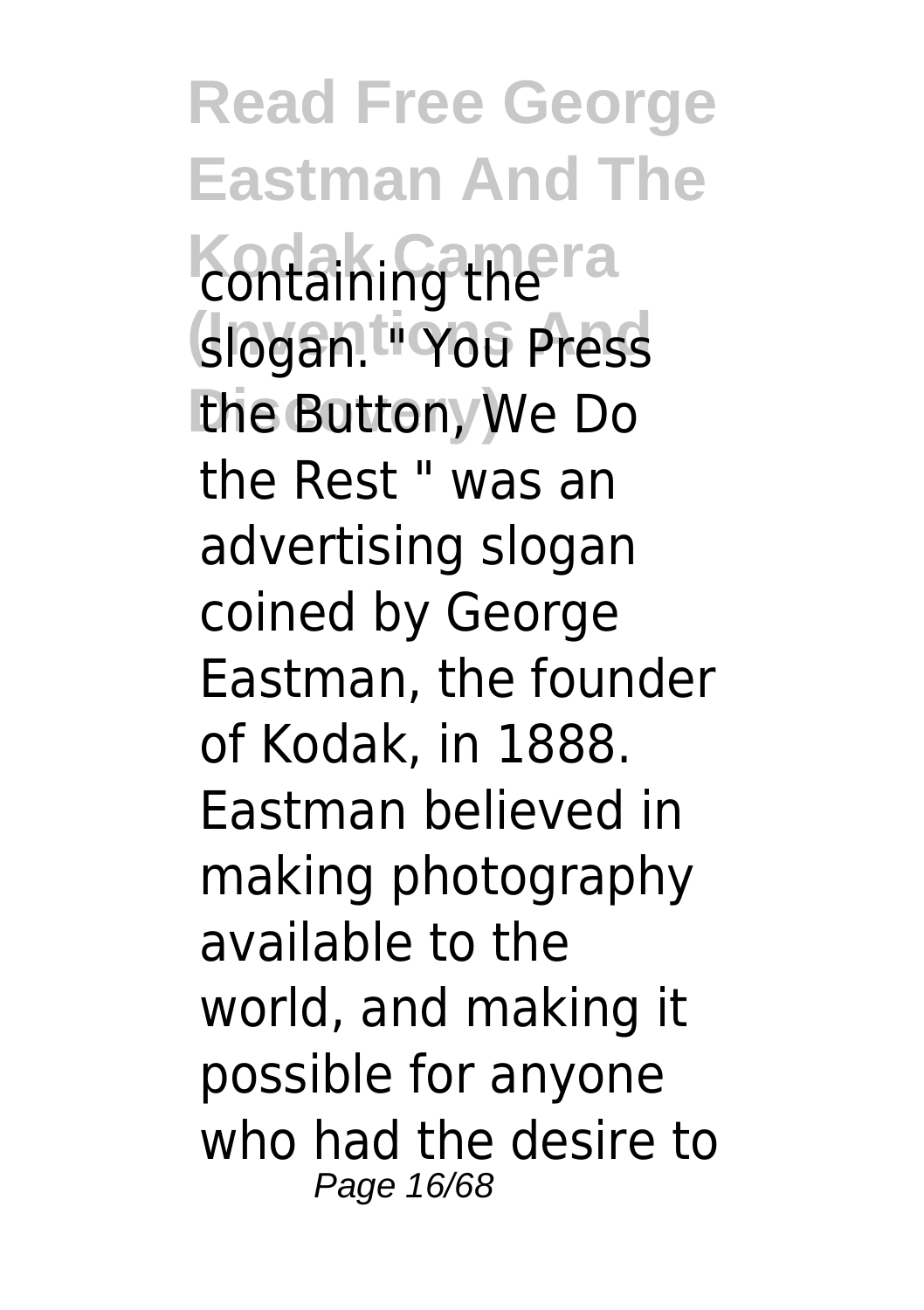**Read Free George Eastman And The** take great pictures. **(Inventions And** You Press the Button, We Do the Rest -Wikipedia Skip to main content ... SHOP

Kodak George Eastman was an American entrepreneur who founded the Eastman Kodak Company and Page 17/68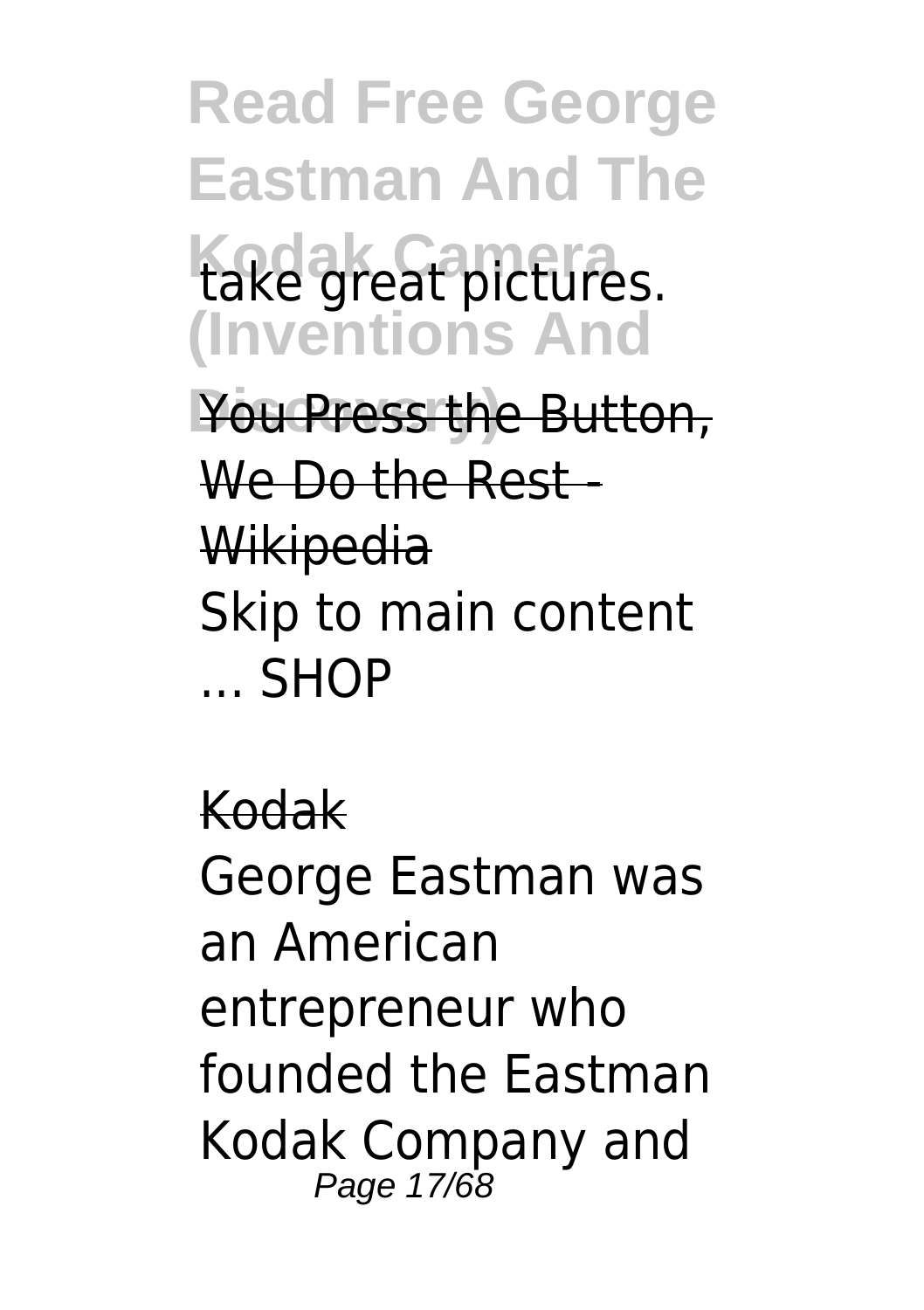**Read Free George Eastman And The Kodak Camera** helped to bring the **photographic use of roll film into the** mainstream. Roll film was also the basis for the invention of motion picture film stock in 1888 by the world's first filmmakers Eadweard Muybridge and Louis Le Prince, and a few years later by their followers Léon Bouly, Page 18/68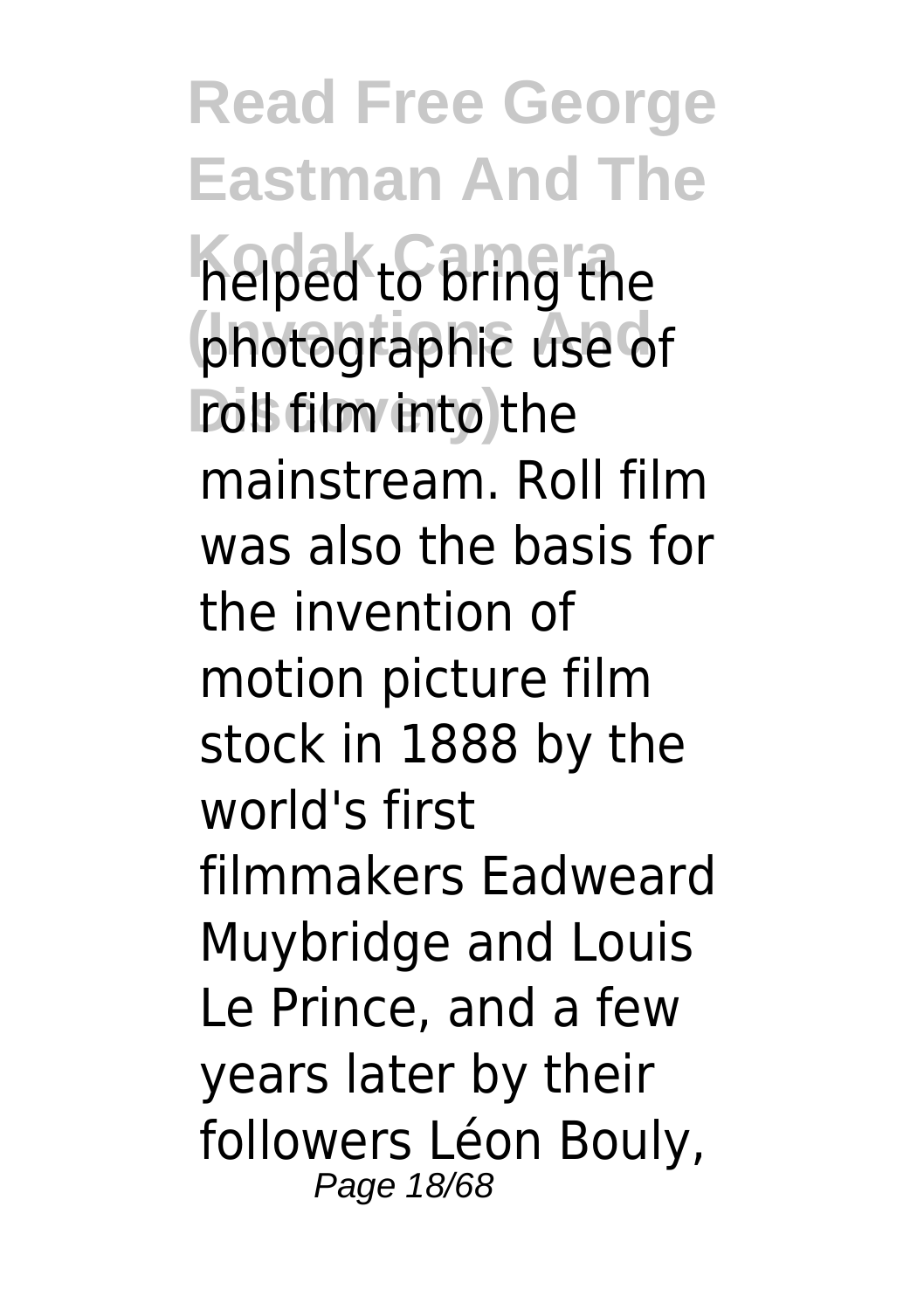**Read Free George Eastman And The** William Kennedy **Dickson, Thomas d Discovery)** Edison, the Lumière Brothers, and Georges Méliès. He was a major philanthropist, establishing ...

George Eastman Wikipedia Eastman Business Park, formerly Kodak Park, is a large Page 19/68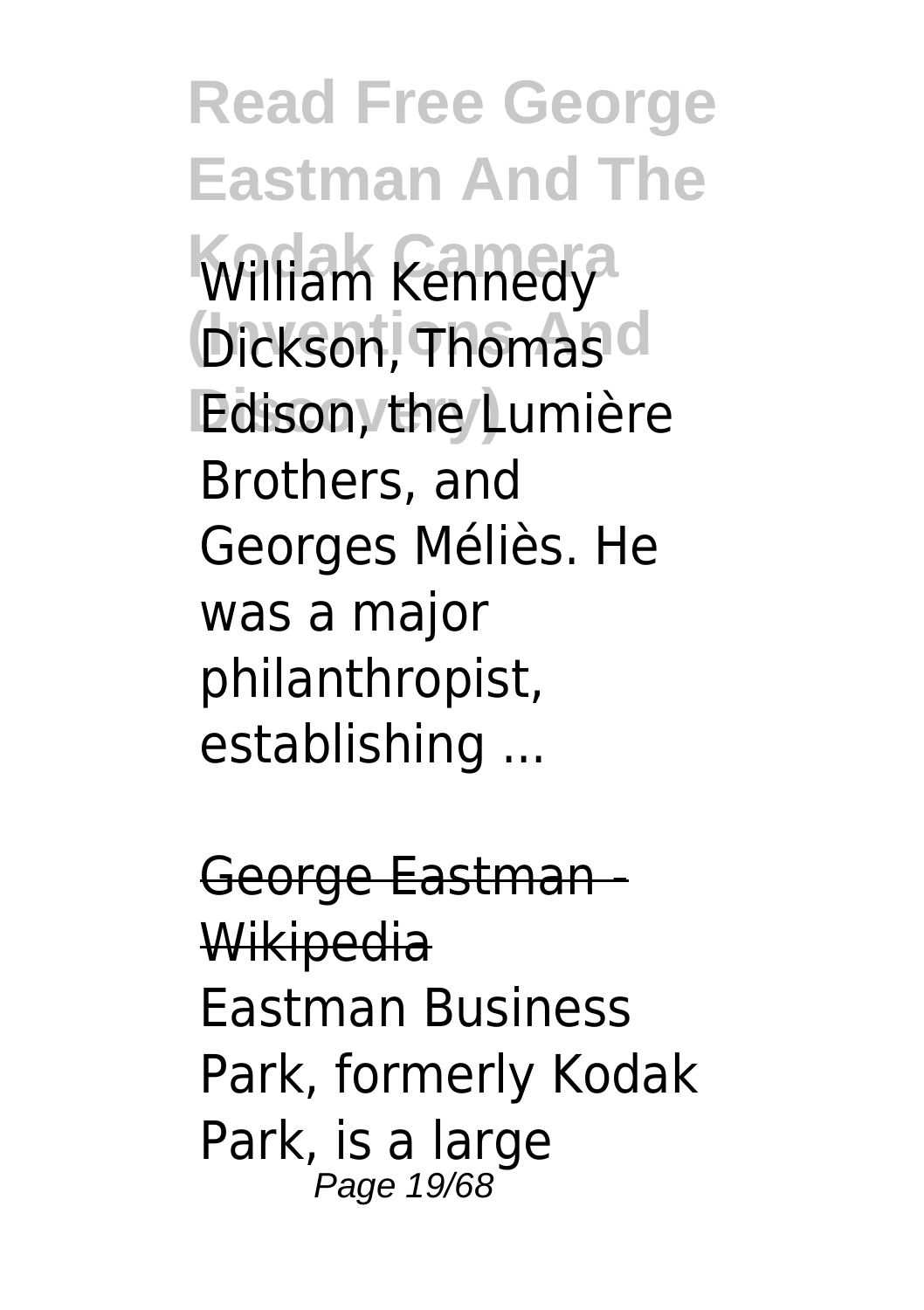**Read Free George Eastman And The Kodak Camera** manufacturing and **(Inventions And** industrial complex in **the city of Rochester,** New York, in the United States.The complex is run by Eastman Kodak and is located 3 miles (5 km) north of downtown Rochester and 4 miles (6 km) south of Lake Ontario.The complex runs parallel to New Page 20/68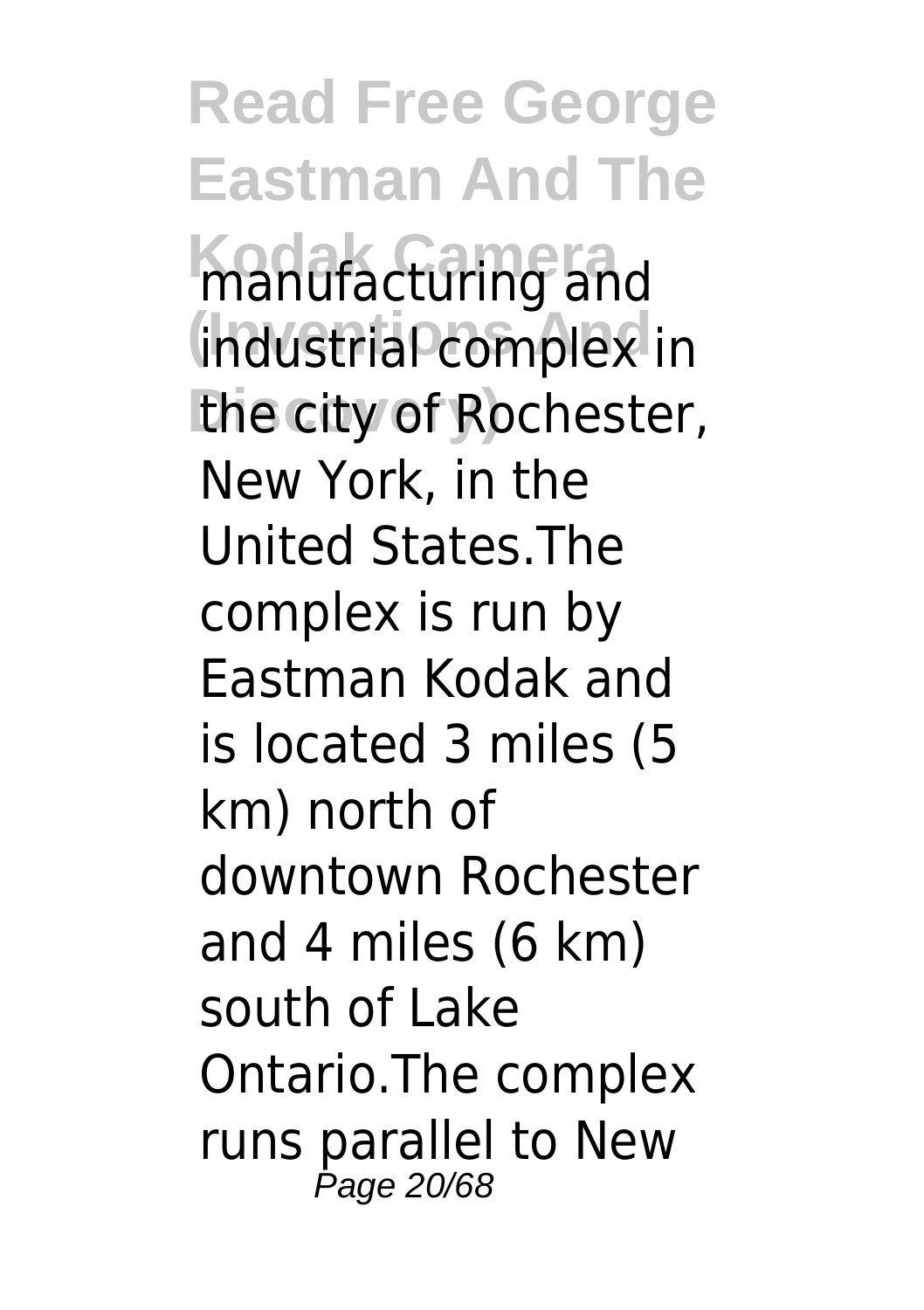**Read Free George Eastman And The** York State Route 104 and Mount Read<sup>od</sup> **Discovery)** Boulevard for most of its length.

Eastman Business Park - Wikipedia Bill tells the story of how George Eastman invented film. Its use in the Brownie camera revolutionized photography; that it Page 21/68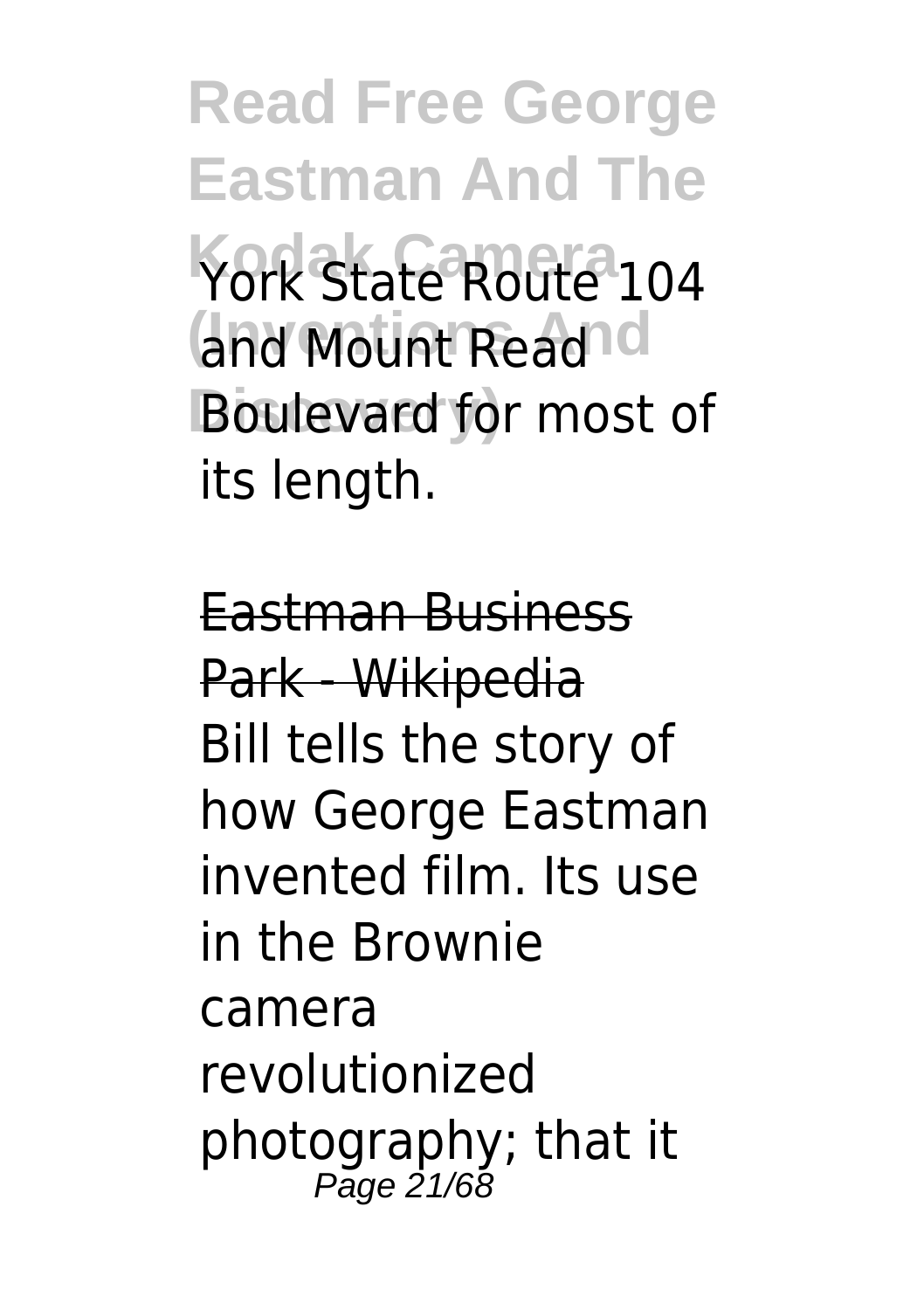**Read Free George Eastman And The** changed the way American families... **Discovery)** Kodak: How George Eastman revolutionized photography - YouTube The Eastman Kodak Company Foundation More than 120 years ago, in 1888, a man named George Eastman founded a Page 22/68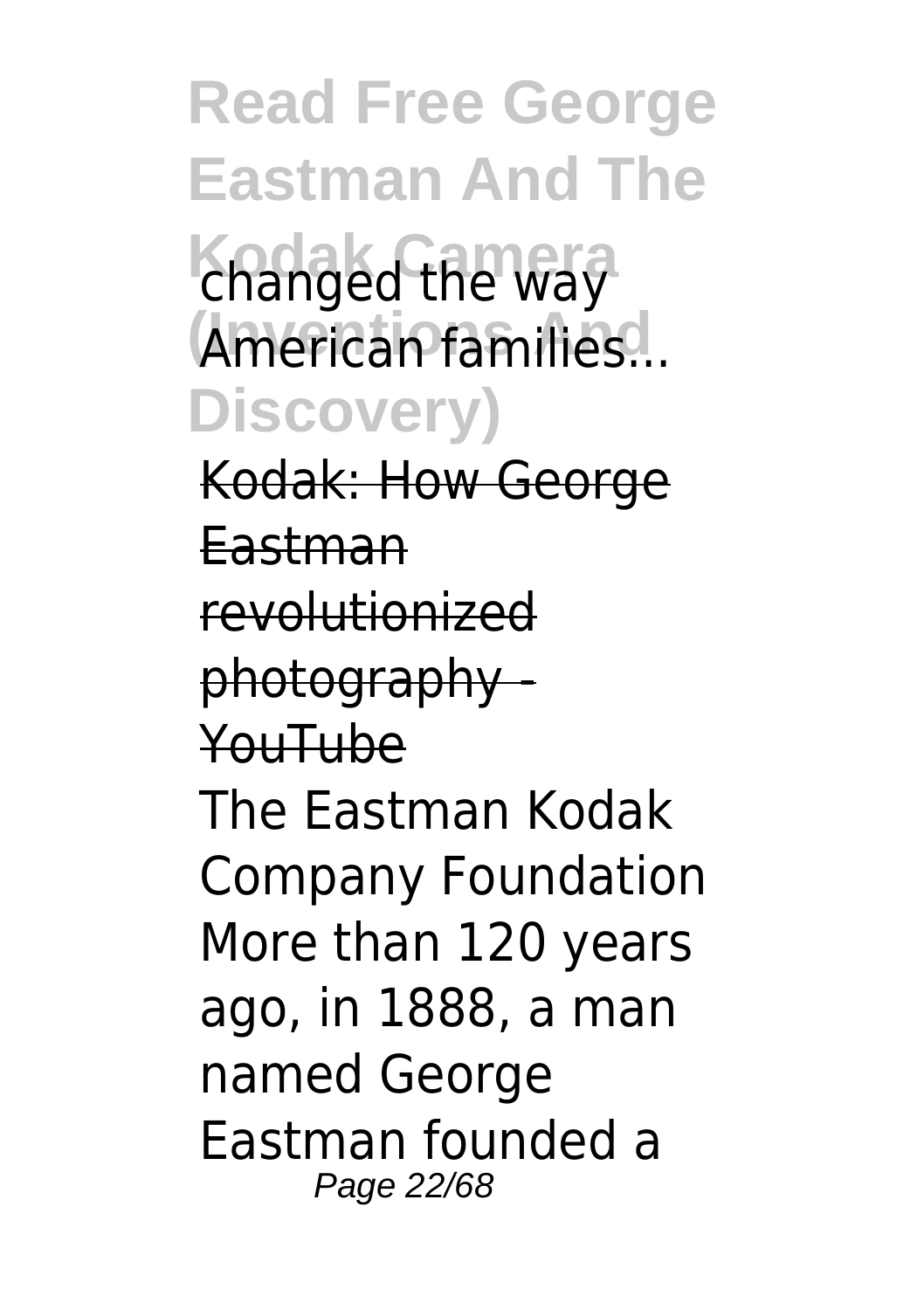**Read Free George Eastman And The** small company<sup>ra</sup> **(Inventions And** Eastman Kodak **Company**, selling cheap cameras and consumables for them.

How George Eastman Started The Kodak Company - History George Eastman Museum, gift of Eastman Kodak Company. George Page 23/68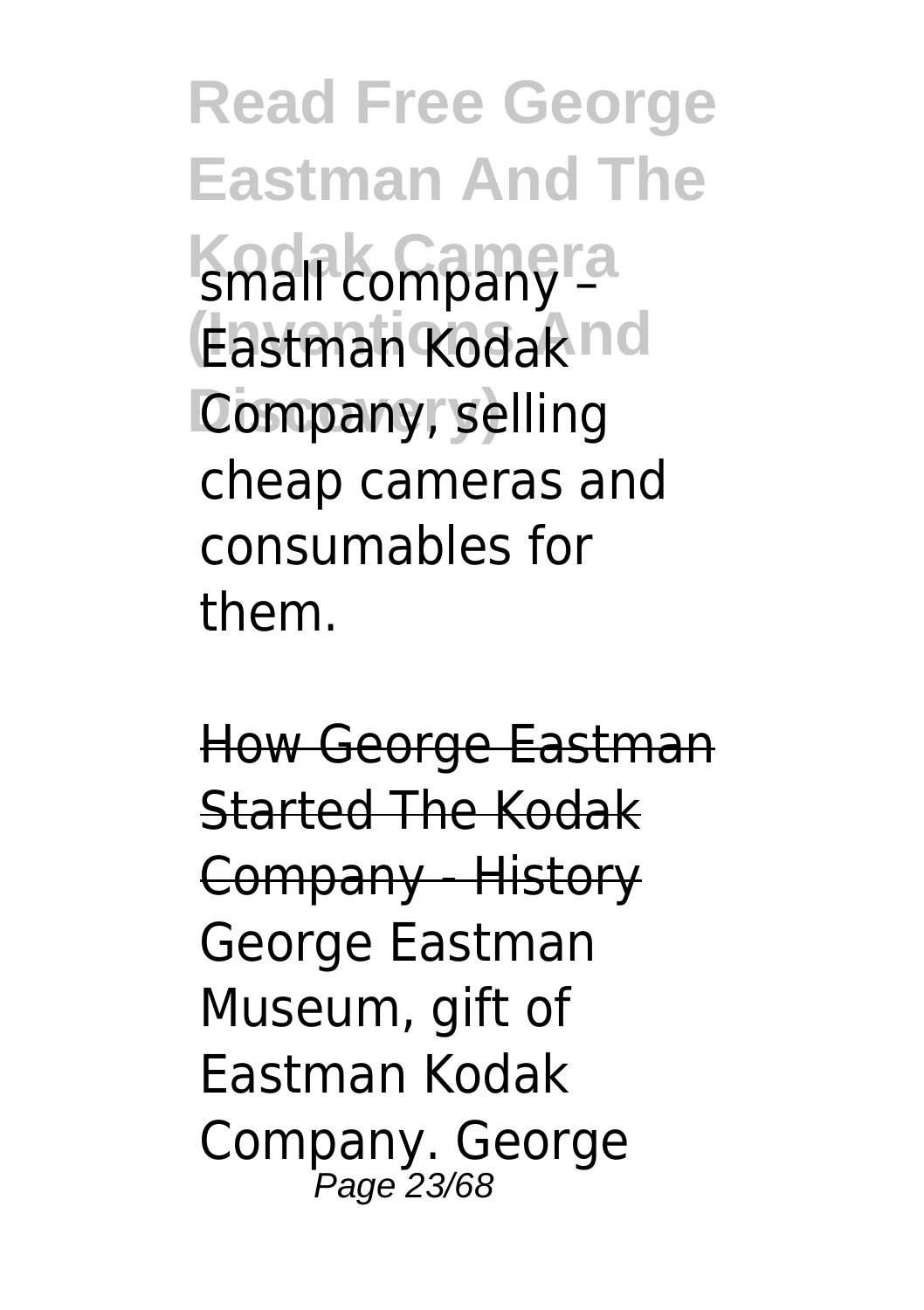**Read Free George Eastman And The** Eastman was an entrepreneur, and **Discovery)** philanthropist, and the pioneer of popular photography and motion picture film. George Eastman was born in 1854 in Waterville, New York, the same year that his father, George Washington Eastman, established Eastman's Page 24/68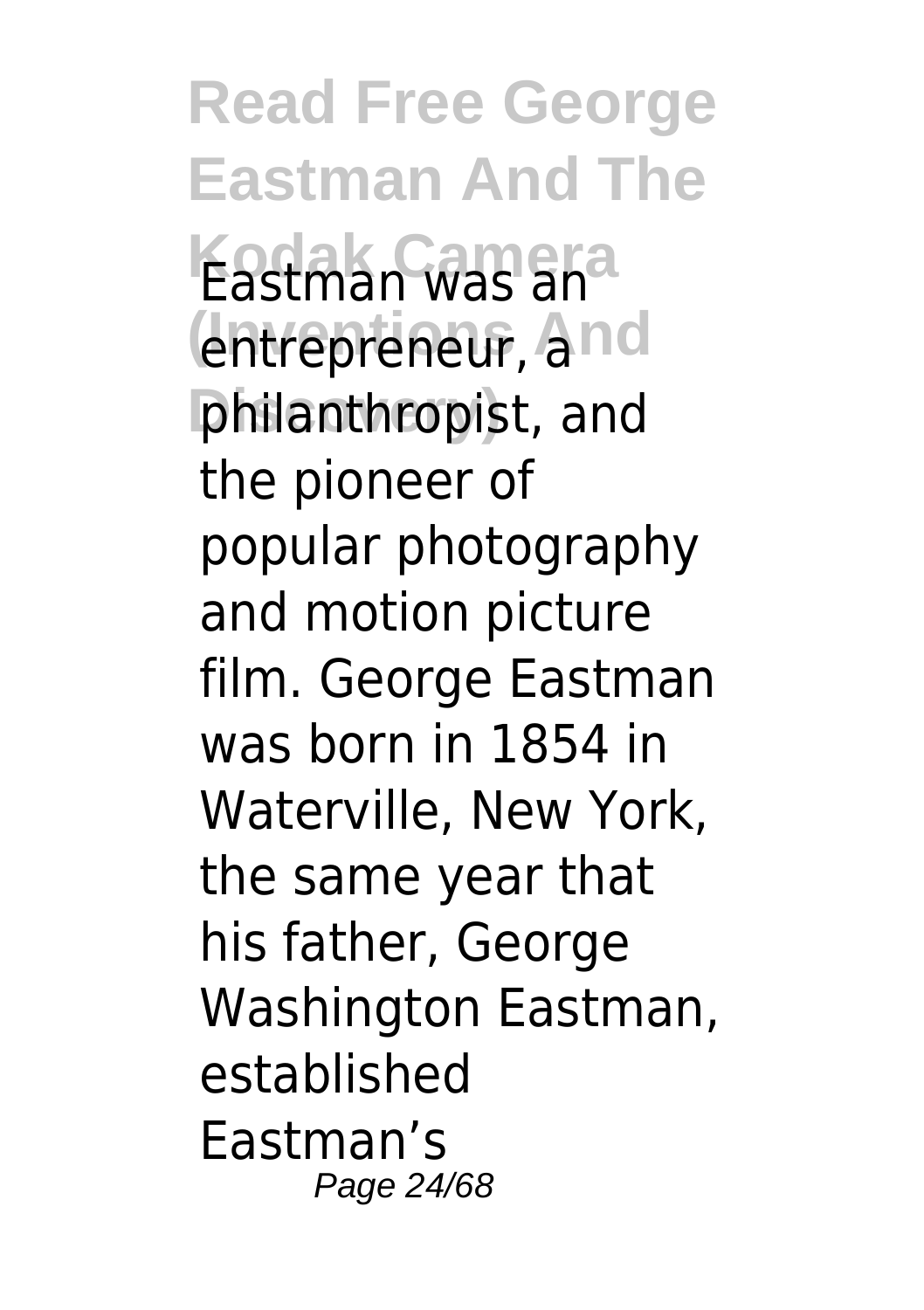**Read Free George Eastman And The Kodak Camera** Commercial College **(Inventions And** in Rochester. **Discovery)** About George Eastman | George Eastman Museum George Eastman founded the Eastman Kodak Co. (1881) and invented the roll paper film (1885) and celluloid film in 1889 which brought photography to Page 25/68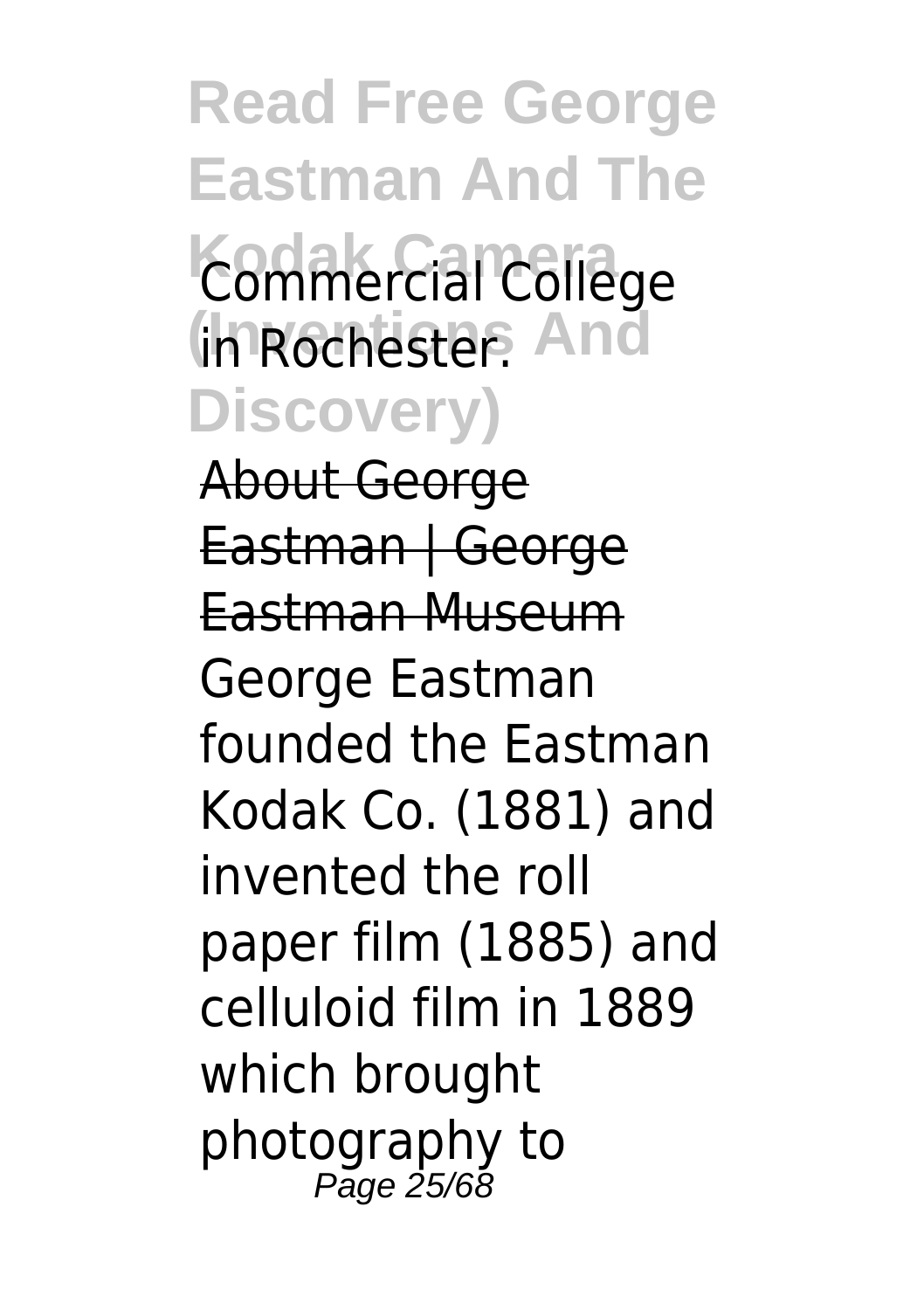**Read Free George Eastman And The** everybody. The roll film was also the d **Discovery)** basis for the invention of the motion picture film, used by early filmmakers Thomas Edison, the Lumiere Brothers, and Georges Méliès.

George Eastman: The Invention of the Kodak Hand-Held Page 26/68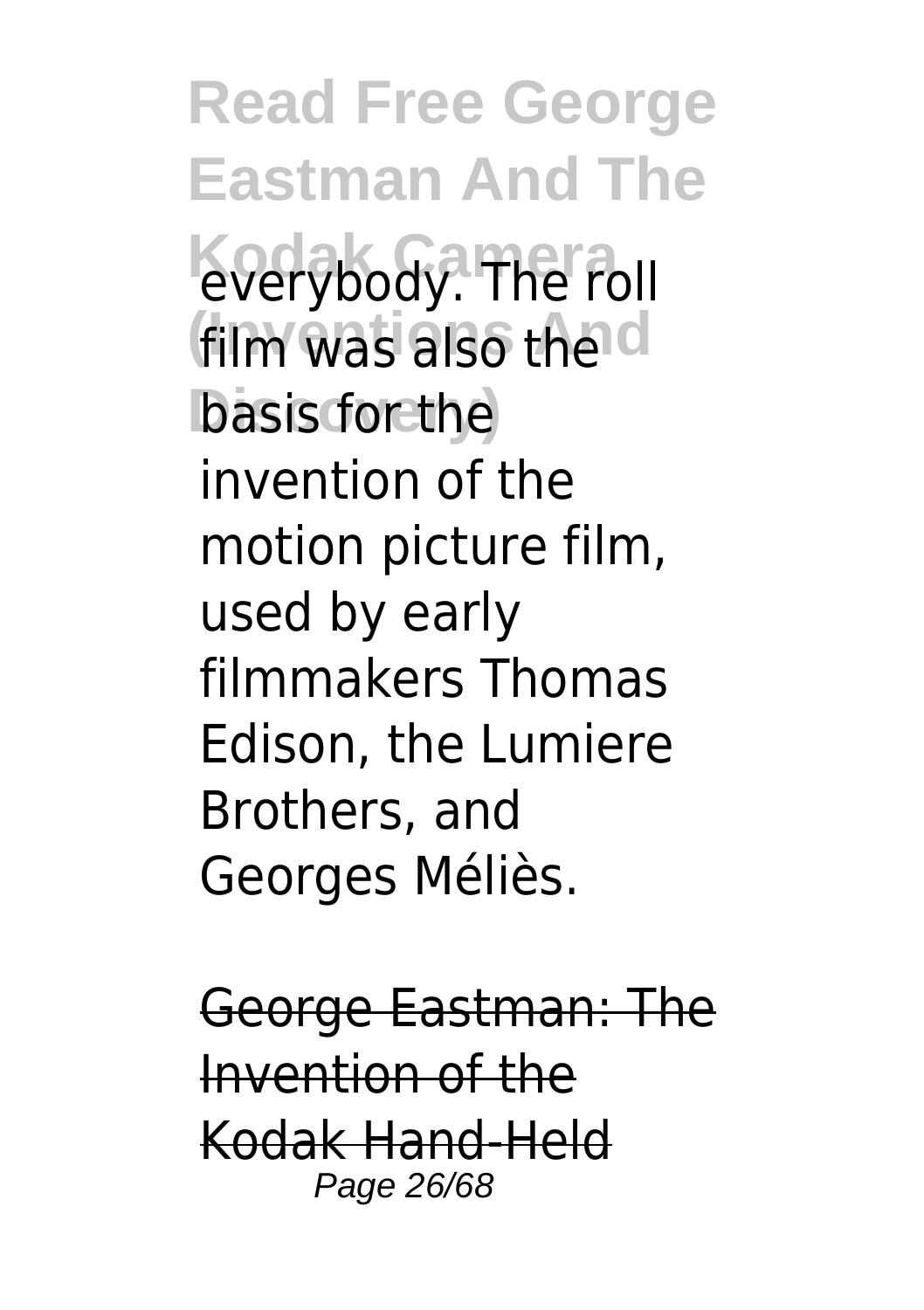**Read Free George Eastman And The Kodak Camera** Camera George Eastman<sup>d</sup> Museum receives Best in Show accolades for David Levinthal: War, Myth, Desire publication Rochester, N.Y., November 16, 2020 —The George Eastman Museum was recently awarded the Frances Smyth-Ravenel Prize in the Page 27/68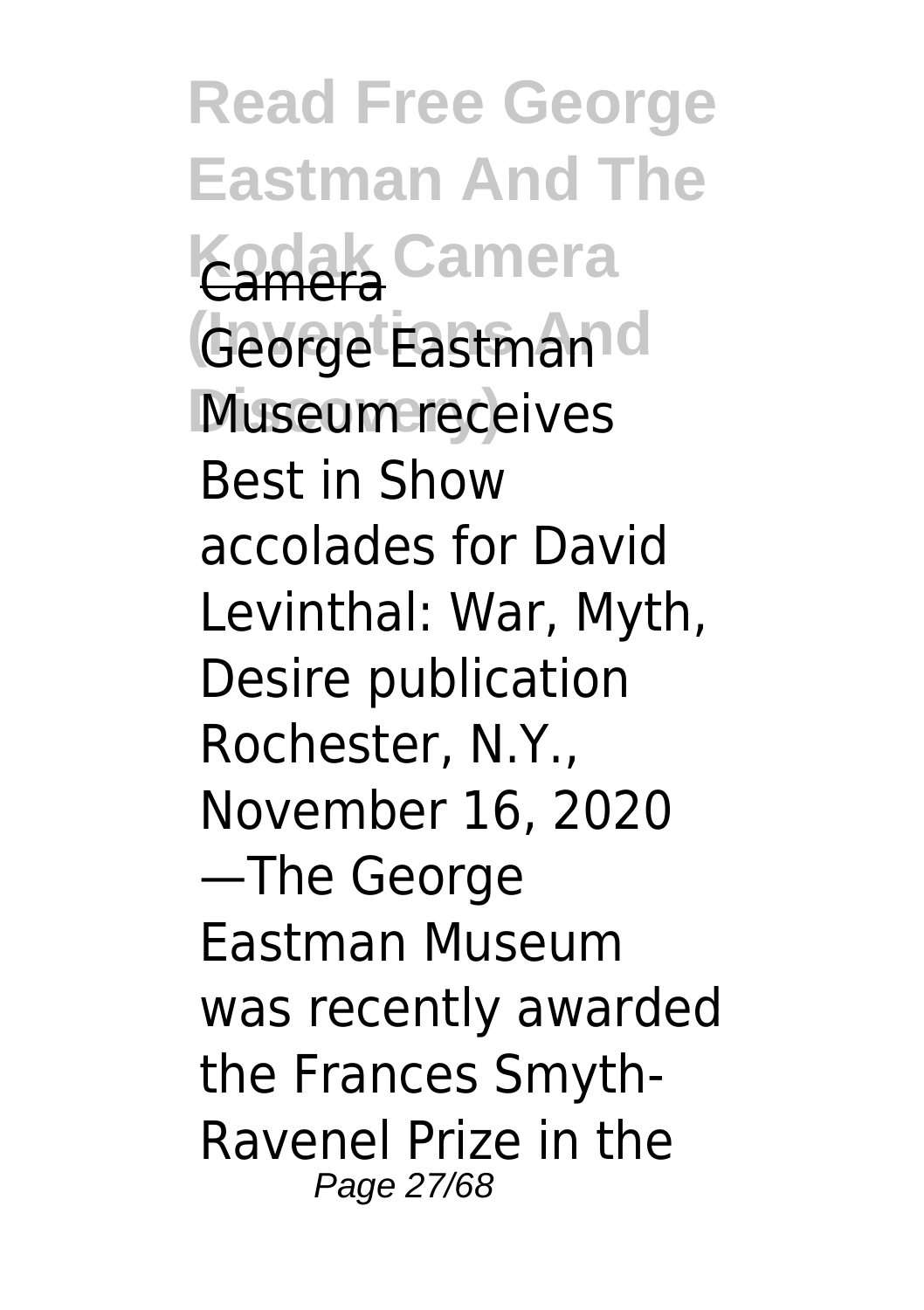**Read Free George Eastman And The** 29th annual Museum **Publications Design Discovery)** Com

Homepage | George Eastman Museum Executive Summary Eastman Kodak CO. which headquartered in Rochester New York, USA, was founded in 1892 by George Eastman. The company holds a vital Page 28/68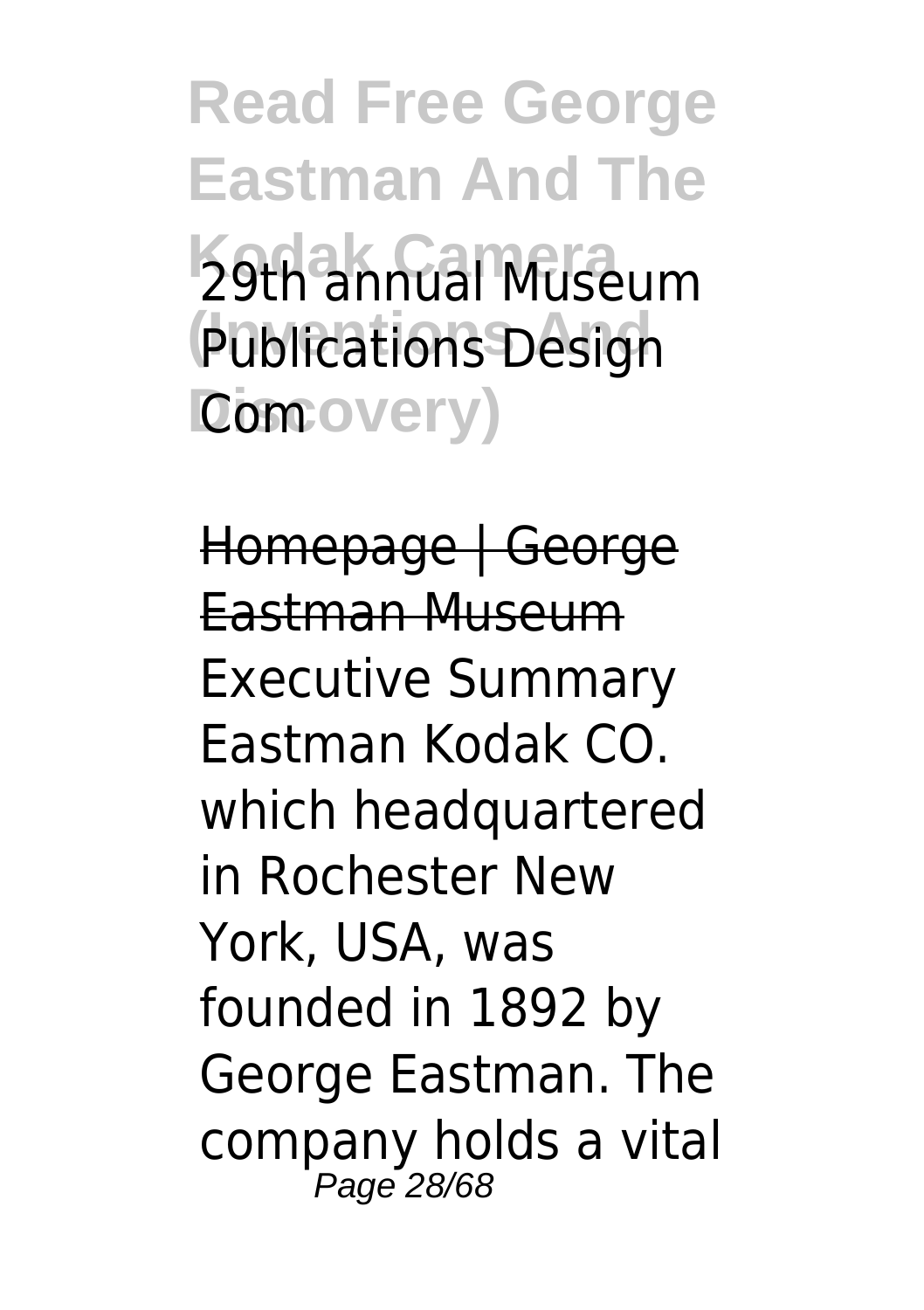**Read Free George Eastman And The** *Kole* in the innovation and development of **the motion picture** industries as well as the film photographic industry.

George Eastman and the Kodak Camera Essay - 1195 Words

...

George Eastman invented a dry-plate photographic system, Page 29/68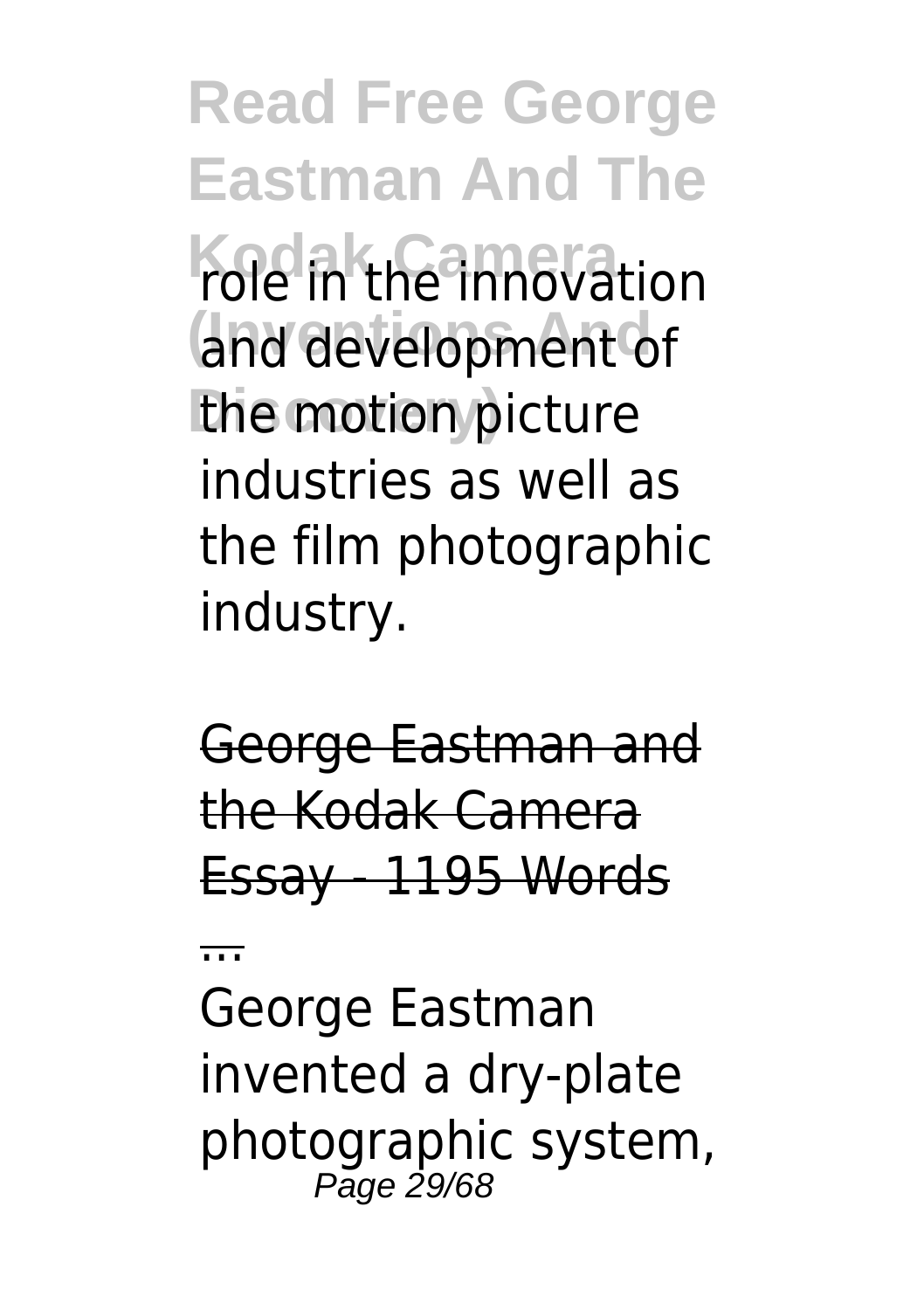**Read Free George Eastman And The Kodak Camera** and later the system **of film on rolls on d Discovery)** gelatin-coated paper, which effectively superceded the previous system of chemicals, glass tanks, and heavy plate holders that kept photography out of the reach of all but professionals and the most dedicated hobbyists. Page 30/68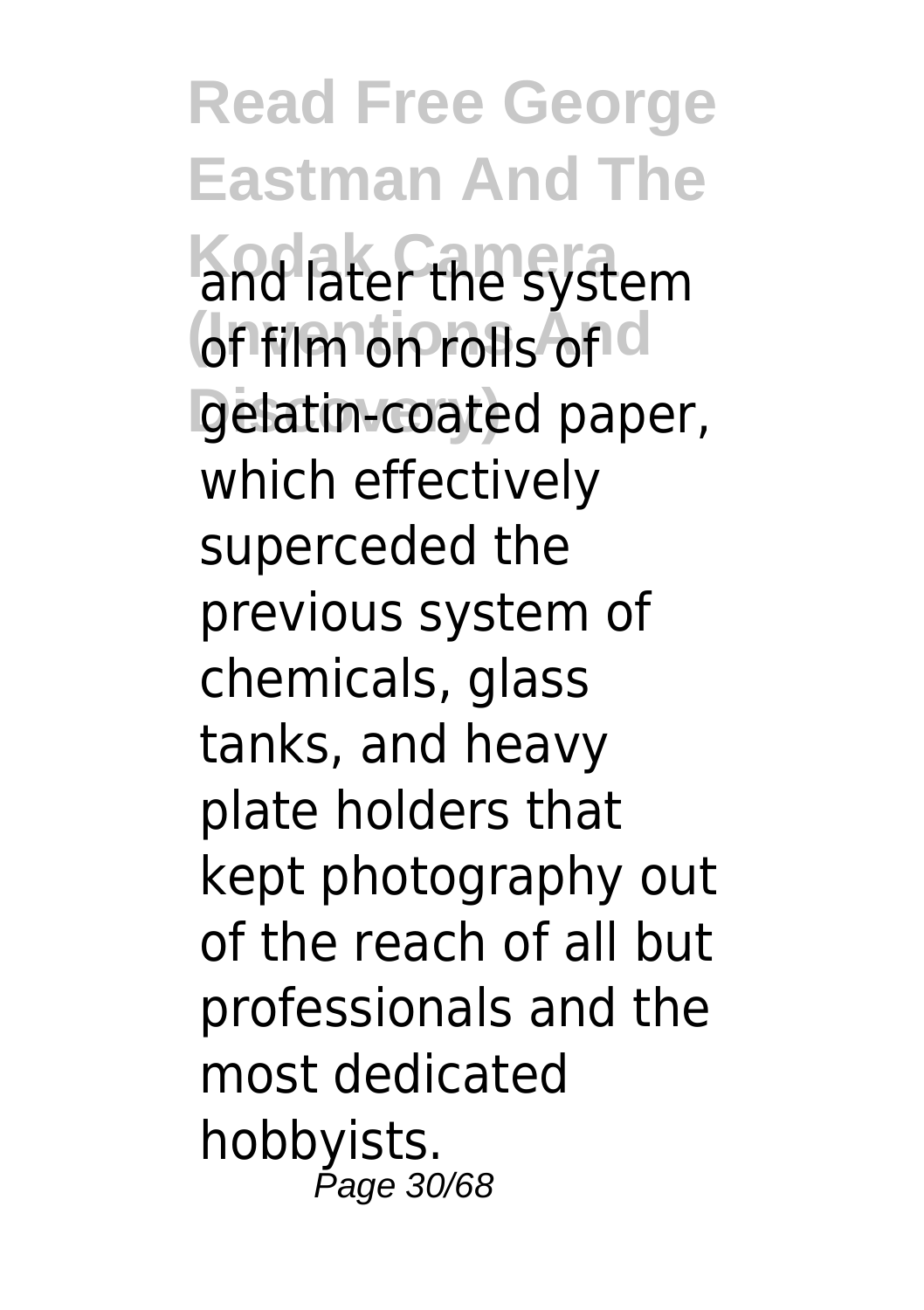**Read Free George Eastman And The Kodak Camera** George Eastman<sup>d</sup>  $N$ **NNDB** very) Eastman introduced the Kodak box camera in 1888, which used his roll film and film holder. Users would expose up to 100 images, send the camera and film to the Eastman company and would then get back prints Page 31/68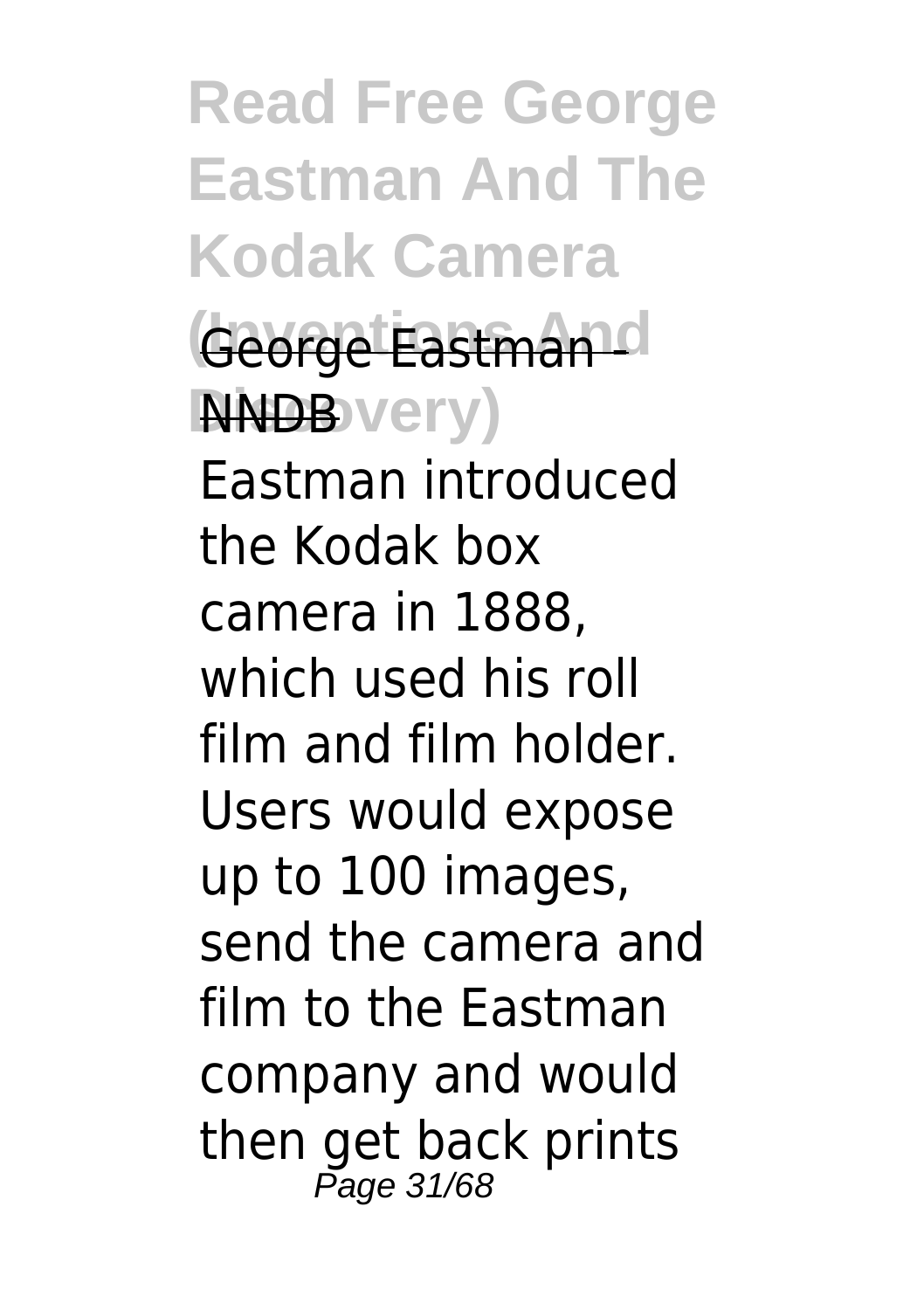**Read Free George Eastman And The** of the negatives and the camera loaded **With a new roll of** film. This represented a true revolution.

GEORGE EASTMAN: The Father of Kodak - Frame by Frame: A ... In George Eastman The first Kodak (a name he coined) camera was placed on the market in Page 32/68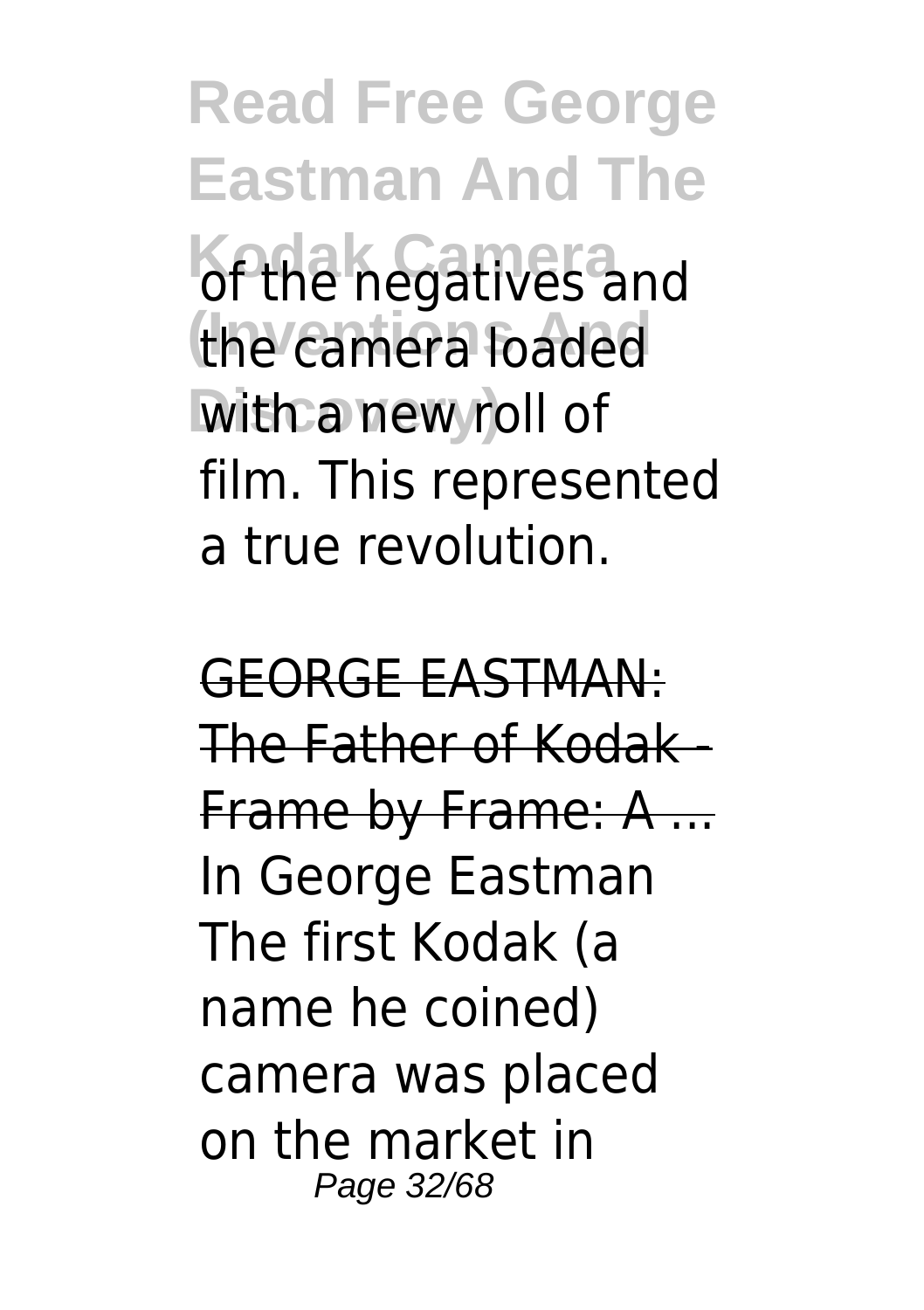**Read Free George Eastman And The** 1888. It was a simple handheld box camera **Containing a** 100-exposure roll of film that used paper negatives. Consumers sent the entire camera back to the manufacturer for developing, printing, and reloading when…

Kodak camera | Page 33/68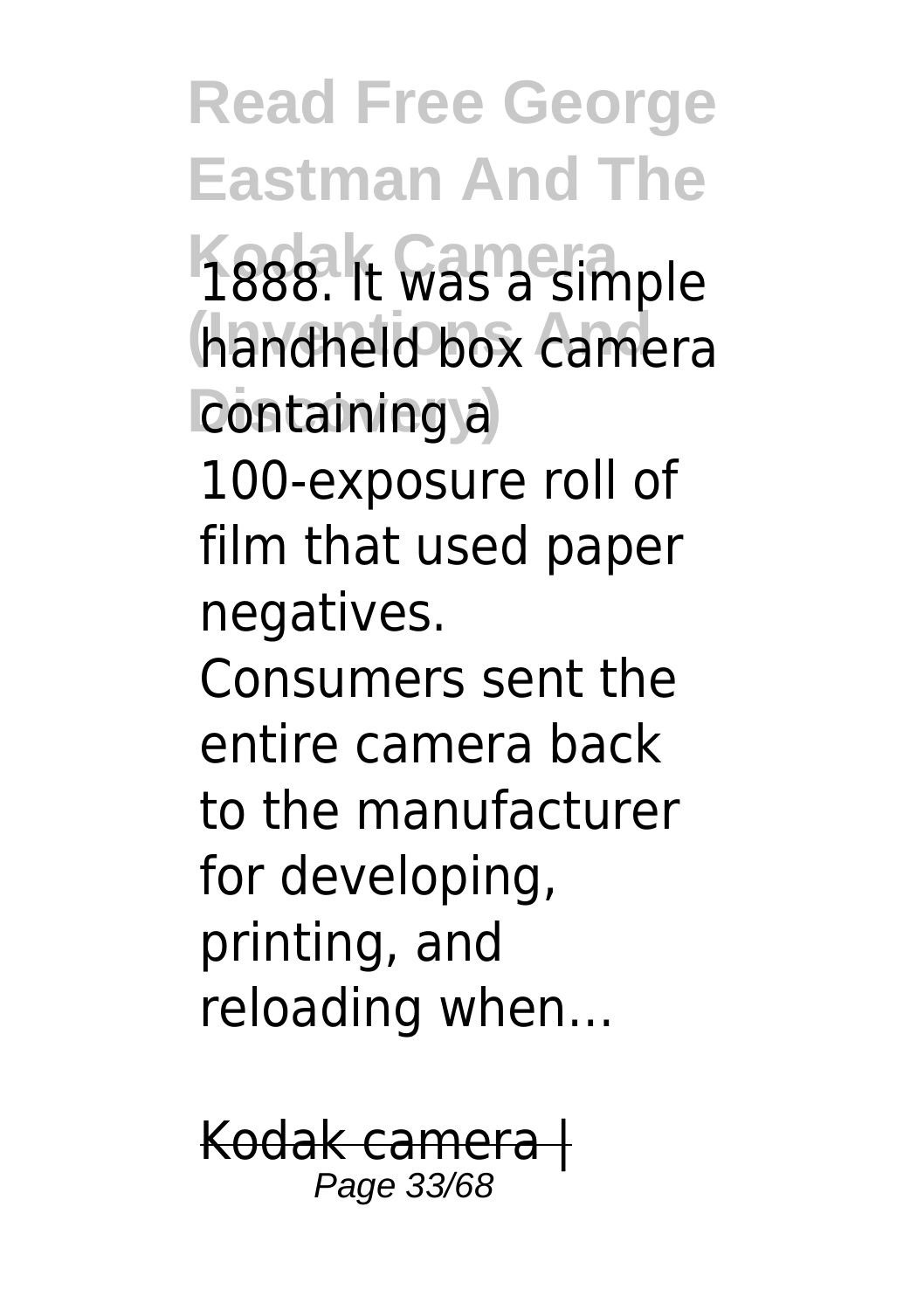**Read Free George Eastman And The Kadak Camera** George Eastman<sup>d</sup> **Discovery)** Founder of eastman kodak company In 1878 Eastman had planned to take a trip to Santa Domingo. He decided to document his trip but the photography equipment was very bulky and expensive. Eastman bought all the equipment but Page 34/68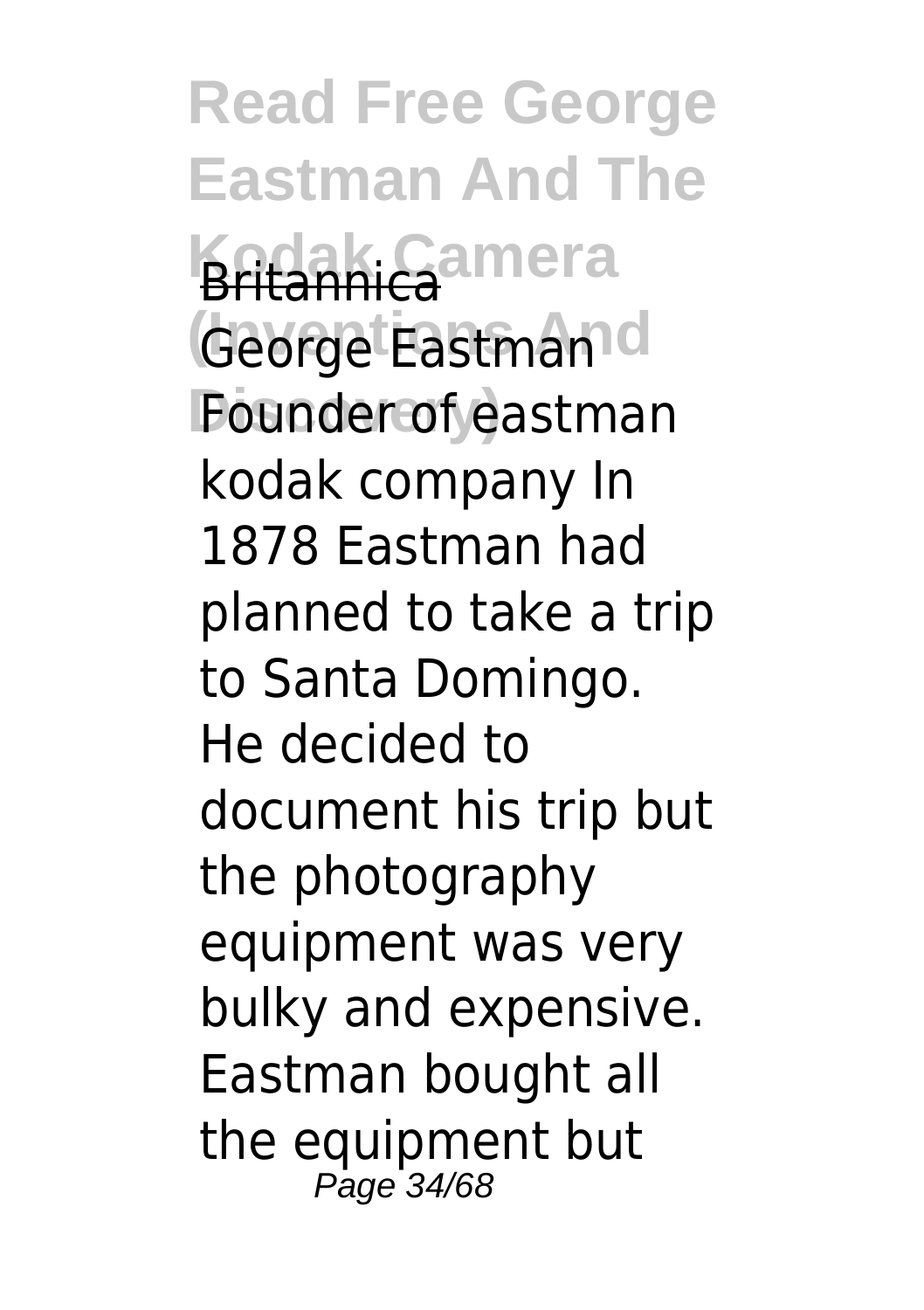**Read Free George Eastman And The Kodak Camera** did not take the trip. **(Inventions And Discovery)**

George Eastman \"The Wizard of Photography\" Documentary (Part 1/3) *The Timely Death of Kodak Founder George Eastman Kodak: How George Eastman revolutionized* Page 35/68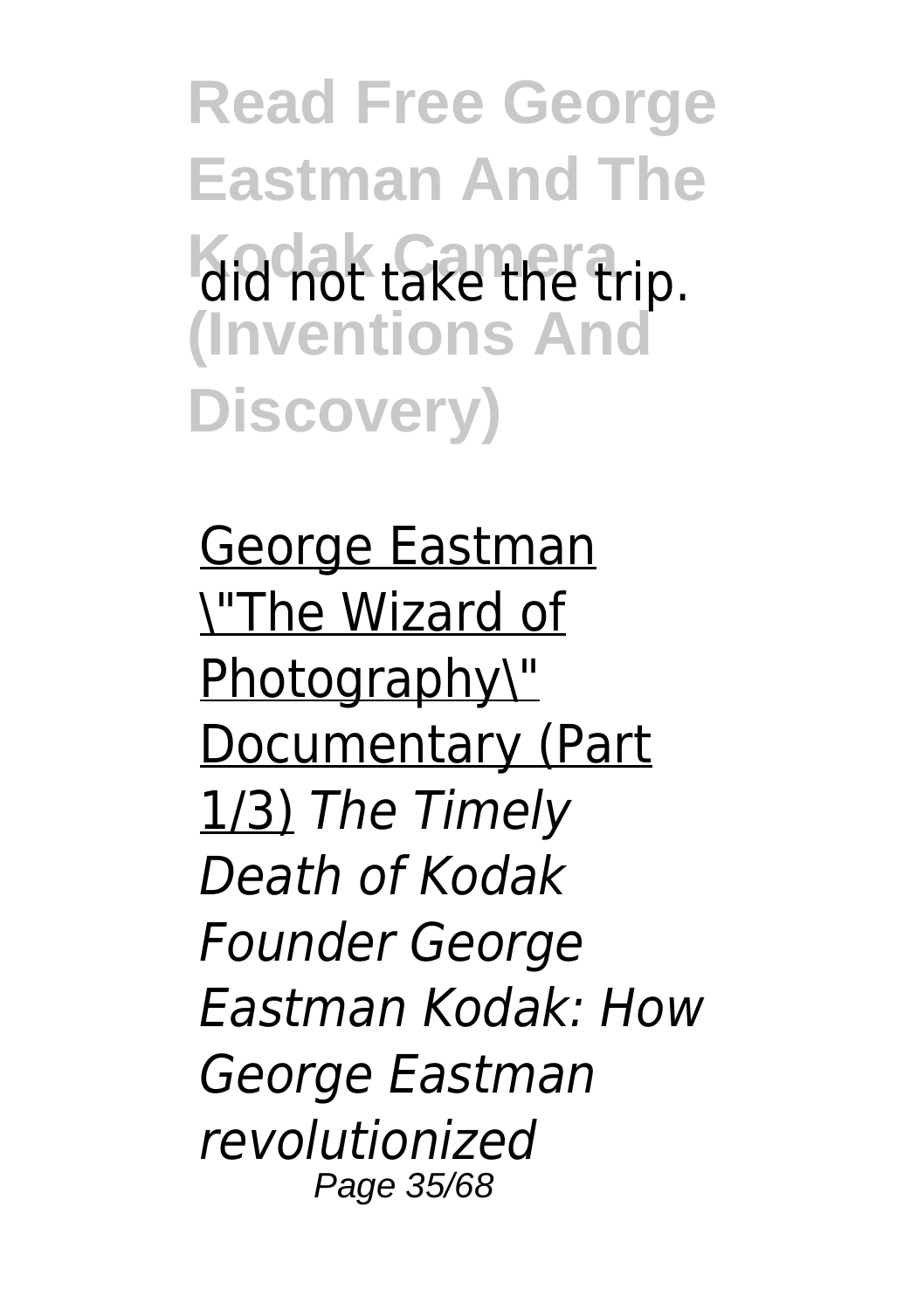**Read Free George Eastman And The Kodak Camera** *photography* **George Eastman \"Thend**  $W$ **izard of***y*) **Photography\" Documentary (Part 2/3)** *George Eastman \"The Wizard of Photography\" Documentary (Part 3/3)*

Awesome Inventions: George Eastman and the Kodak Camera How George Eastman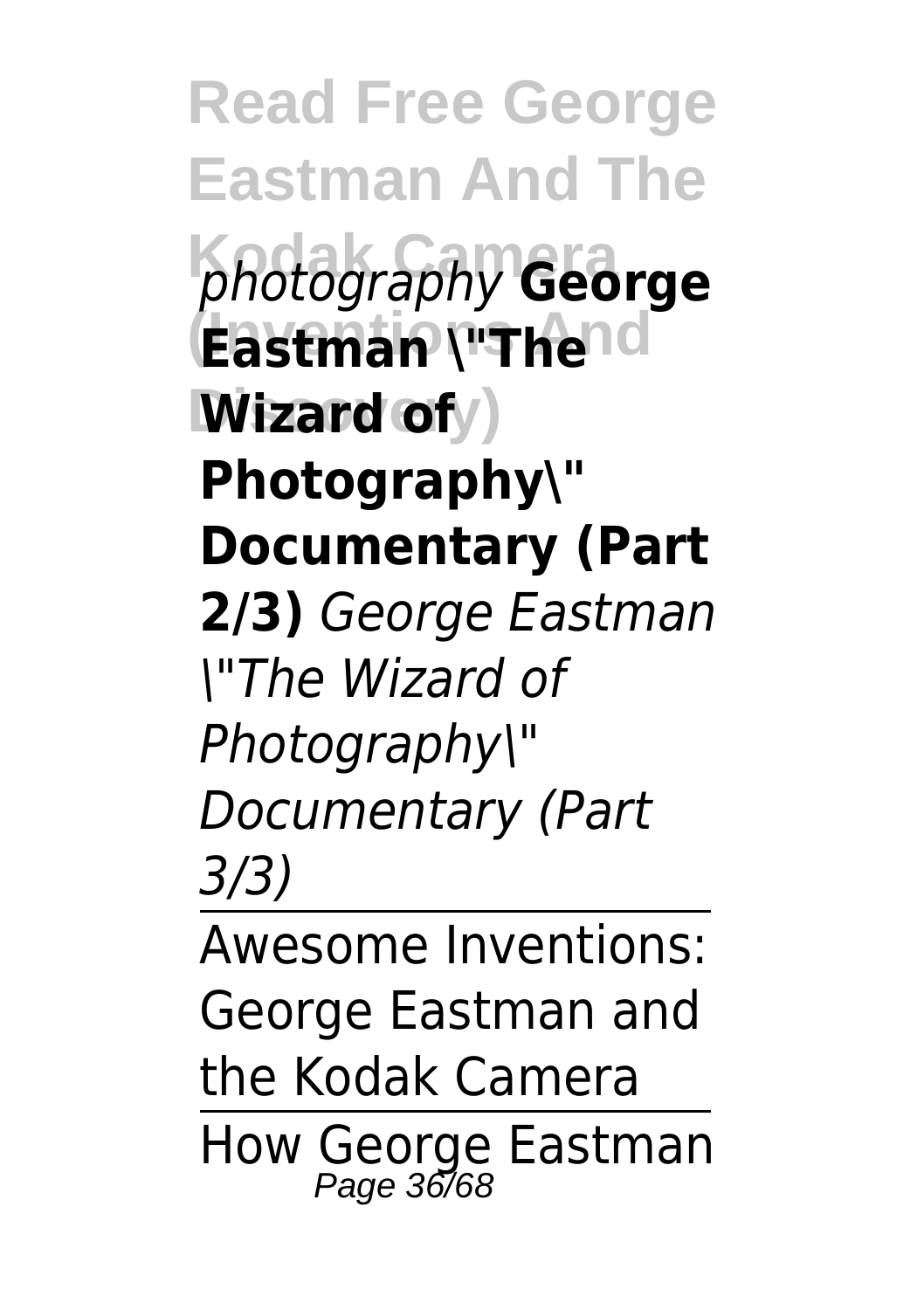**Read Free George Eastman And The Changed the World (Inventions And Focus 45: George Discovery) Eastman in 1920** George Eastman Tribute *George Eastman Biography Picture Perfect: George Eastman House* George Eastman's House and Kodak Story<del>Using an</del> antique camera Kodak Brownie Page 37/68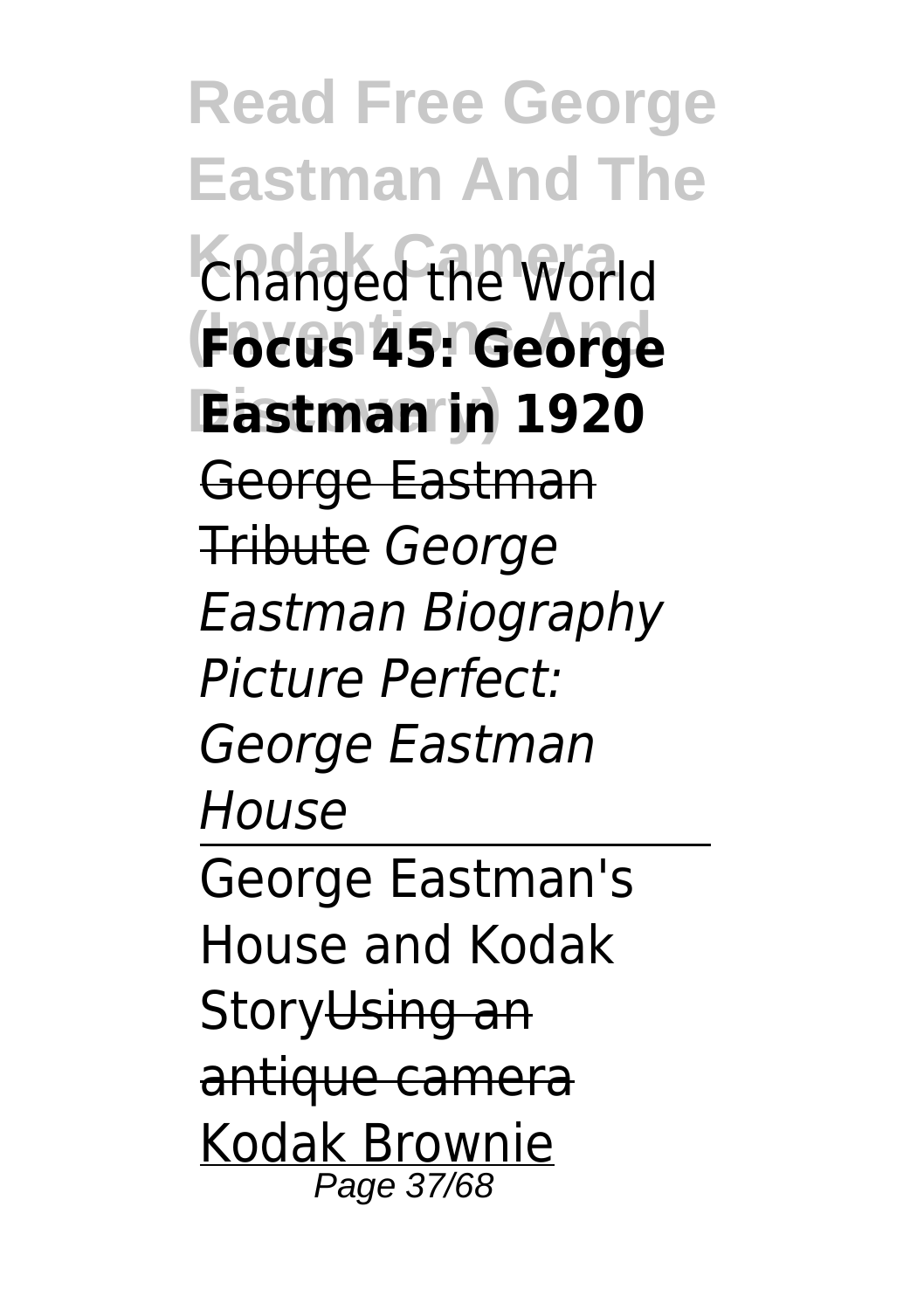**Read Free George Eastman And The** Hawkeye Flash!<sup>a</sup> **Classic Film Camera! Discovery)** Talbot's Processes - **Photographic** Processes Series - Chapter 3 of 12 The History of the Kodak Brownie The Decline of Kodak...What Happened? A Brief History of Photography *Camera: A History of Photography from* Page 38/68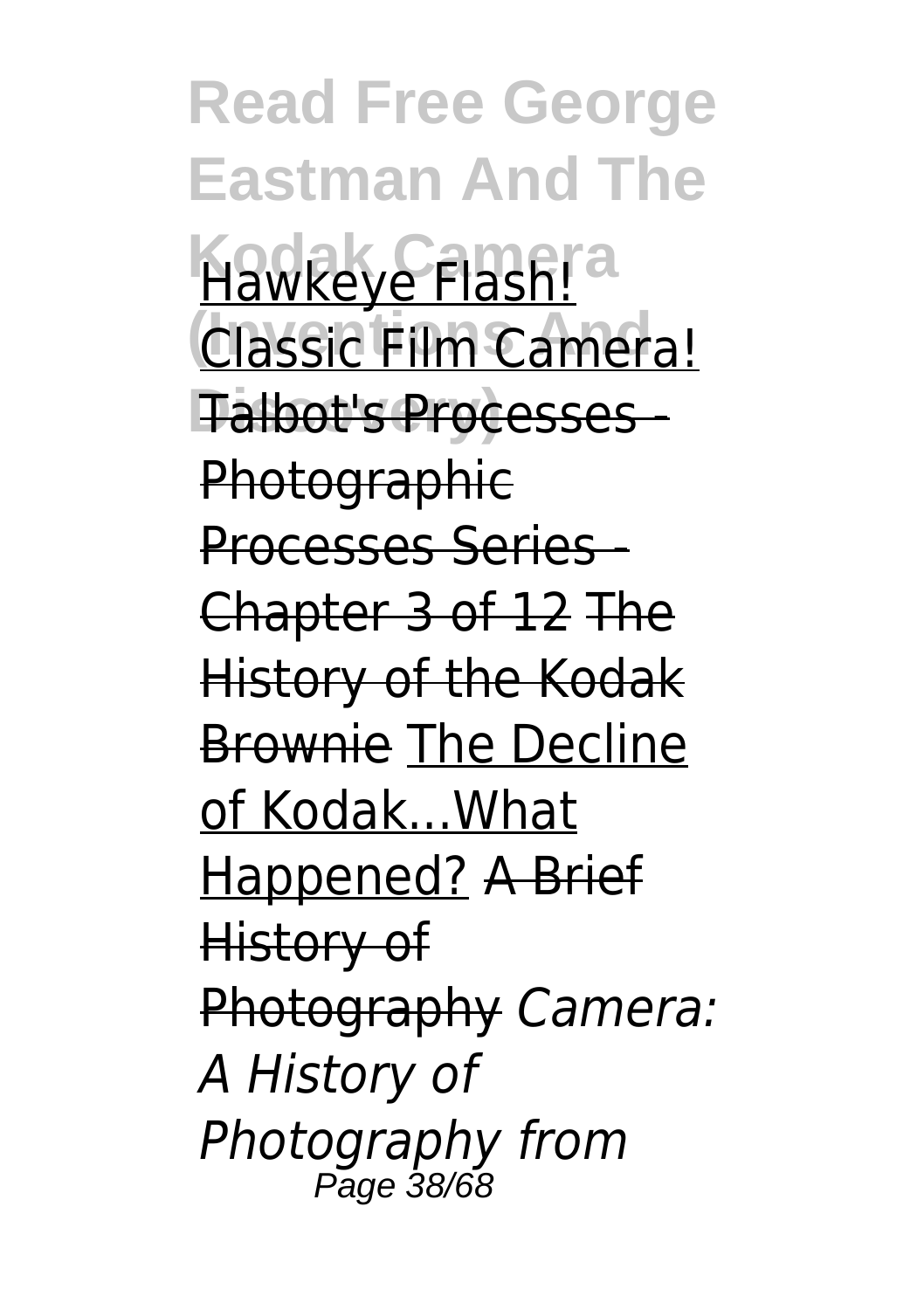**Read Free George Eastman And The Kodak Camera** *Daguerreotype to <i>Digital by Todd* nd Gustavson History of Photography. *Kodak: From Blue Chip to Bankrupt* National Geographic: The Last Roll of Kodachrome Business Legends: George Eastman **Before Photography - Photographic Processes Series -** Page 39/68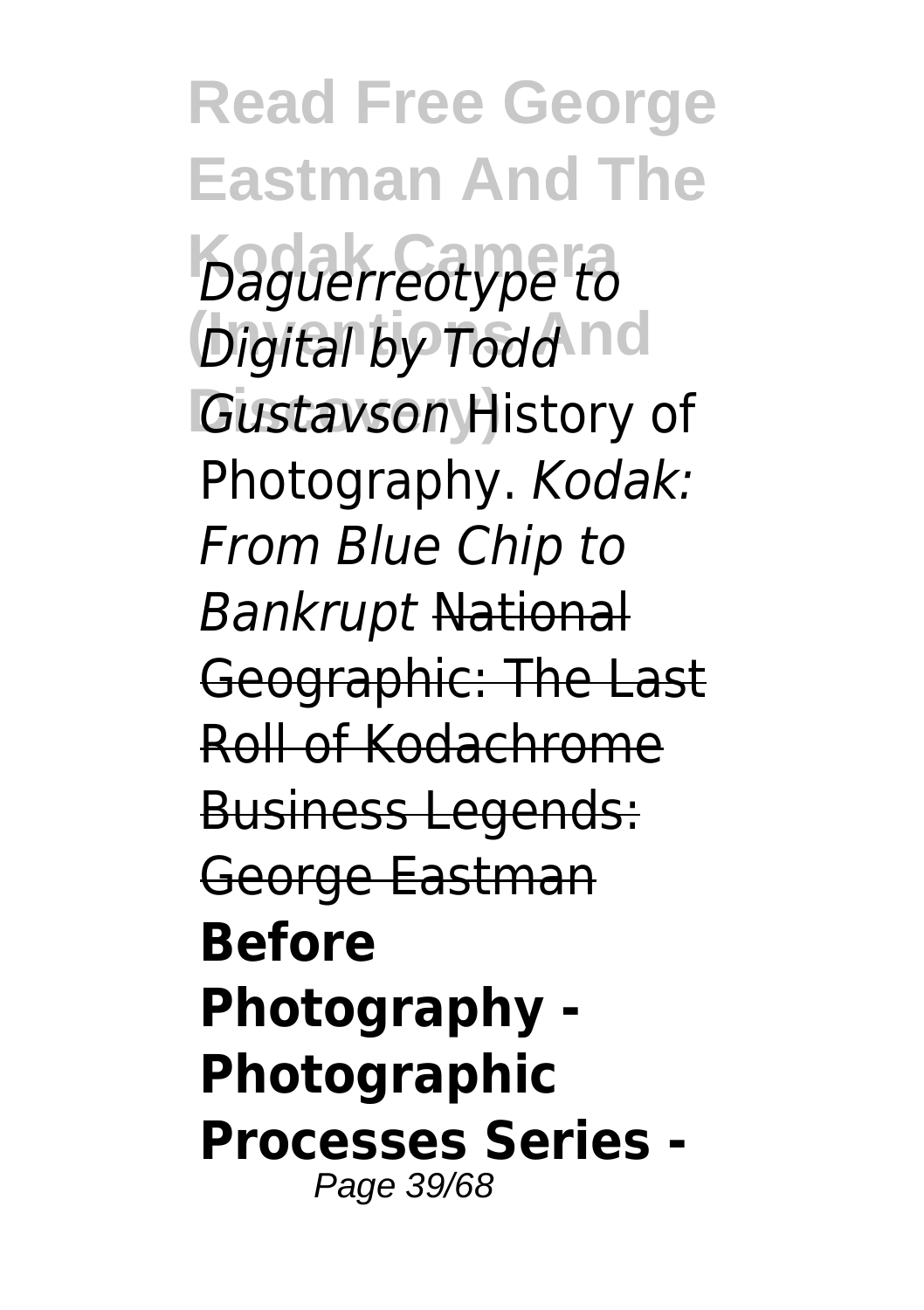**Read Free George Eastman And The Kodak Camera Chapter 1 of 12 (Inventions And Thomas Tischer Discovery) Visitor Center opens at George Eastman Museum** *Is This Something George Eastman Would have Done?* **Happy 150th Birthday, George Eastman!** Kodak was registered by George Eastman in 1888 | Today in History Page 40/68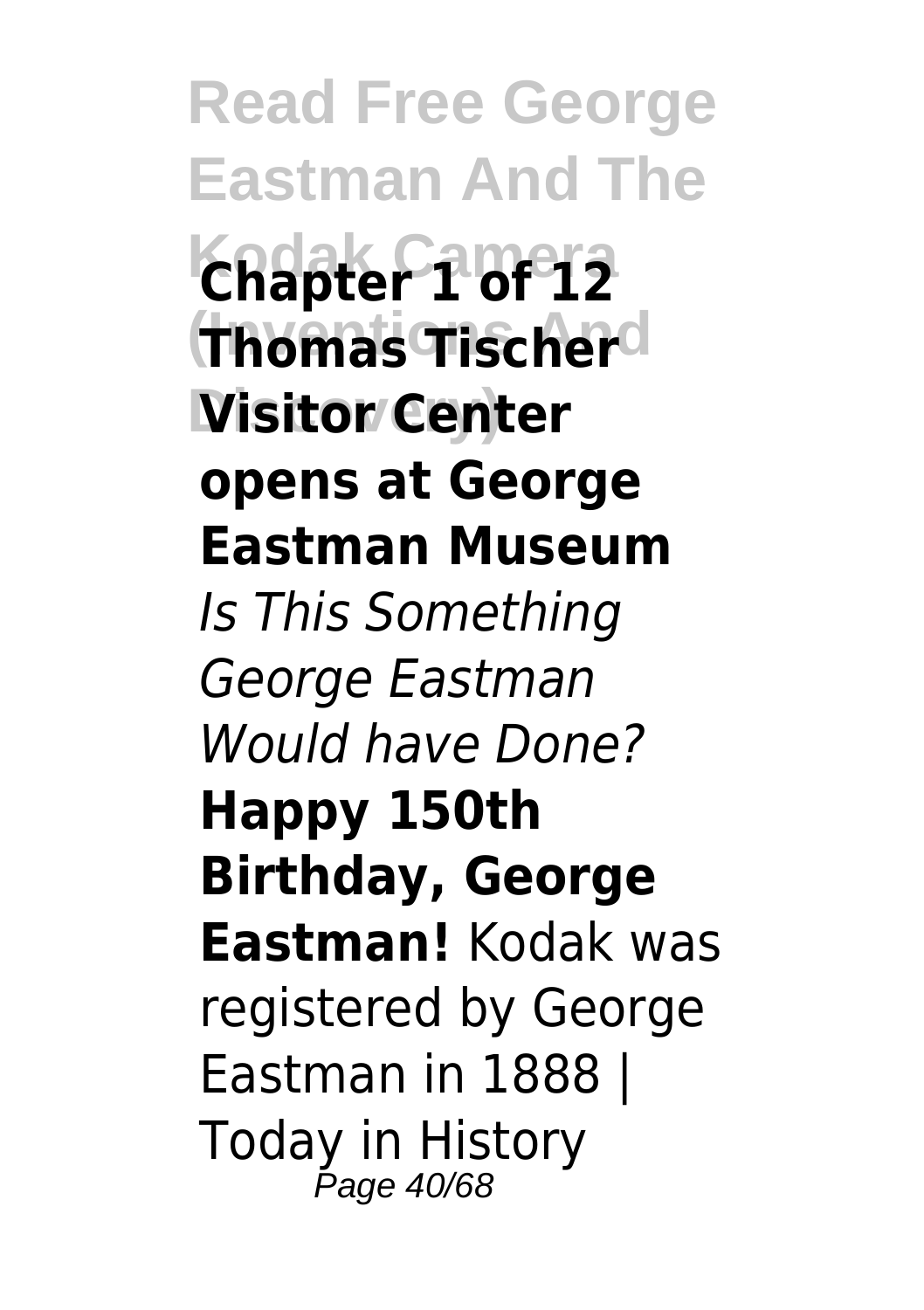**Read Free George Eastman And The Kodak Camera** George Eastman **(Inventions And** 1920s George **Discovery)** Eastman Kodak Film George Eastman And The Kodak George Eastman was an avid photographer who became the founder of the Eastman Kodak company. Eastman wanted to simplify photography to make it available to Page 41/68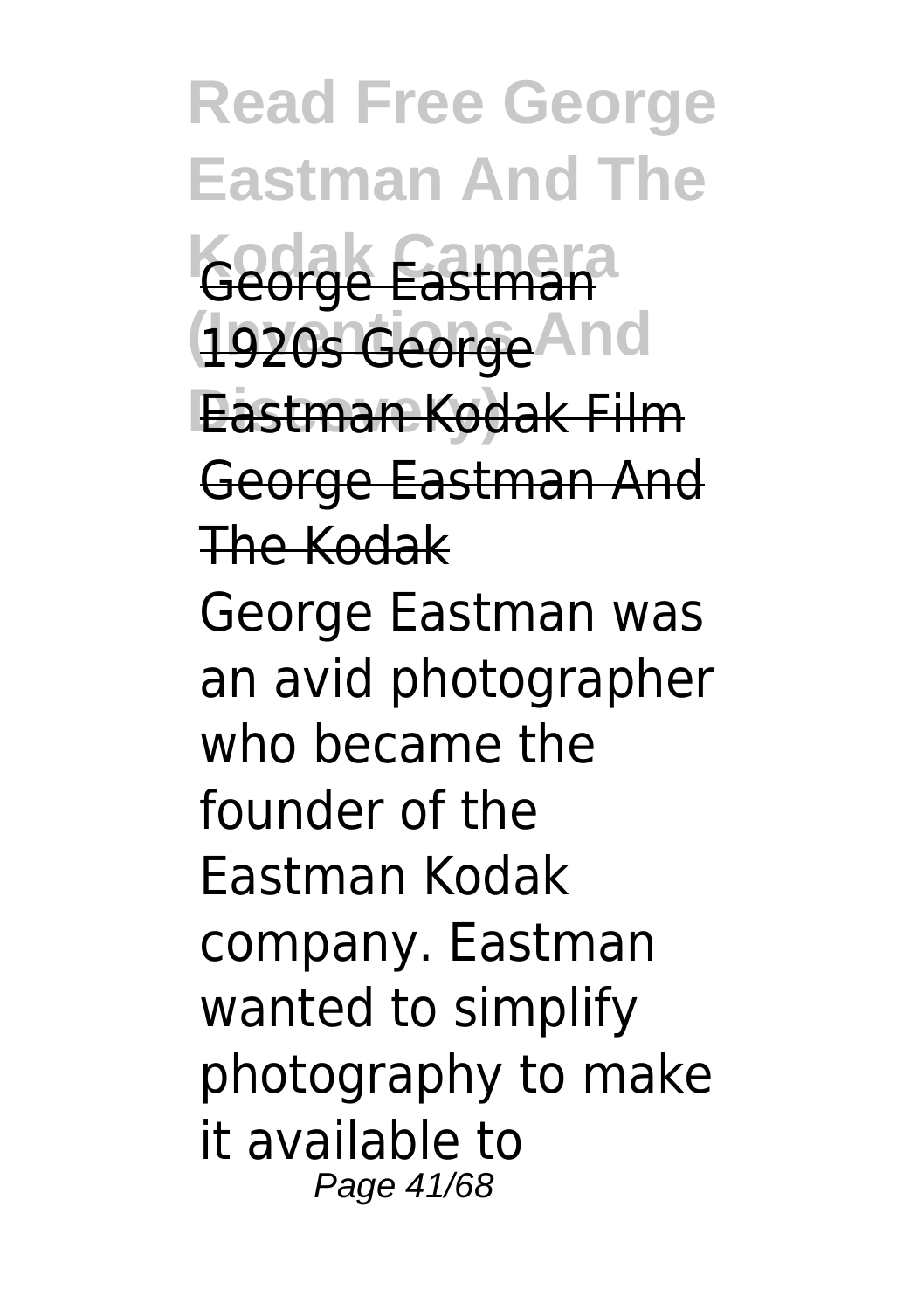**Read Free George Eastman And The Kodak Camera** everyone, not just **(trainentions And Discovery)** photographers. In 1883, Eastman announced the invention of a new kind of film that came in rolls. Eastman was also one of the first American industrialists to employ a full-time research scientist.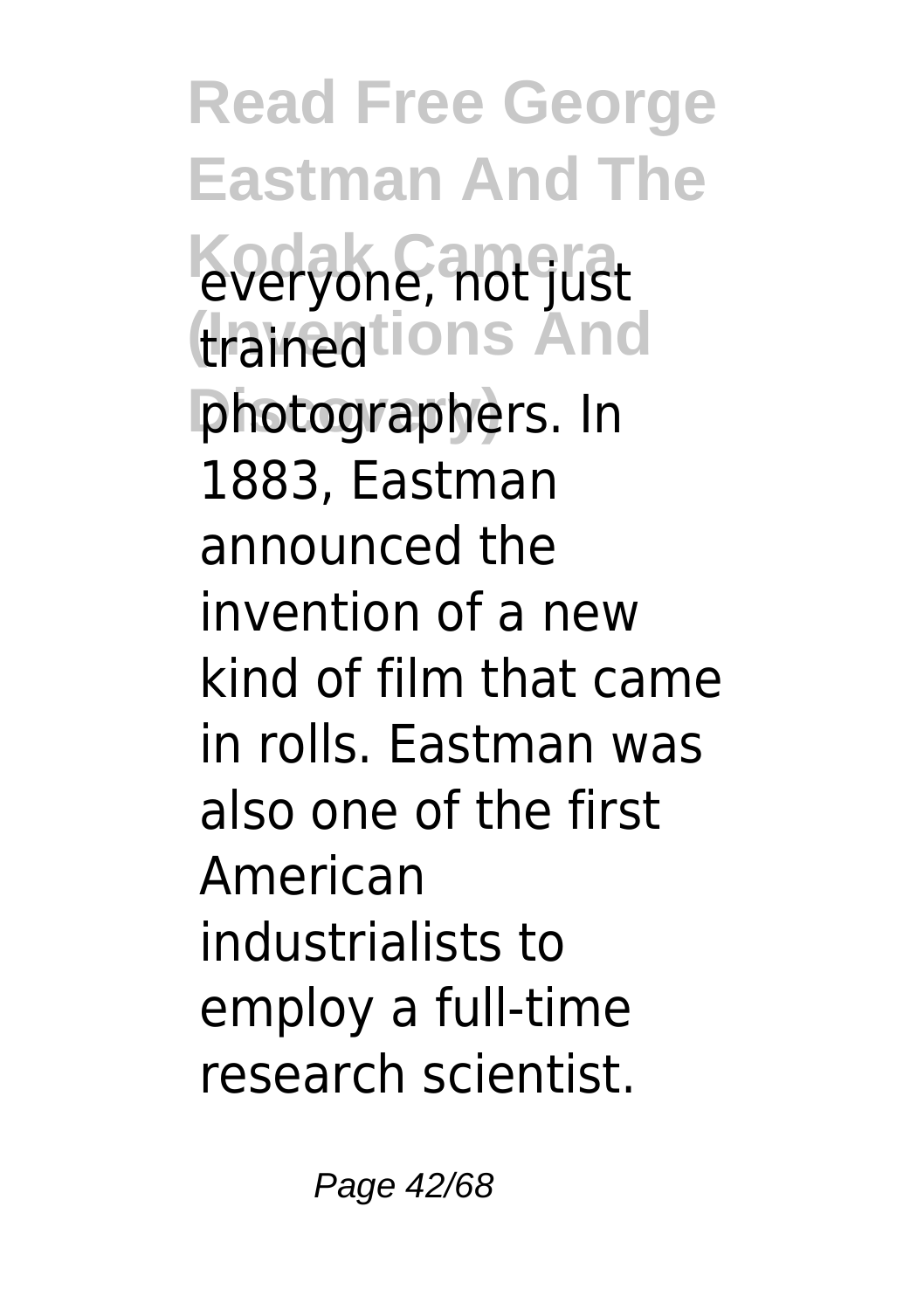**Read Free George Eastman And The** George Eastman and the Kodak Camera - $\mathbb{F}$ houghtCo<sub>/</sub>) In 1880, George Eastman opened the Eastman Dry Plate and Film Company. His first camera, the Kodak, was sold in 1888 and consisted of a box camera with 100 exposures. Later he offered the first...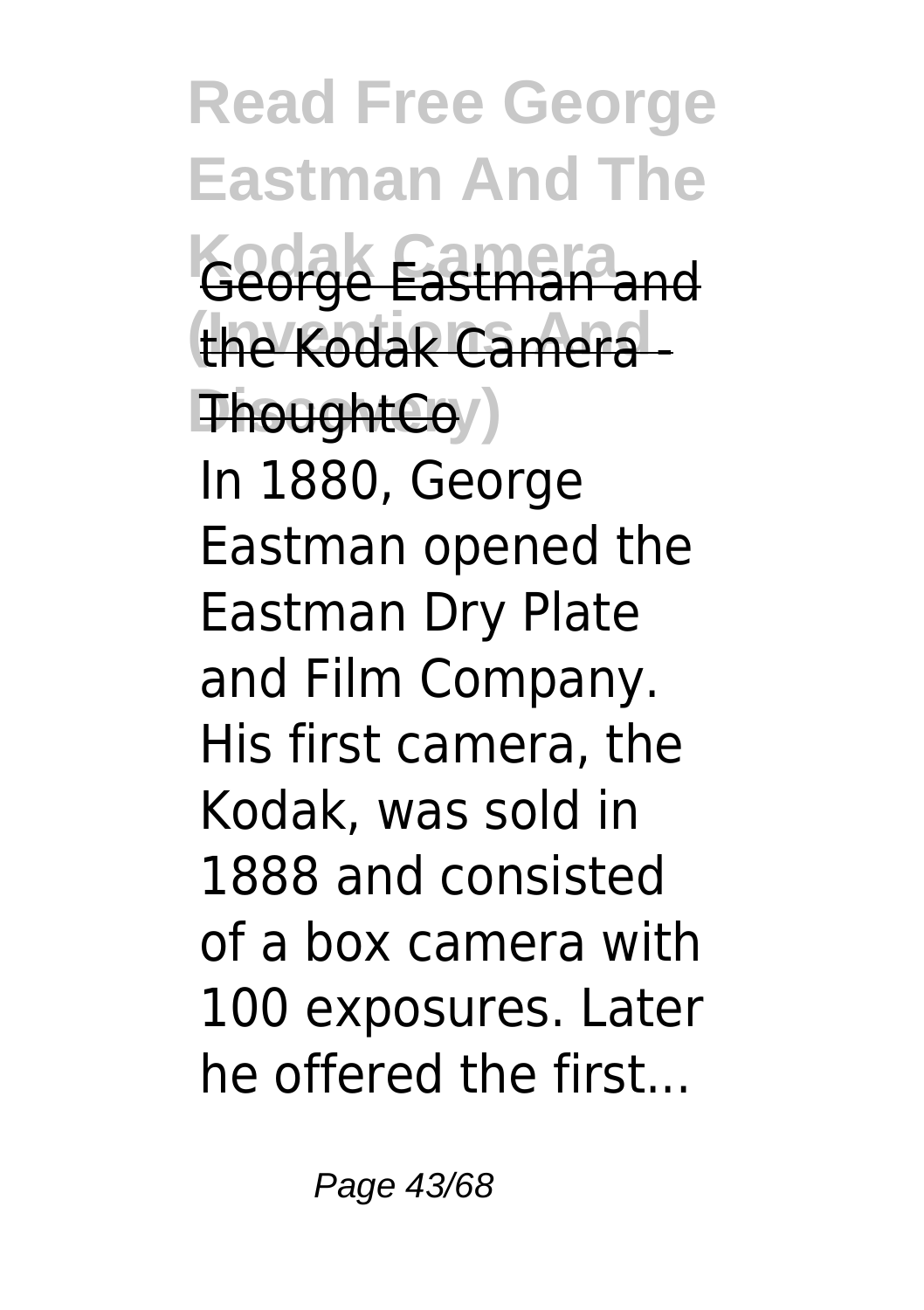**Read Free George Eastman And The Kodak Camera** George Eastman - **Invention, Kodak &** Photography -**Biography** He was George Eastman, and his ability to overcome financial adversity, his gift for organization and management, and his lively and inventive mind made him a successful Page 44/68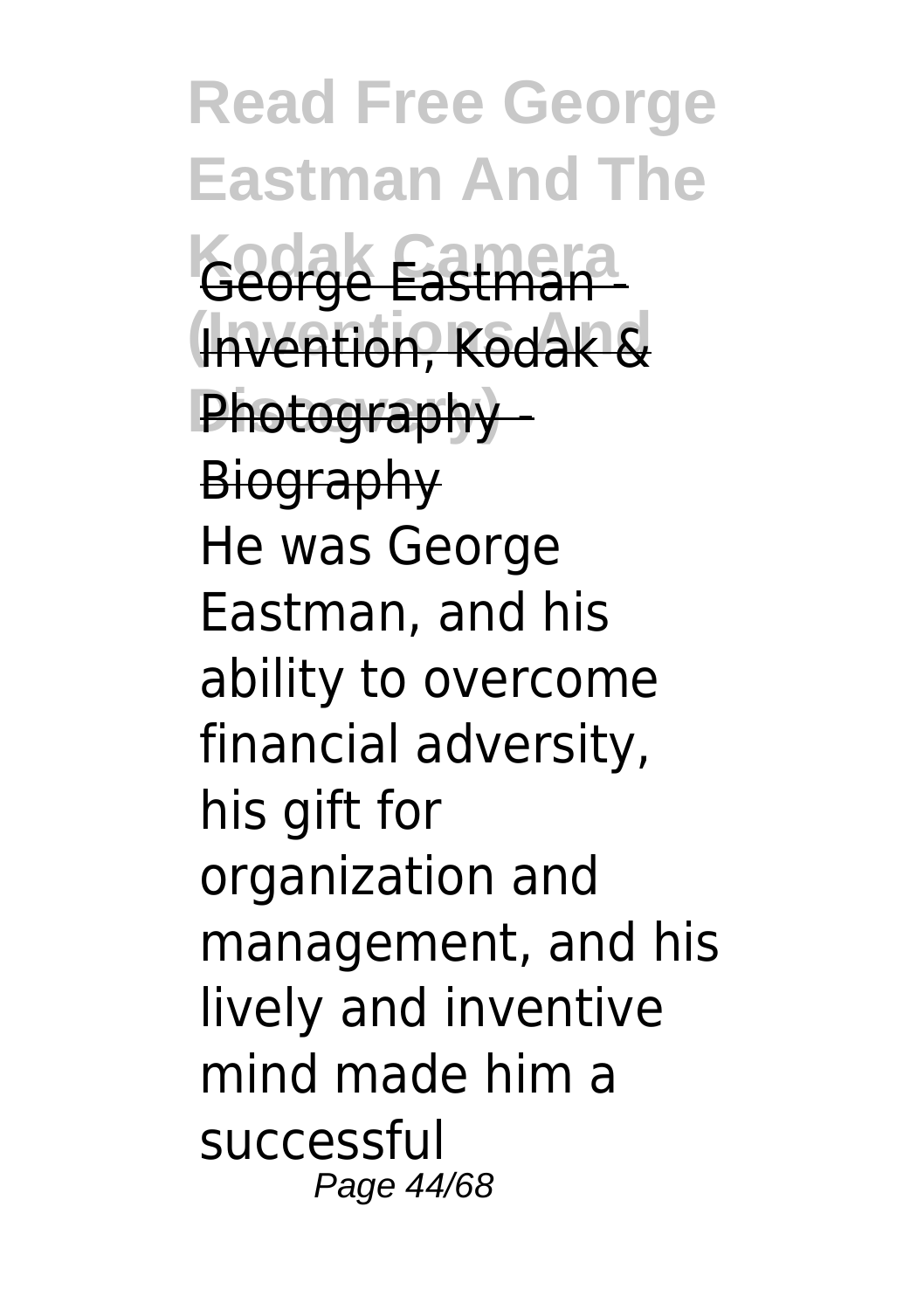**Read Free George Eastman And The** entrepreneur by his mid-twenties, and **Discovery)** enabled him to direct his Eastman Kodak Company to the forefront of American industry.

George Eastman | Kodak George Eastman, American entrepreneur and inventor whose Page 45/68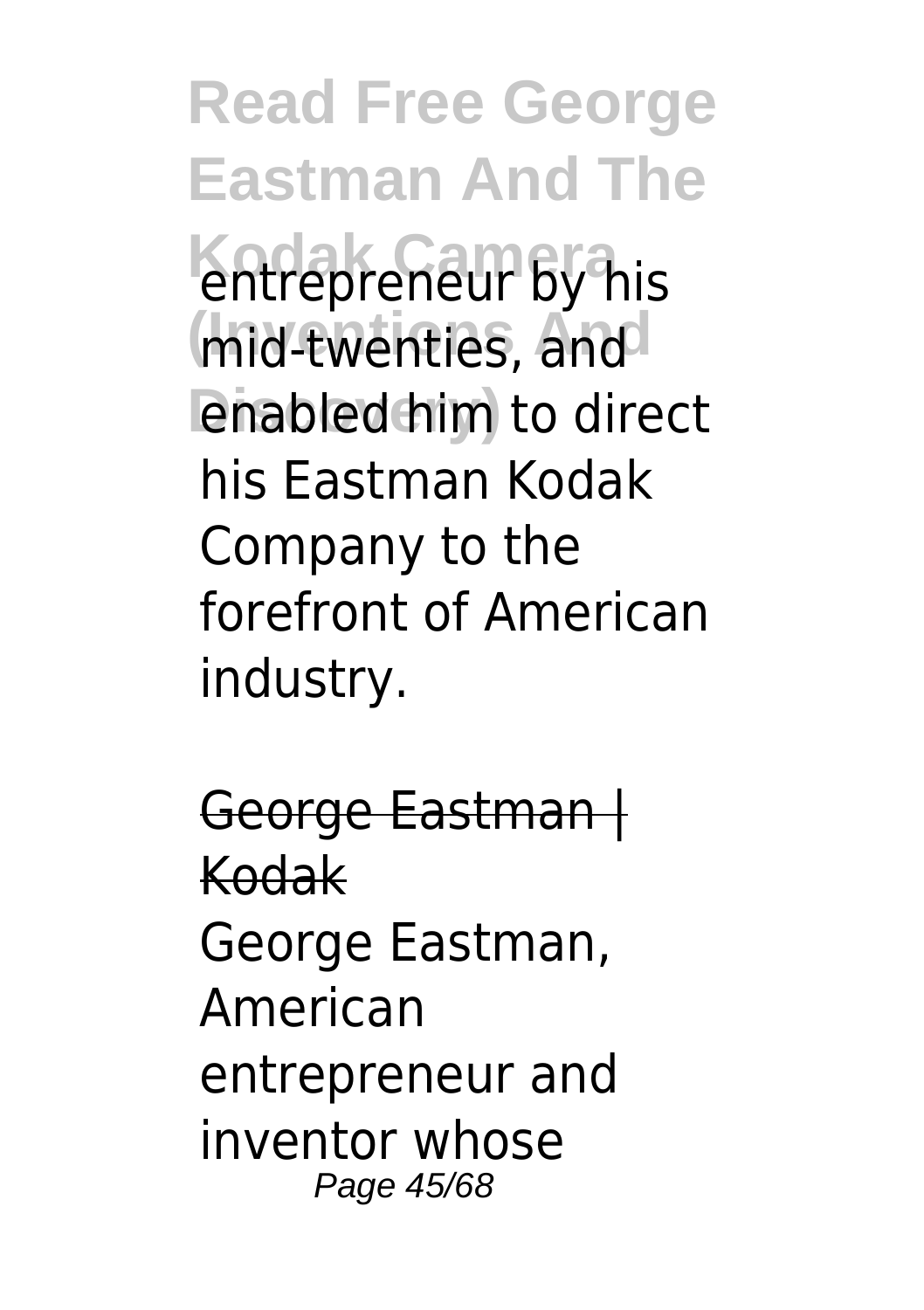**Read Free George Eastman And The** introduction of the first Kodak camera **Discovery)** helped to promote amateur photography on a large scale. After his education in the public schools of Rochester, New York, Eastman worked briefly for an insurance company and a bank. In 1880 he perfected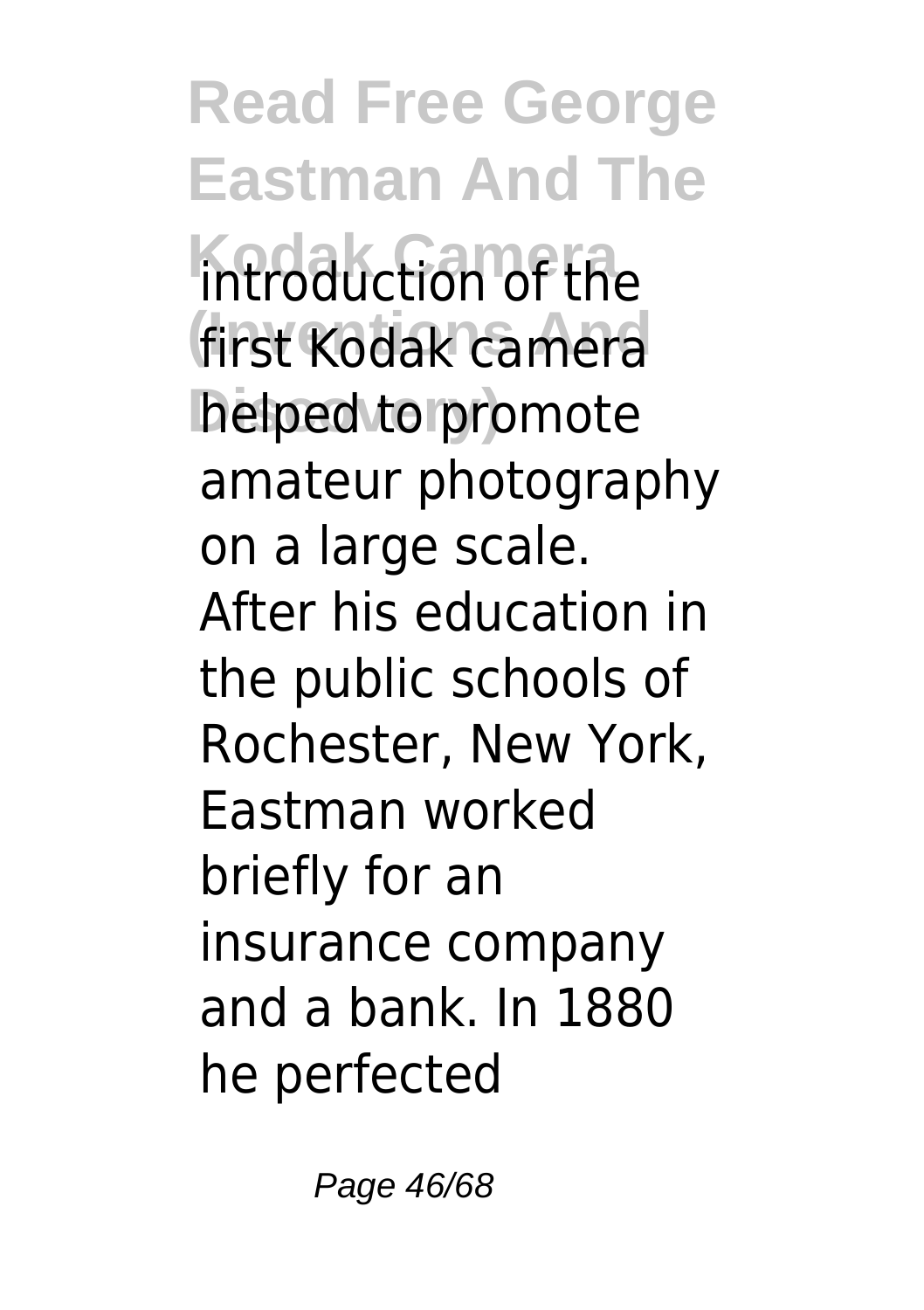**Read Free George Eastman And The Kodak Camera** George Eastman | American inventor, entrepreneur, and ... Kodak was founded by George Eastman and Henry A. Strong on September 4, 1888. During most of the 20th century, Kodak held a dominant position in photographic film. The company's ubiquity was such Page 47/68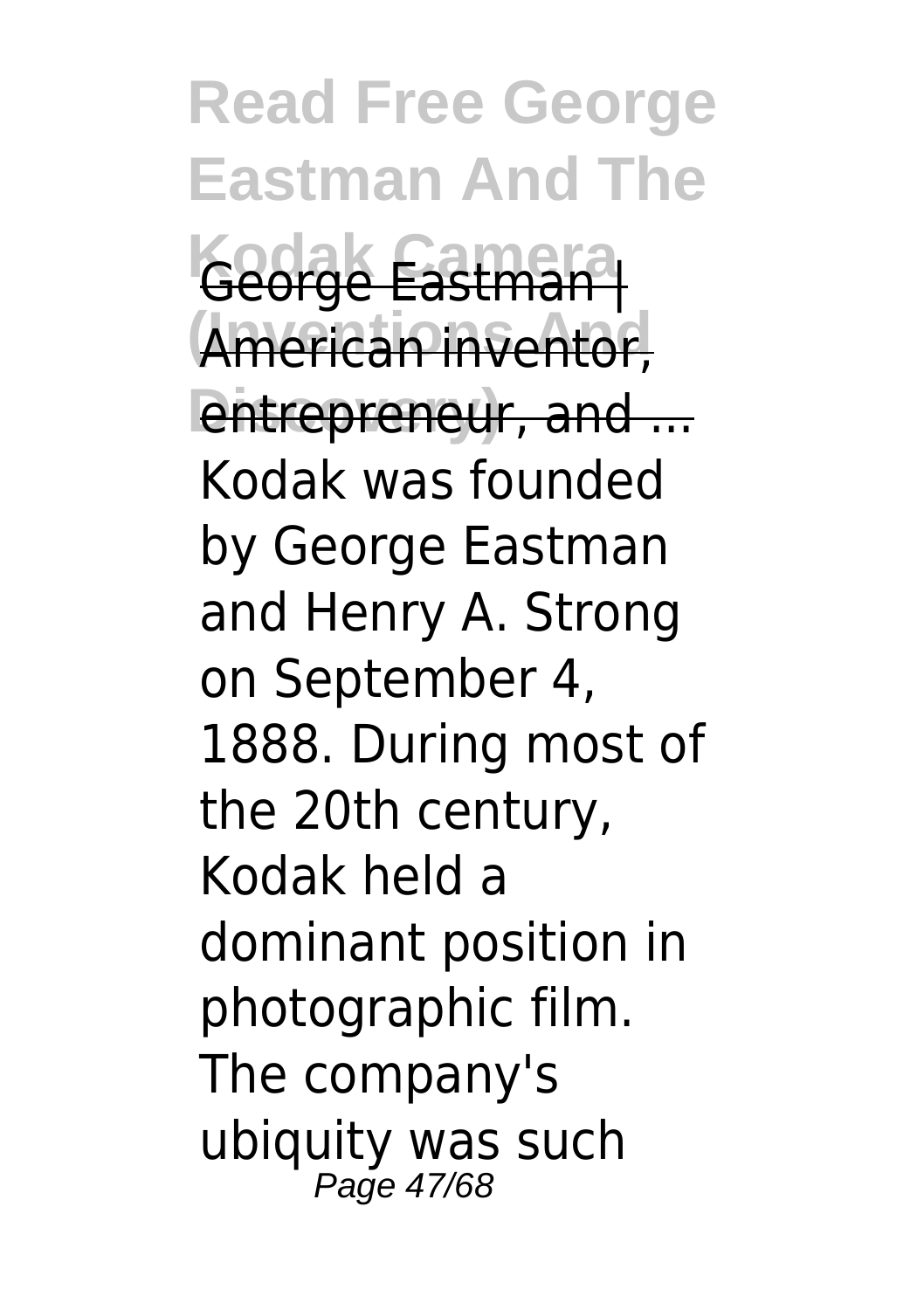**Read Free George Eastman And The** that its "Kodak<sup>ra</sup> moment ctagline d **Lentered the common** lexicon to describe a personal event that deserved to be recorded for posterity. Kodak began to struggle financially in the late 1990s, as a result of the decline in sales of photographic film and its slowness in Page 48/68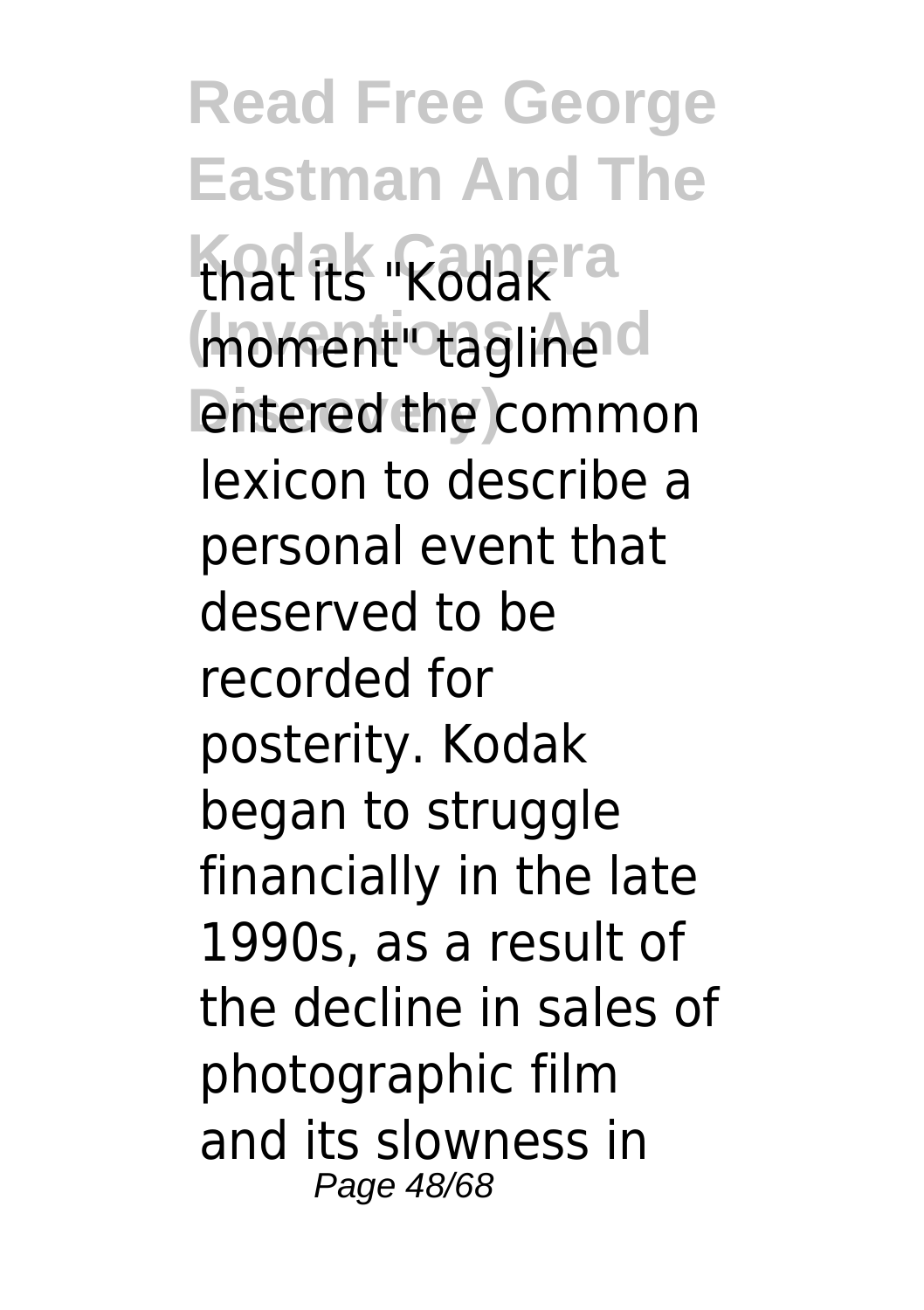**Read Free George Eastman And The** moving to digital photography, despite **Discovery)** d

Kodak - Wikipedia Advertisement for the Kodak camera containing the slogan. " You Press the Button, We Do the Rest " was an advertising slogan coined by George Eastman, the founder Page 49/68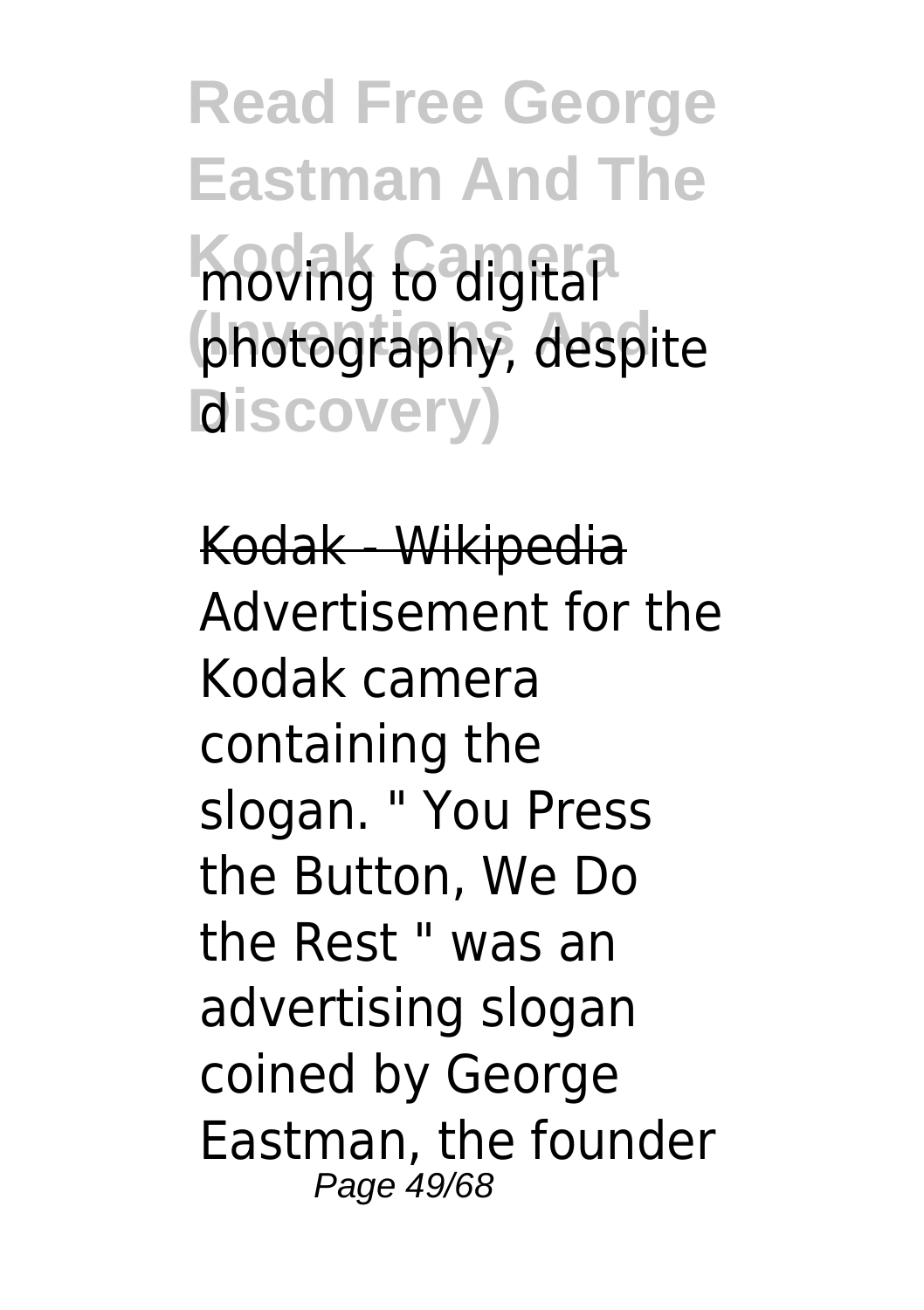**Read Free George Eastman And The** of Kodak, in 1888. **(Inventions And** Eastman believed in **Discovery)** making photography available to the world, and making it possible for anyone who had the desire to take great pictures.

You Press the Button, We Do the Rest -Wikipedia Skip to main content ... SHOP Page 50/68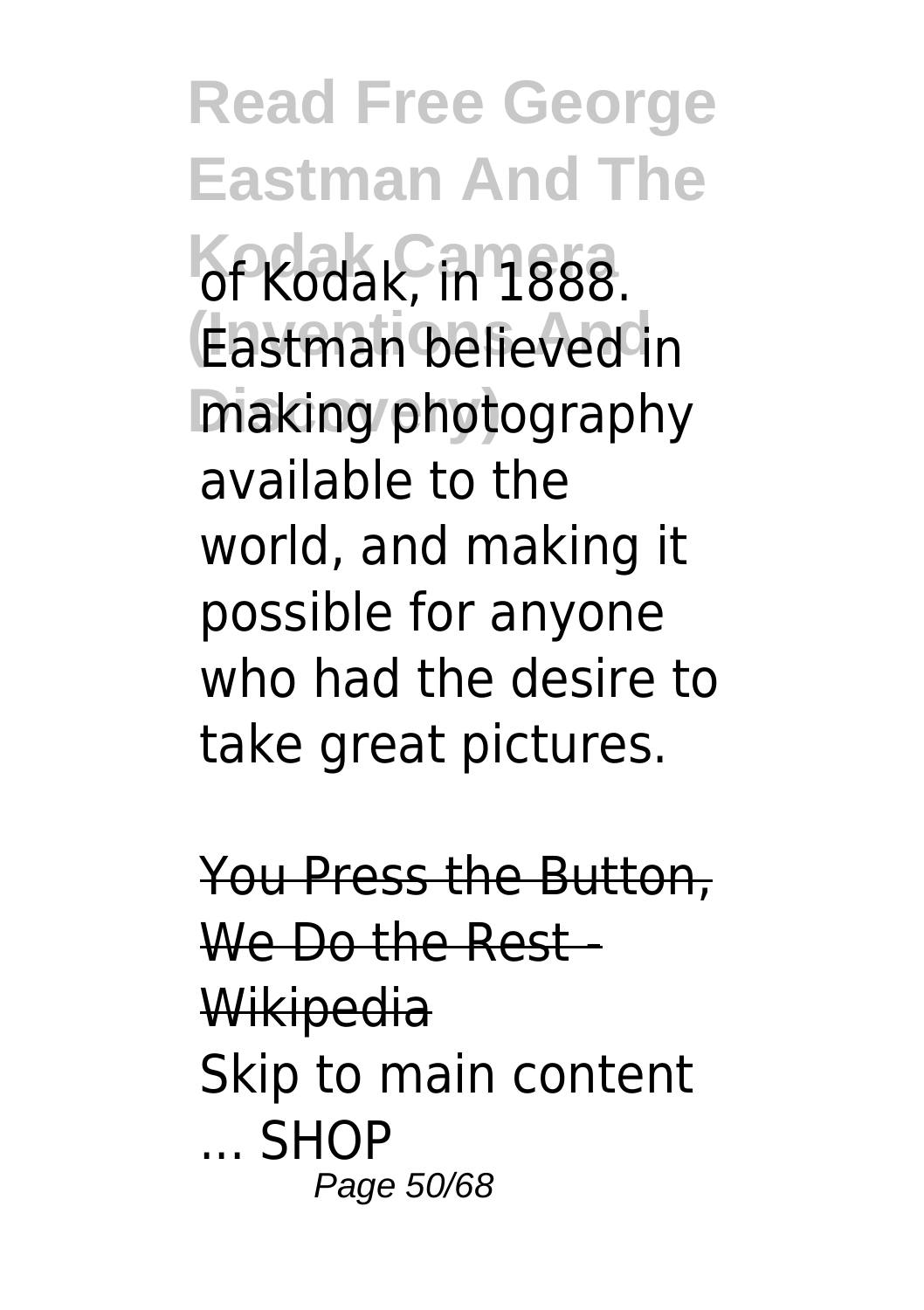**Read Free George Eastman And The Kodak Camera koda**ntions And George/Eastman was an American entrepreneur who founded the Eastman Kodak Company and helped to bring the photographic use of roll film into the mainstream. Roll film was also the basis for the invention of motion picture film Page 51/68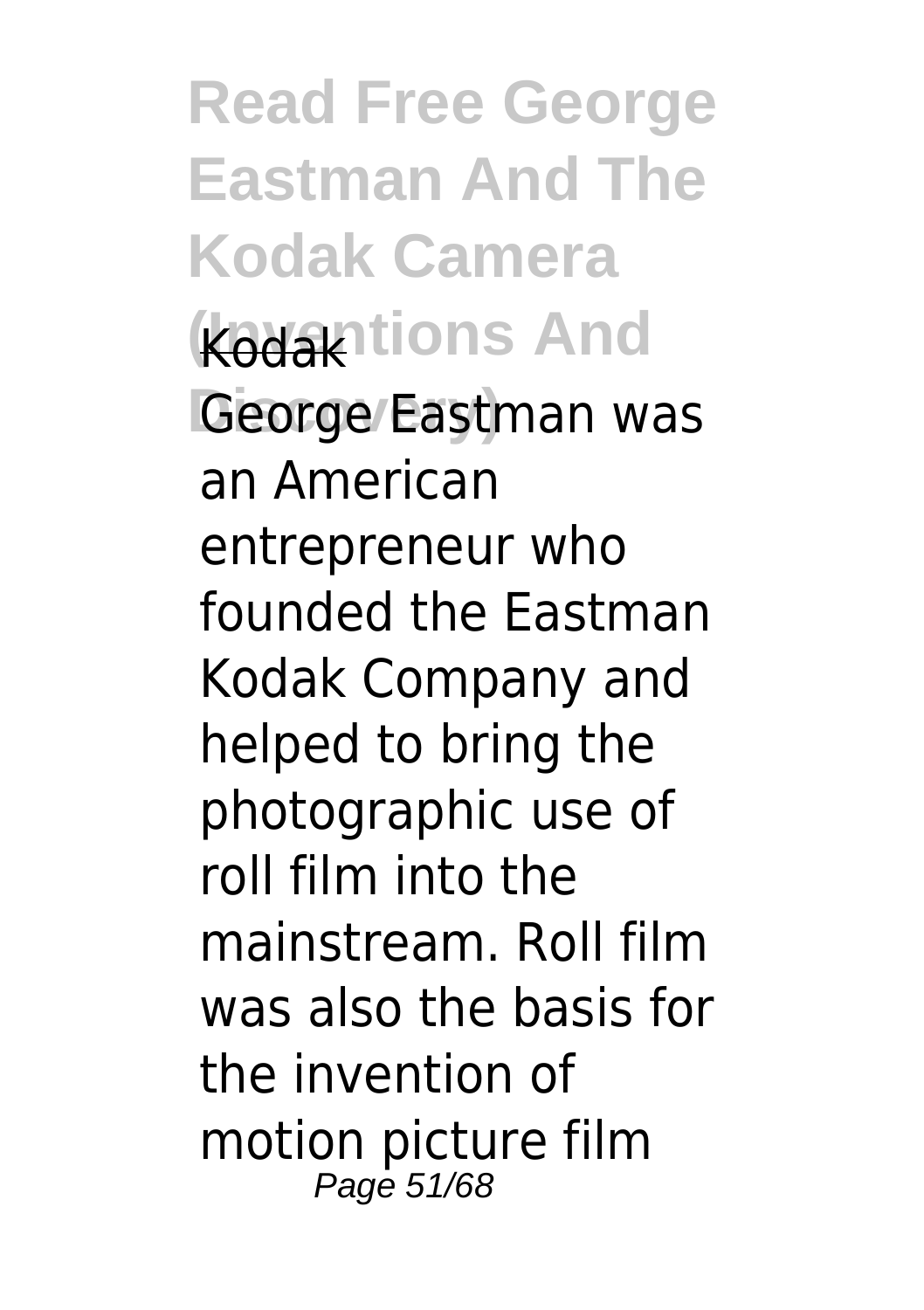**Read Free George Eastman And The** stock in 1888 by the **world's first S And filmmakers/Eadweard** Muybridge and Louis Le Prince, and a few years later by their followers Léon Bouly, William Kennedy Dickson, Thomas Edison, the Lumière Brothers, and Georges Méliès. He was a major philanthropist, Page 52/68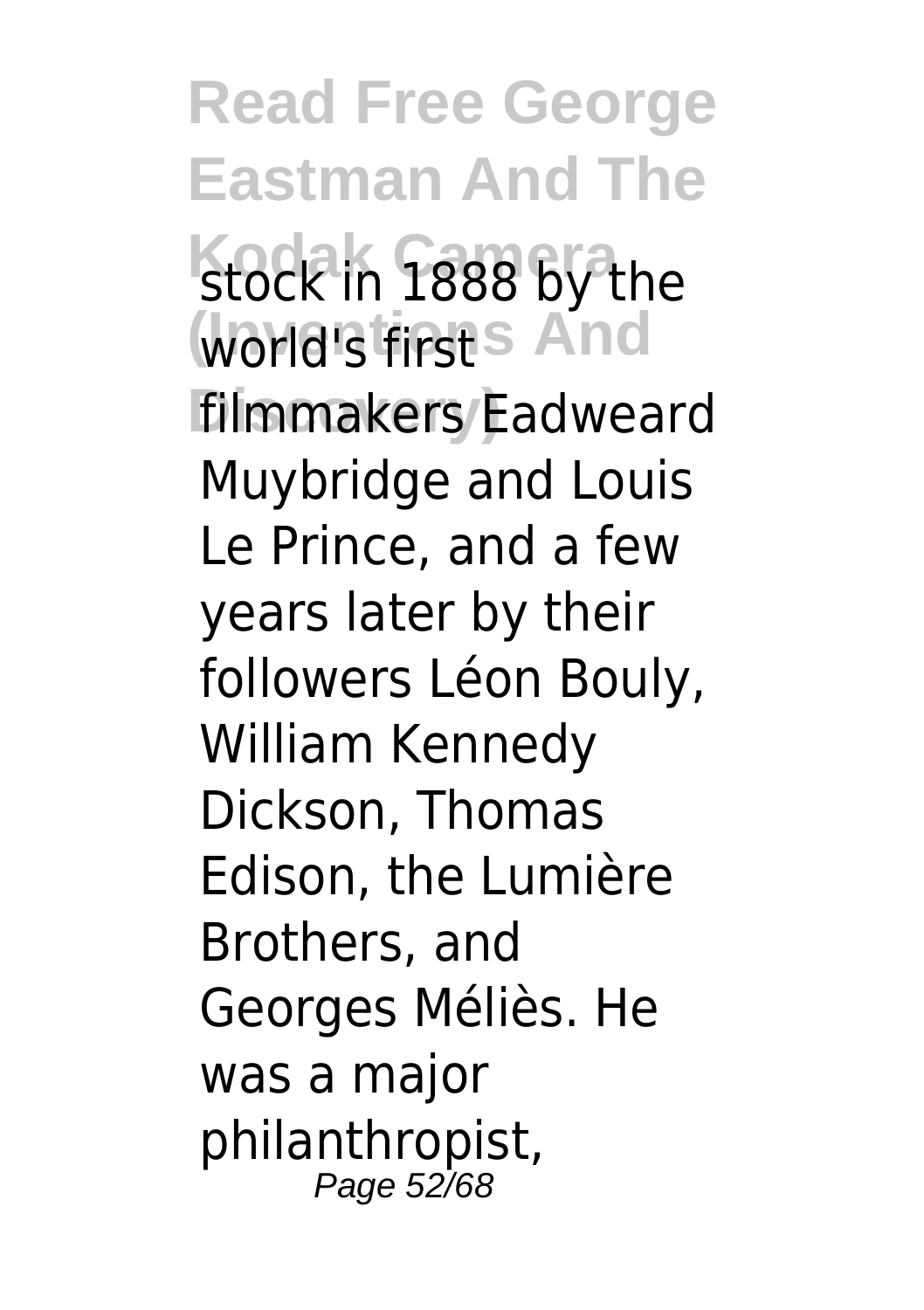**Read Free George Eastman And The** establishing ... **(Inventions And**

George Eastman -Wikipedia Eastman Business Park, formerly Kodak Park, is a large manufacturing and industrial complex in the city of Rochester, New York, in the United States.The complex is run by Eastman Kodak and Page 53/68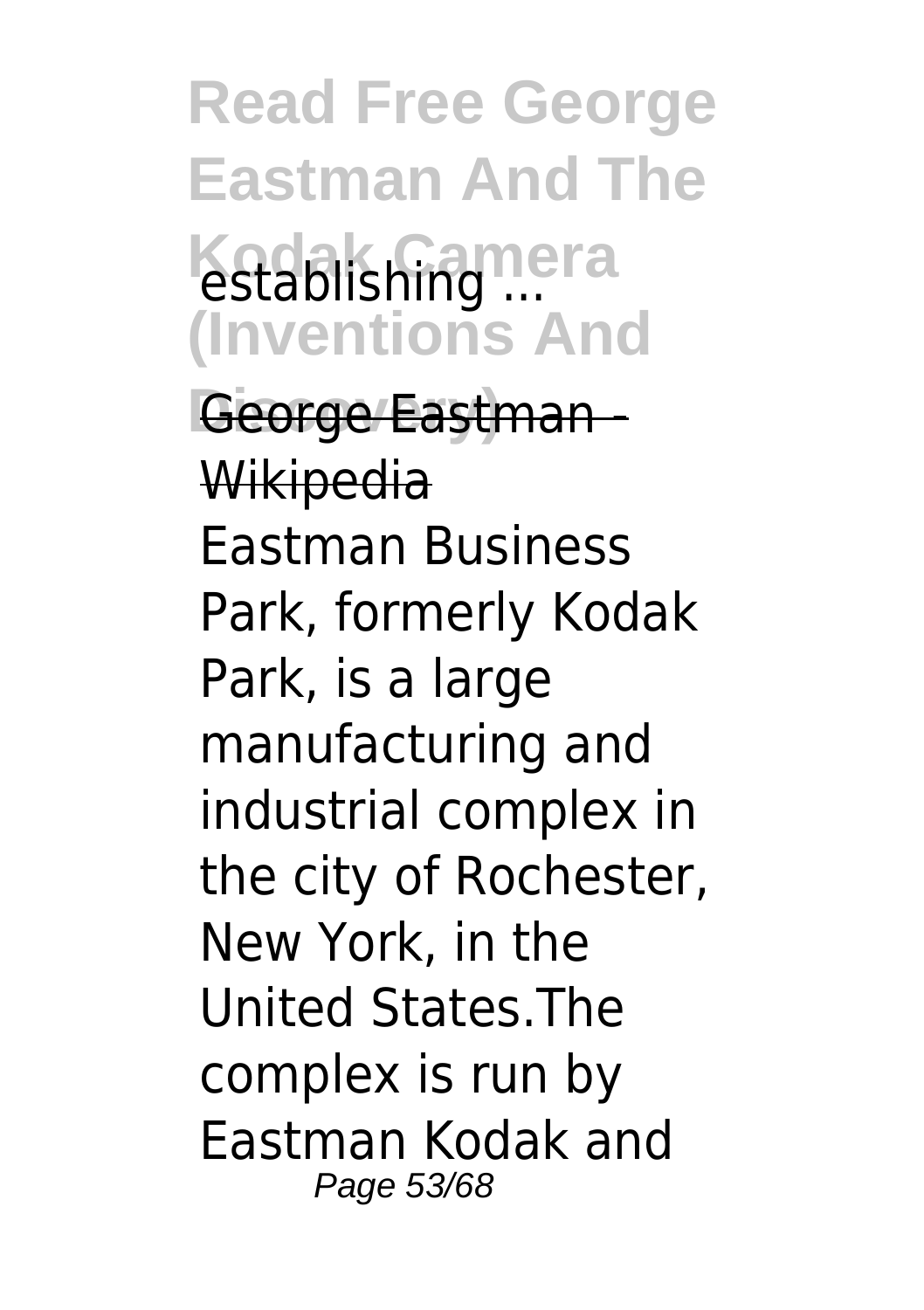**Read Free George Eastman And The Ks** located 3 miles (5 km) north of And **Discovery)** downtown Rochester and 4 miles (6 km) south of Lake Ontario.The complex runs parallel to New York State Route 104 and Mount Read Boulevard for most of its length.

Eastman Business Park - Wikipedia Page 54/68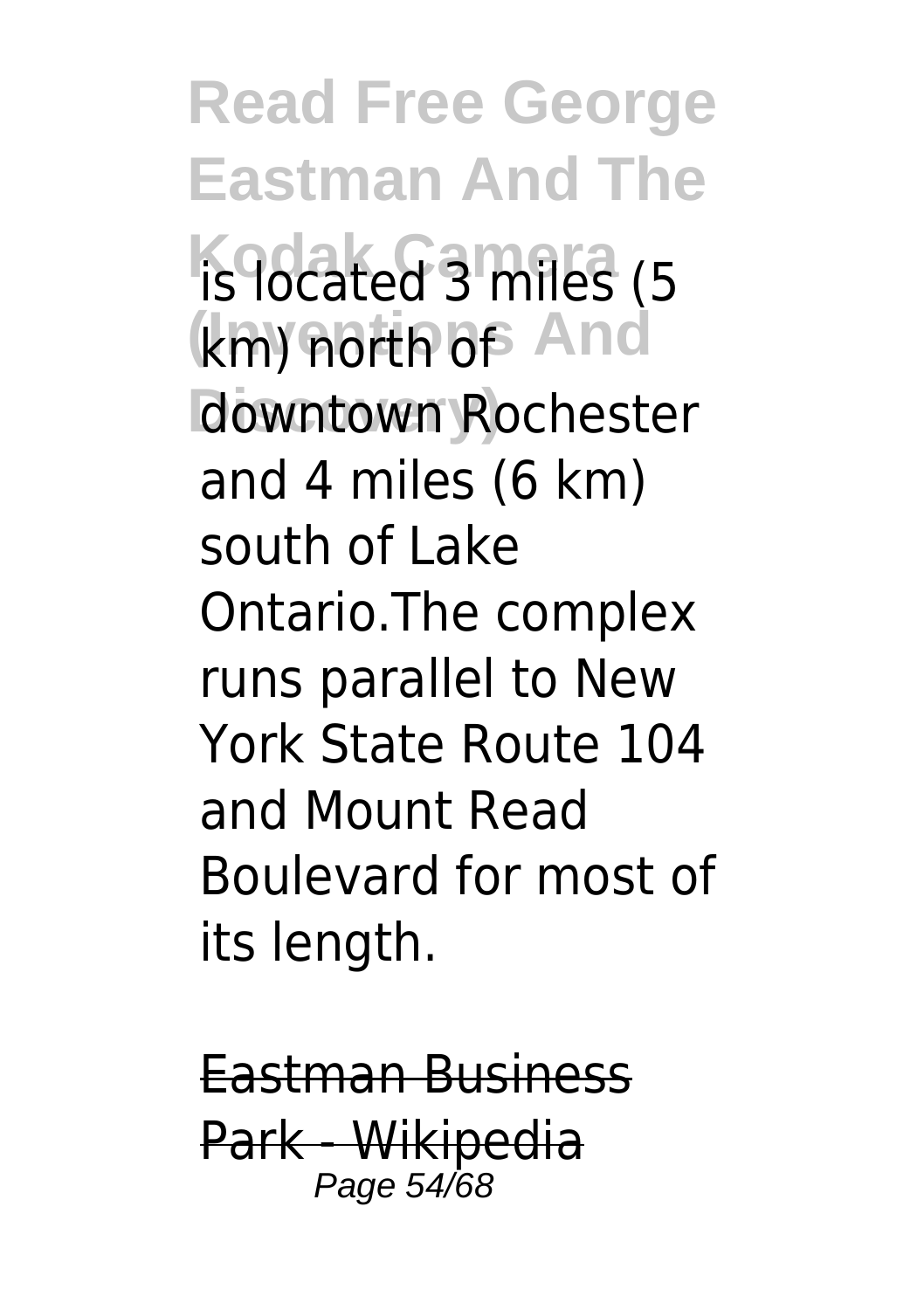**Read Free George Eastman And The Bill tells the story of how George Eastman Discovery)** invented film. Its use in the Brownie camera revolutionized photography; that it changed the way American families...

Kodak: How George Eastman revolutionized photography - Page 55/68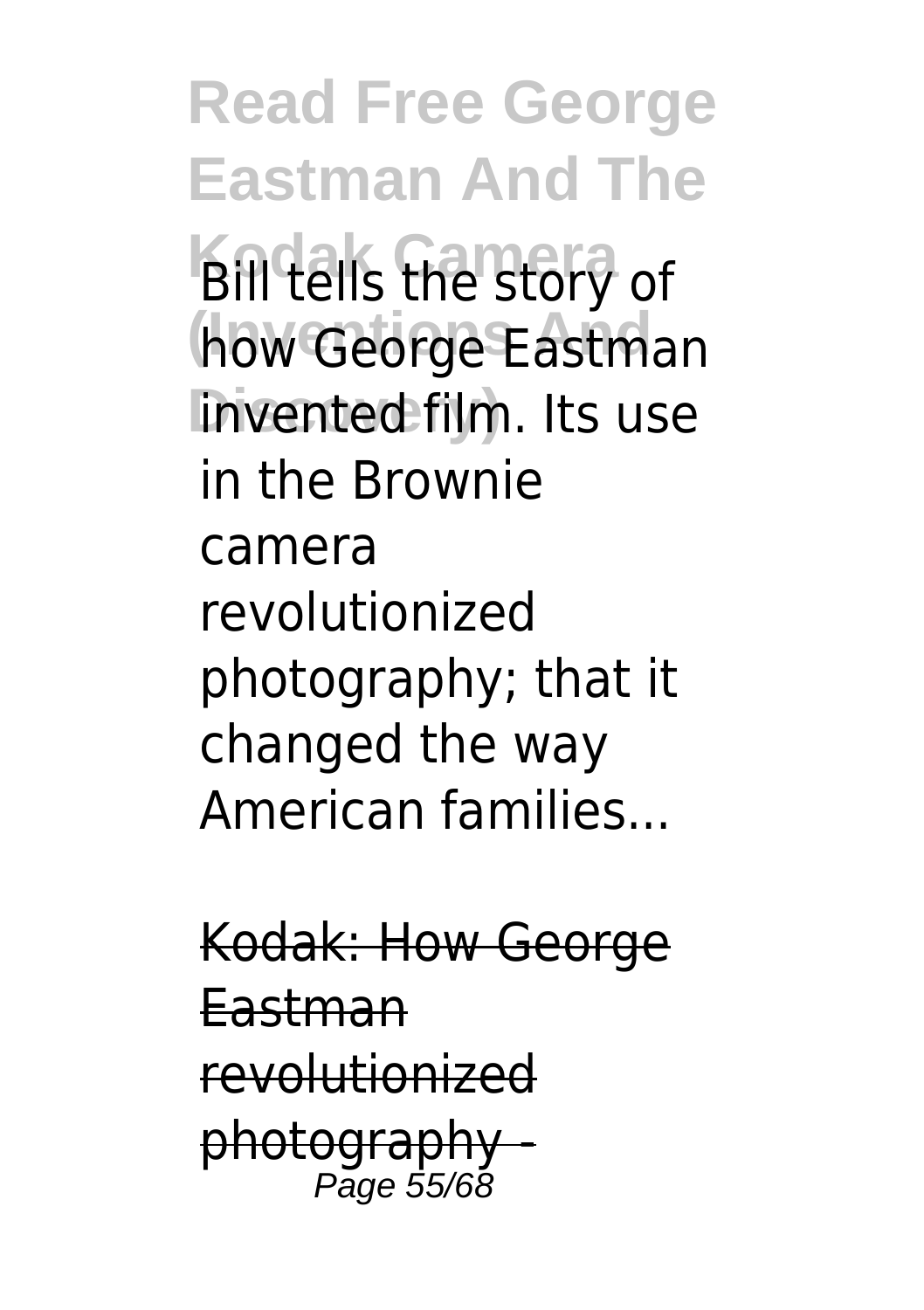**Read Free George Eastman And The Kodak Camera** YouTube **(Inventions And** The Eastman Kodak **Discovery)** Company Foundation More than 120 years ago, in 1888, a man named George Eastman founded a small company – Eastman Kodak Company, selling cheap cameras and consumables for them.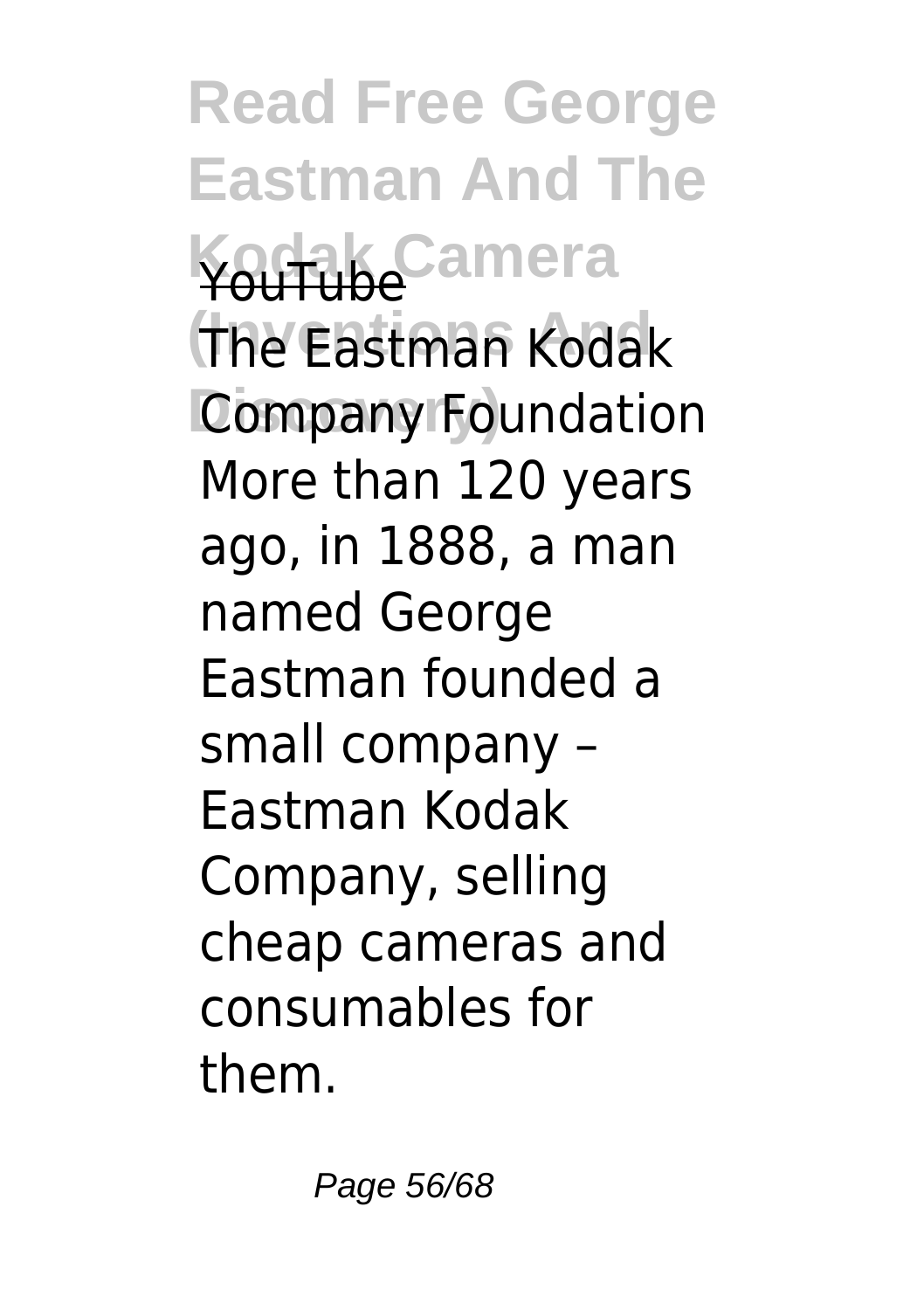**Read Free George Eastman And The How George Eastman Started The Kodak Company + History** George Eastman Museum, gift of Eastman Kodak Company. George Eastman was an entrepreneur, a philanthropist, and the pioneer of popular photography and motion picture film. George Eastman Page 57/68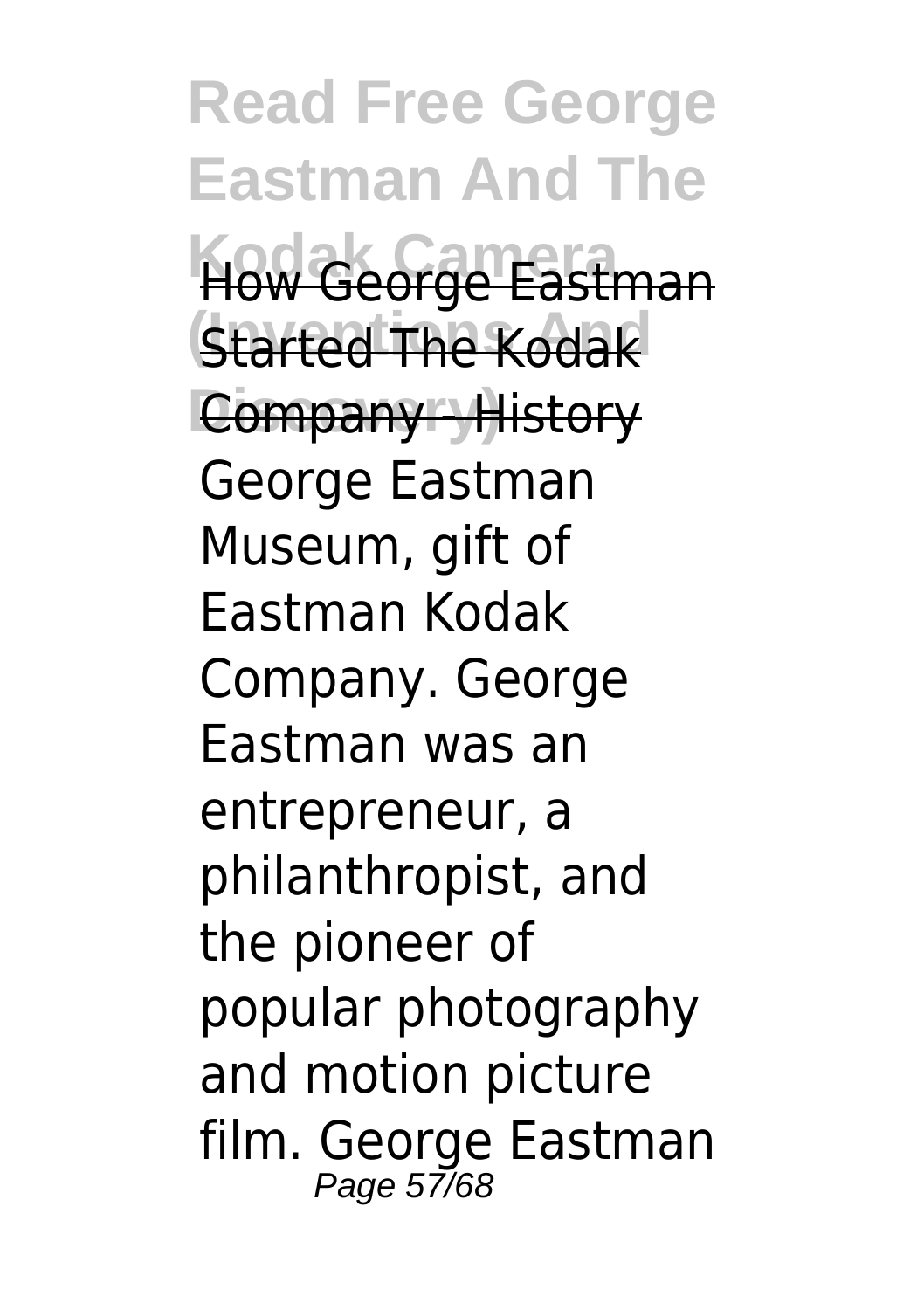**Read Free George Eastman And The** was born in 1854 in **Waterville, New York, Discovery)** the same year that his father, George Washington Eastman, established Eastman's Commercial College in Rochester.

About George Eastman | George Eastman Museum George Eastman Page 58/68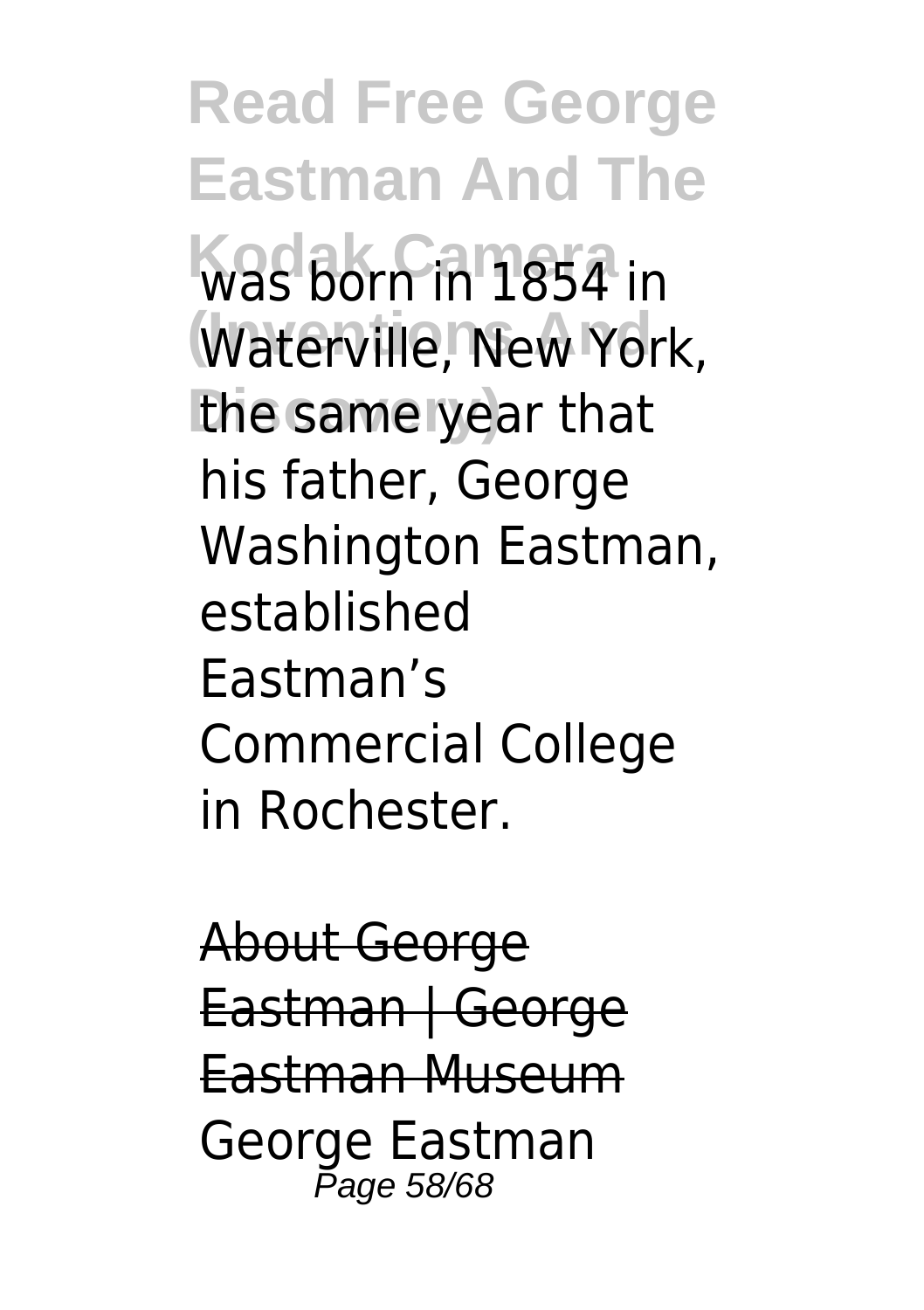**Read Free George Eastman And The** founded the Eastman **Kodak Co. (1881) and linvented the roll** paper film (1885) and celluloid film in 1889 which brought photography to everybody. The roll film was also the basis for the invention of the motion picture film, used by early filmmakers Thomas Page 59/68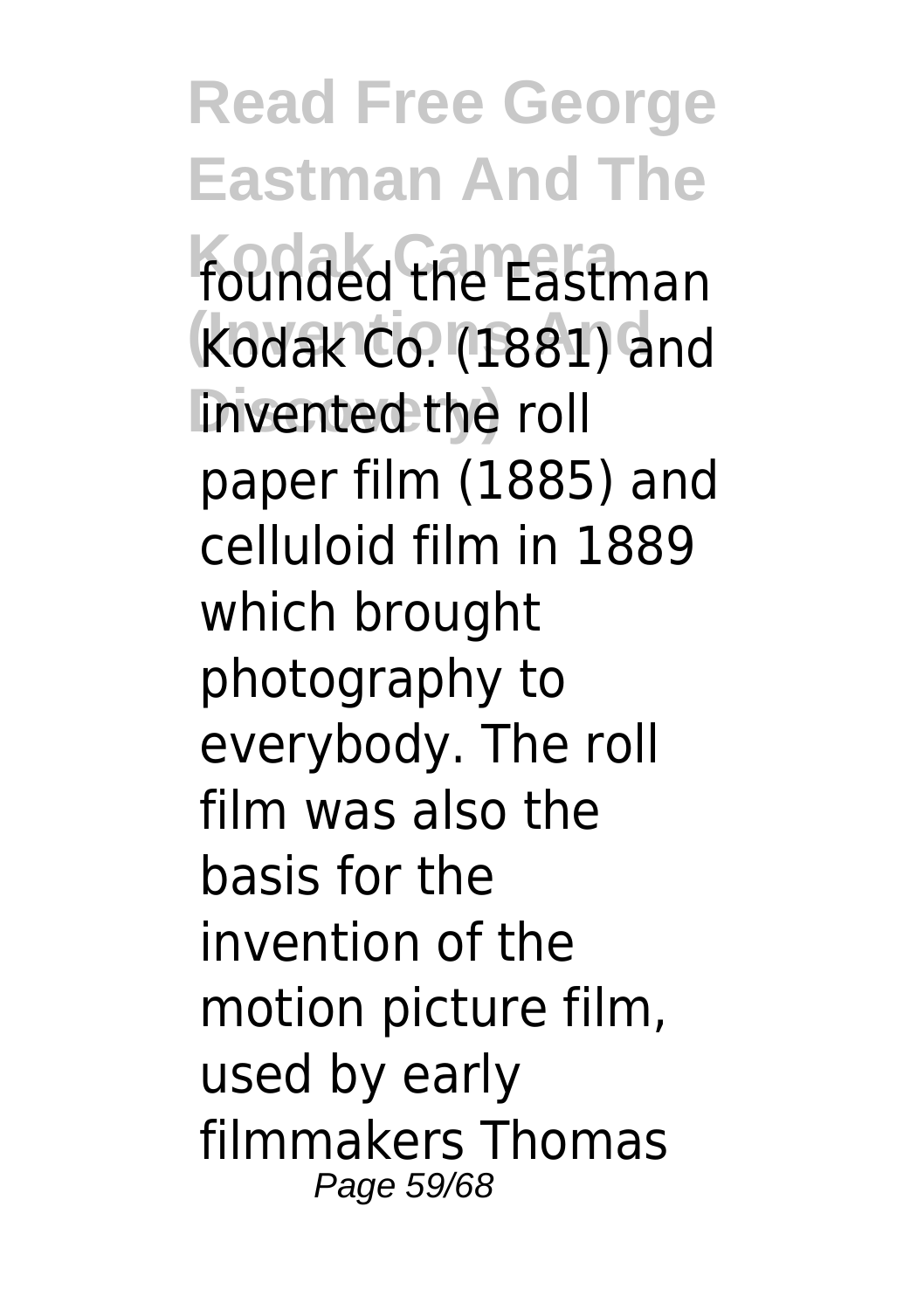**Read Free George Eastman And The Edison, the Lumiere Brothers, and And** Georges Méliès.

George Eastman: The Invention of the Kodak Hand-Held Camera George Eastman Museum receives Best in Show accolades for David Levinthal: War, Myth, Desire publication Page 60/68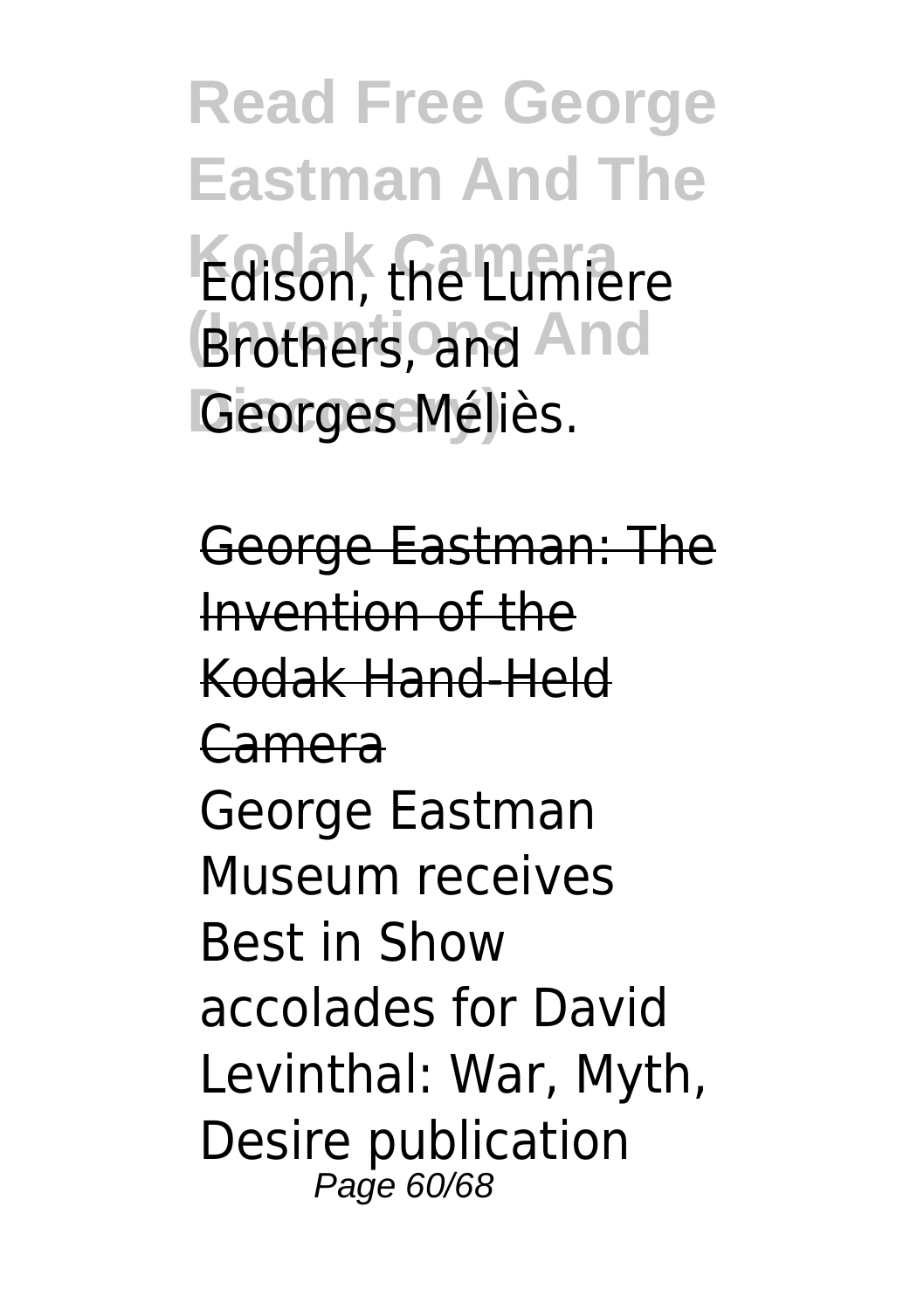**Read Free George Eastman And The Kodak Camera** Rochester, N.Y., **(Inventions And** November 16, 2020 **Discovery)** —The George Eastman Museum was recently awarded the Frances Smyth-Ravenel Prize in the 29th annual Museum Publications Design Com

Homepage | George Eastman Museum Executive Summary Page 61/68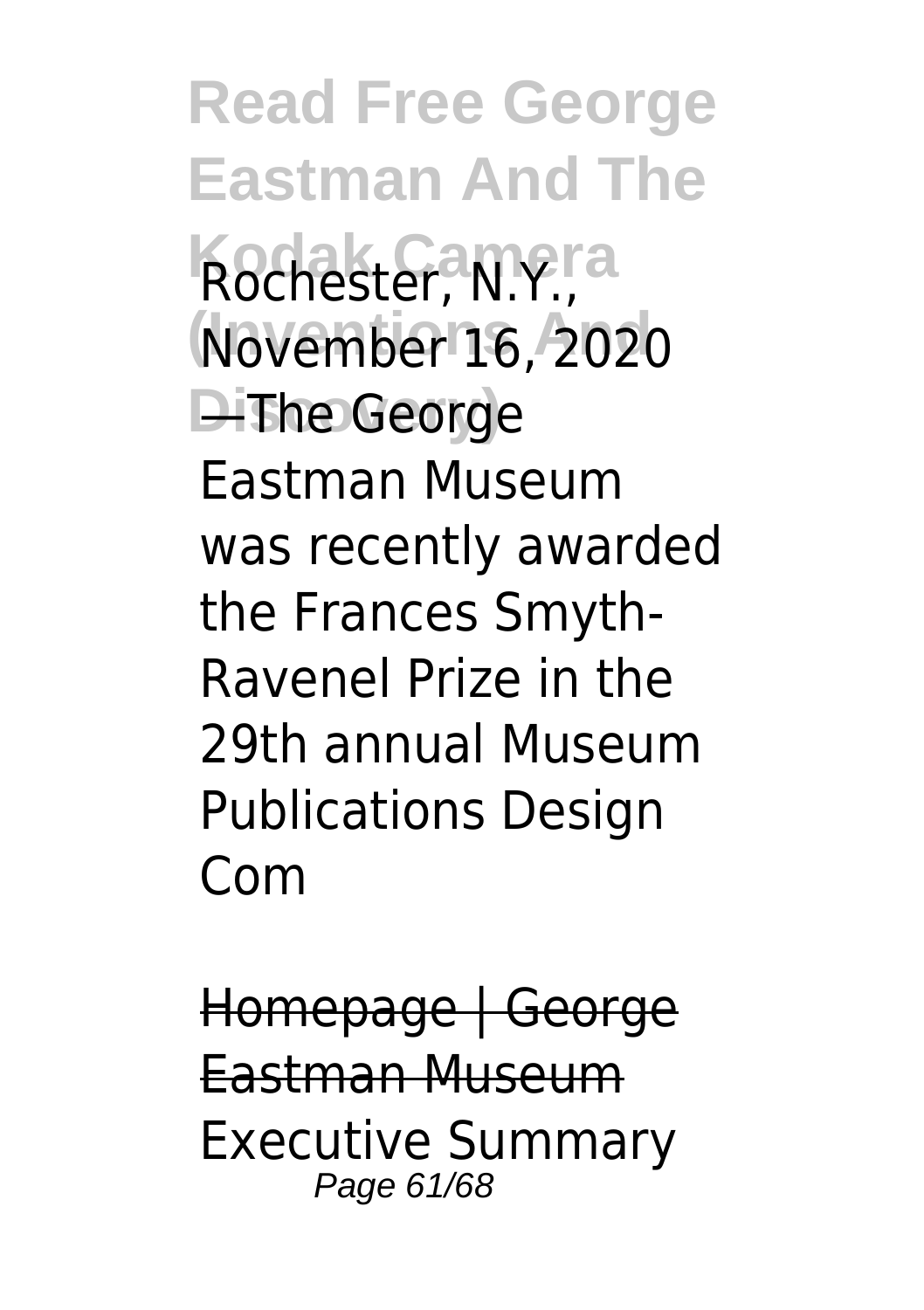**Read Free George Eastman And The Kodak Camera** Eastman Kodak CO. **(Inventions And** which headquartered **In Rochester New** York, USA, was founded in 1892 by George Eastman. The company holds a vital role in the innovation and development of the motion picture industries as well as the film photographic industry.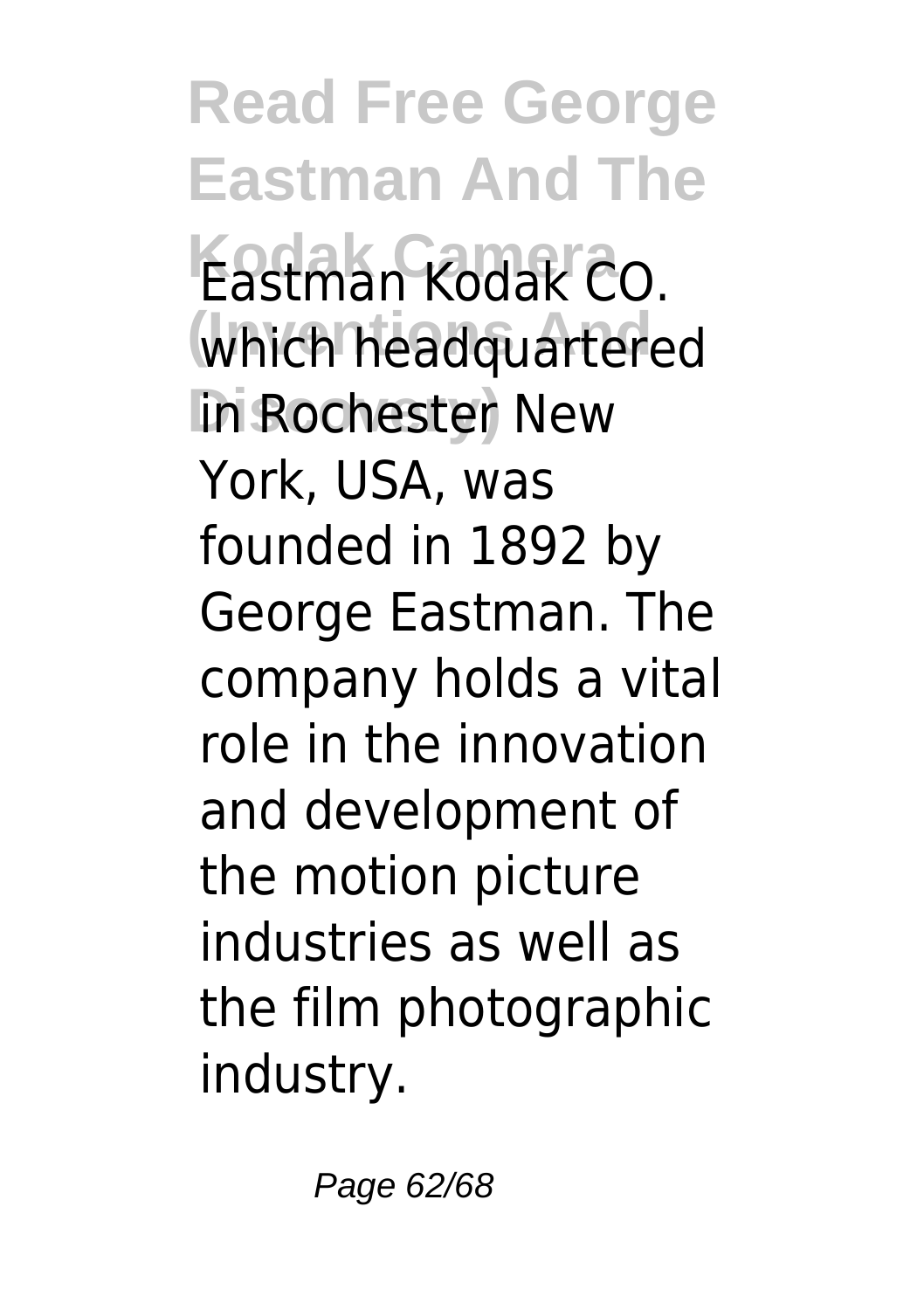**Read Free George Eastman And The** George Eastman and the Kodak Camera **Essay + 195 Words** 

...

George Eastman invented a dry-plate photographic system, and later the system of film on rolls of gelatin-coated paper, which effectively superceded the previous system of chemicals, glass Page 63/68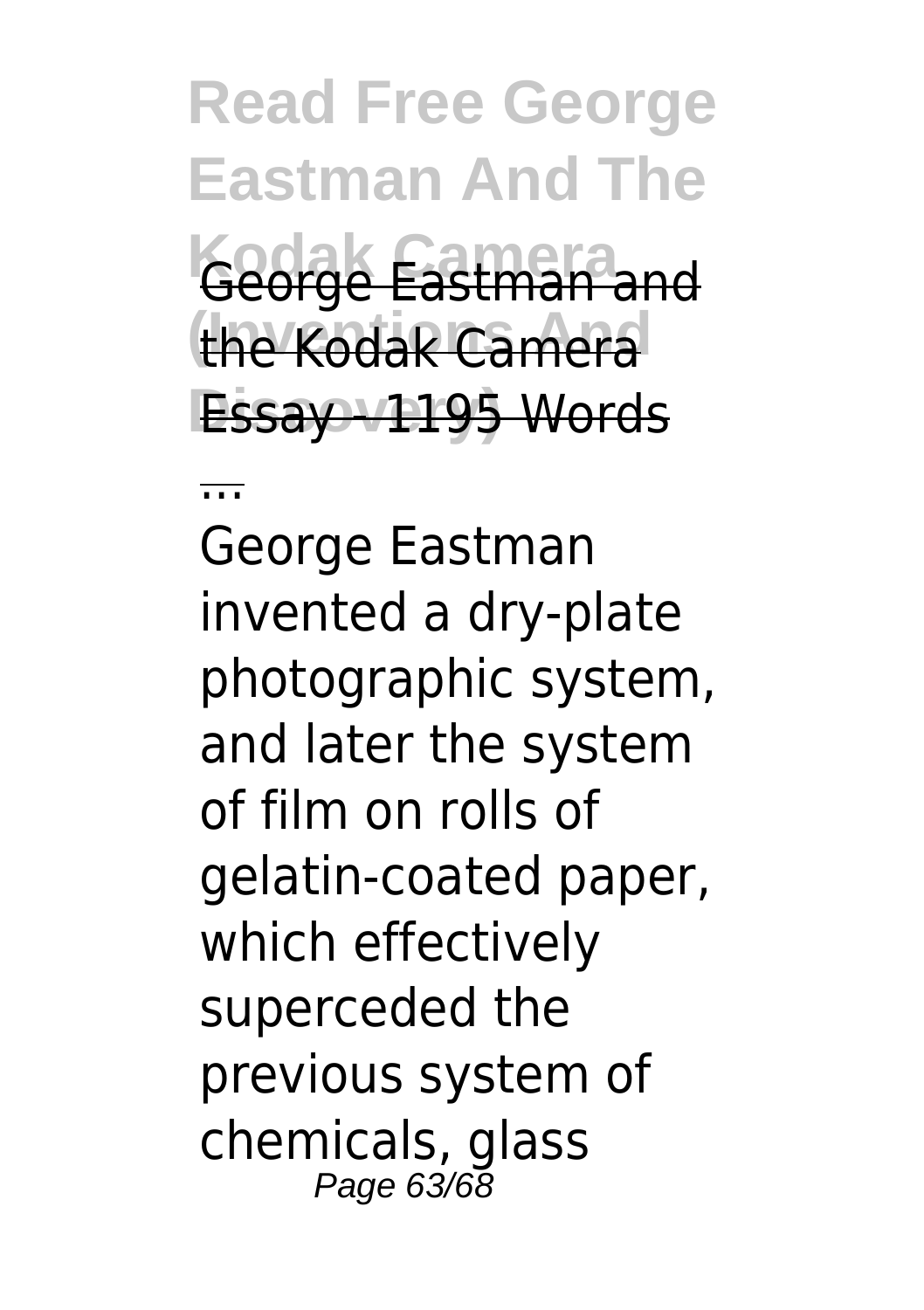**Read Free George Eastman And The** tanks, and heavy plate holders that<sup>d</sup> **Discovery)** kept photography out of the reach of all but professionals and the most dedicated hobbyists.

George Eastman - NNDB Eastman introduced the Kodak box camera in 1888, which used his roll Page 64/68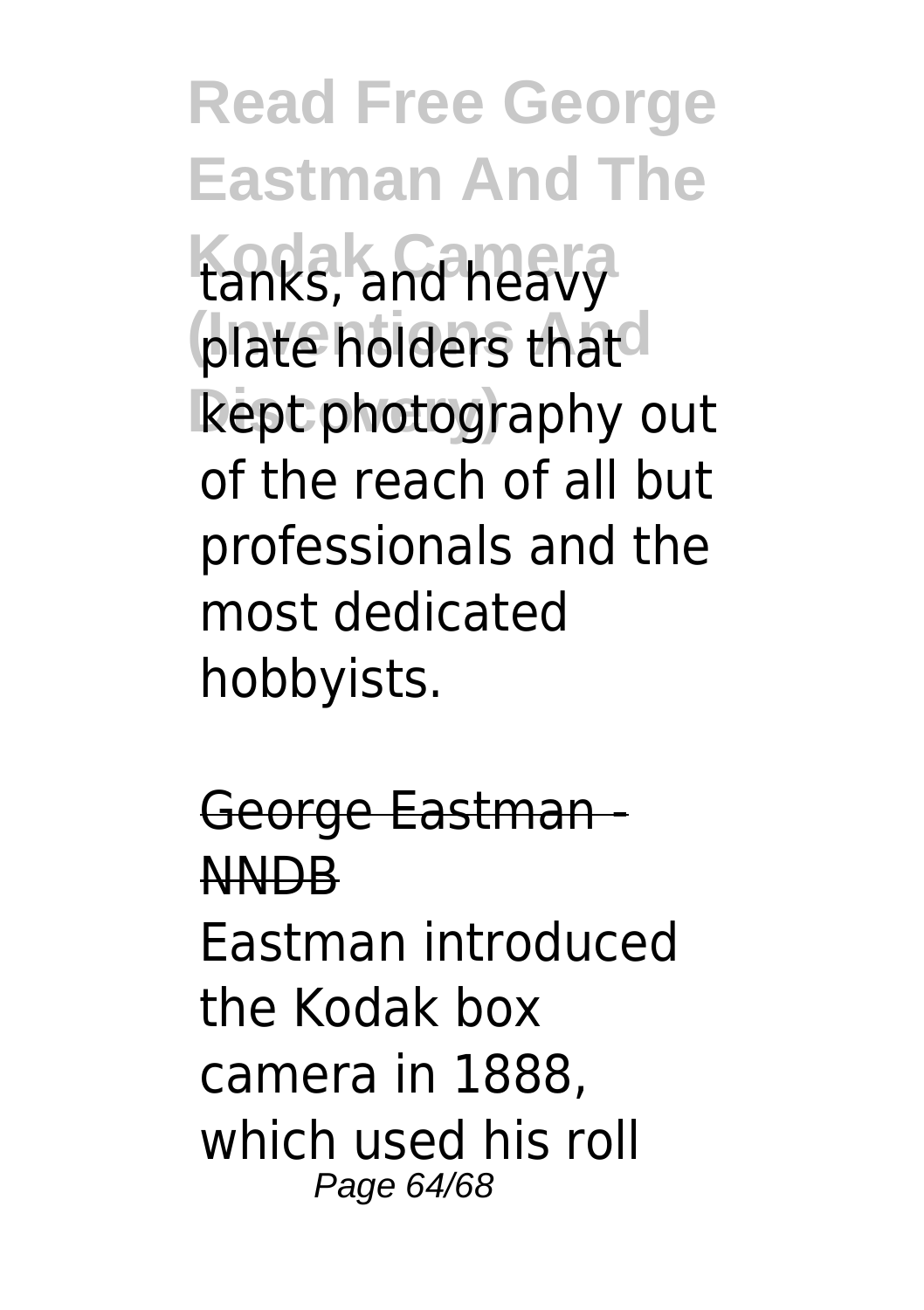**Read Free George Eastman And The** film and film holder. Users would expose **Discovery)** up to 100 images, send the camera and film to the Eastman company and would then get back prints of the negatives and the camera loaded with a new roll of film. This represented a true revolution.

GEORGE EASTMAN: Page 65/68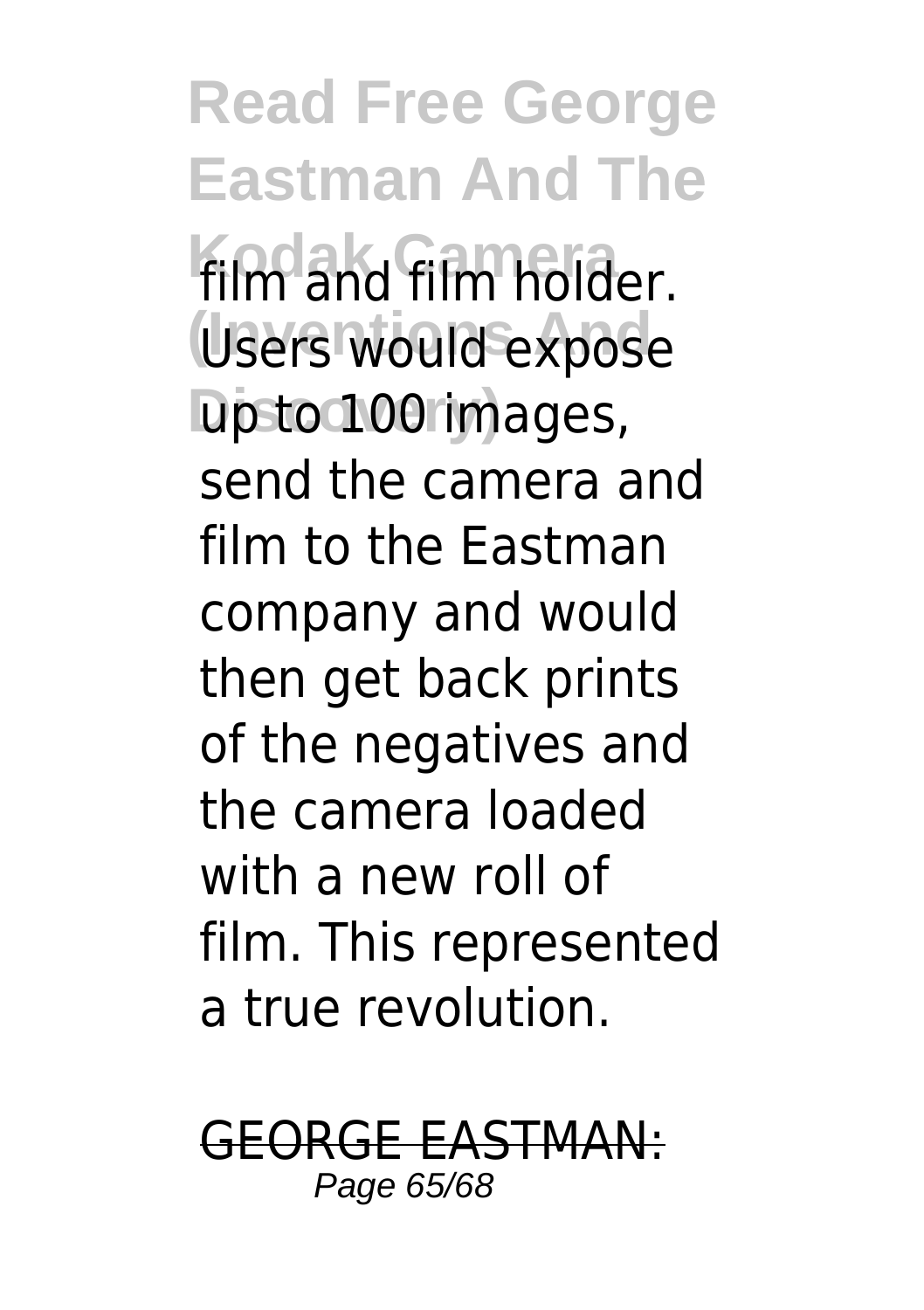**Read Free George Eastman And The The Father of Kodak -(Inventions And** Frame by Frame: A ... **Discovery)** In George Eastman The first Kodak (a name he coined) camera was placed on the market in 1888. It was a simple handheld box camera containing a 100-exposure roll of film that used paper negatives. Consumers sent the Page 66/68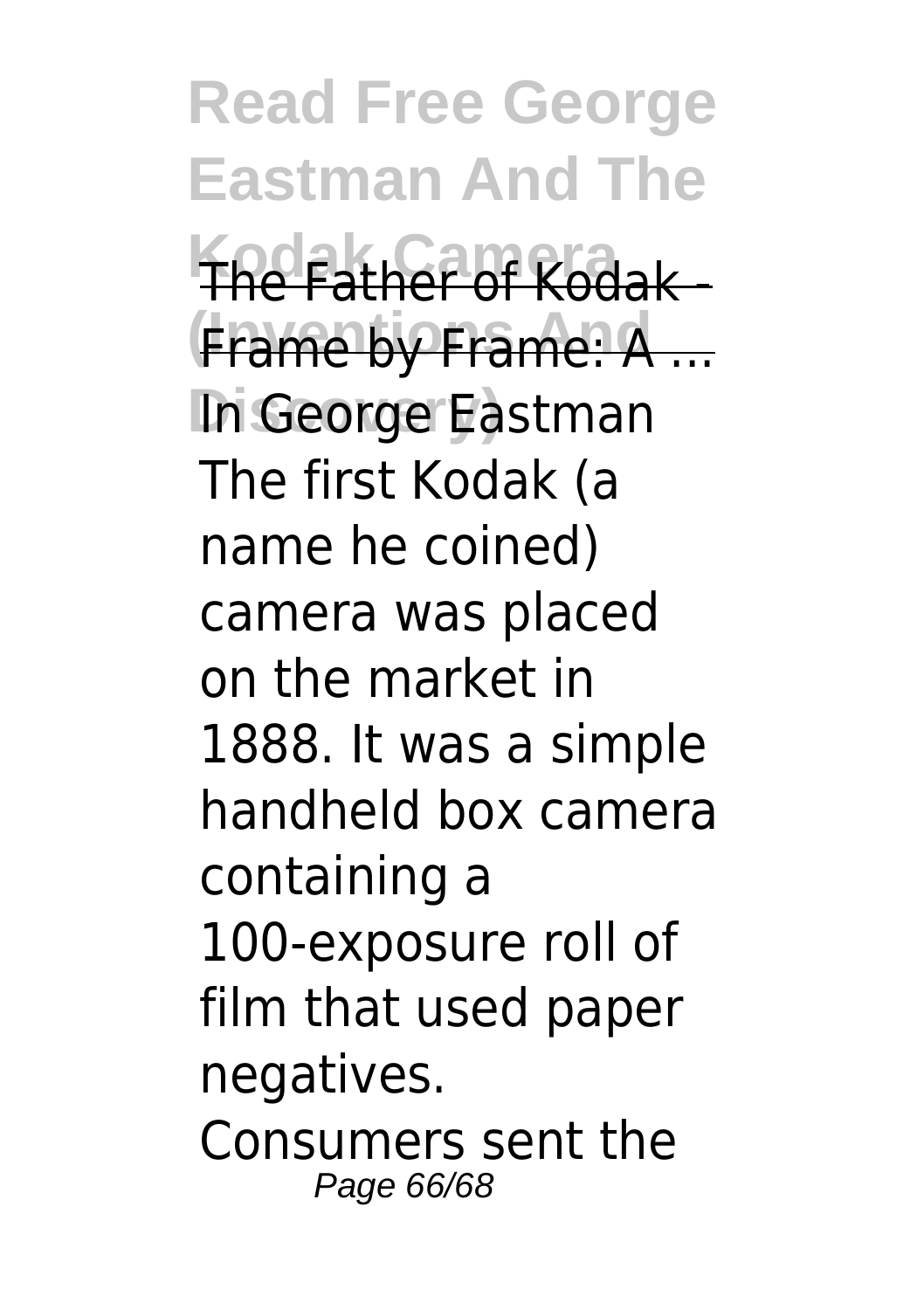**Read Free George Eastman And The** entire camera back to the manufacturer for developing, printing, and reloading when…

Kodak camera | Britannica George Eastman Founder of eastman kodak company In 1878 Eastman had planned to take a trip to Santa Domingo. Page 67/68